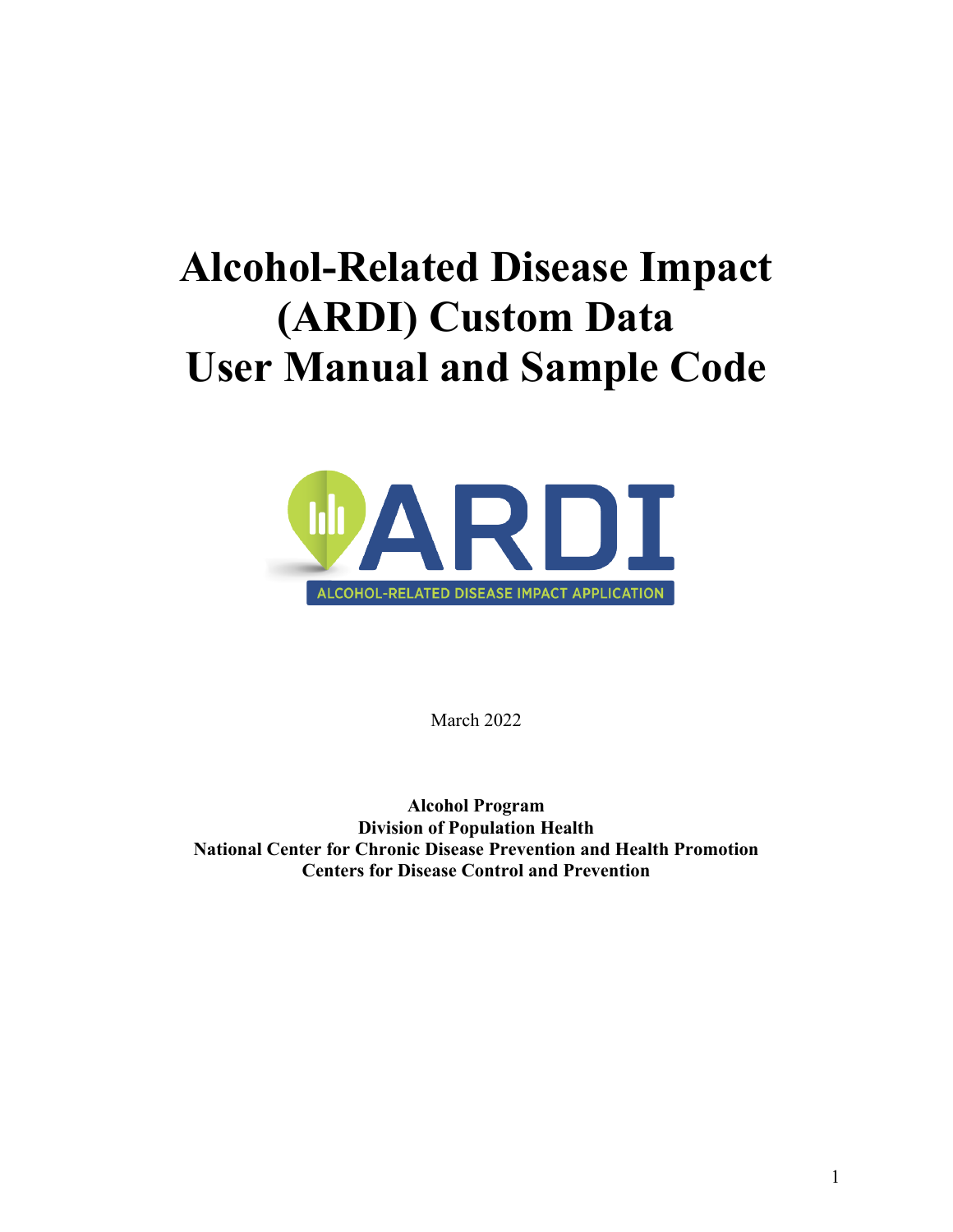## **Contents**

| 1.<br>2.<br>3.       |                                                                                     |  |
|----------------------|-------------------------------------------------------------------------------------|--|
|                      |                                                                                     |  |
| 1.<br>2.<br>3.<br>4. | Prevalence of Average Daily Alcohol Consumption Calculation and Sample SAS code. 35 |  |
|                      |                                                                                     |  |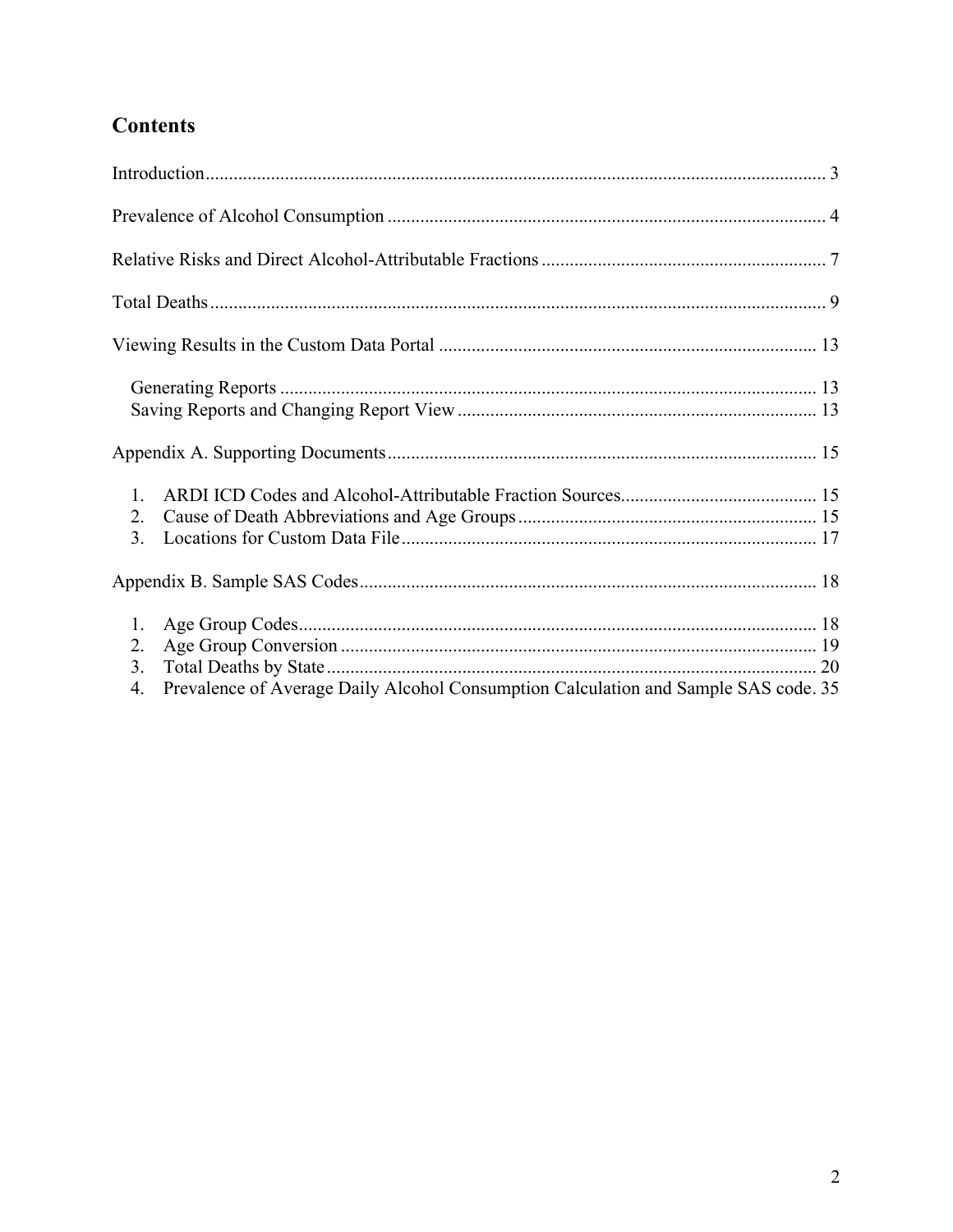# <span id="page-2-0"></span>**Introduction**

The Alcohol-Related Disease Impact [\(ARDI\)](http://www.cdc.gov/ardi) application is an online tool developed by the Centers for Disease Control and Prevention's (CDC) Alcohol Program to estimate alcoholrelated harms including alcohol-attributable deaths (AAD), years of potential life lost (YPLL), and alcohol-attributable fractions (AAF). Estimates of AAD and YPLL are available for the United States overall and individually for all 50 states and the District of Columbia. Currently, there are 58 causes of death included in the ARDI estimates, and results are available by sex and age groups.

In addition to the public use site of ARDI, ARDI allows users to create customized estimates of AAD and YPLL with the appropriate data sources. Custom data reports could include estimates of alcohol-related harms for different geographic locations, such as populous counties or metropolitan areas, or different years than those provided in the public use site.

The Q&A that follows will help you understand the purpose of this manual and see how it will help you create custom data sets in the ARDI application.

### **Q&A**

#### **What is the purpose of this user manual?**

You'll use this manual to create custom data sets for the ARDI application and to know how to use the Custom Data Portal in the ARDI application.

#### **What are two examples of custom data analyses I can perform by following the steps in this manual?**

- 1. Average annual number of alcohol-attributable deaths and years of potential life lost for geographic locations other than the state-level data provided in the public use site, such as analyses for populous counties or metropolitan areas.
- 2. Years different than those provided in the public use site.

#### **Will I have access to sample SAS codes to use in creating my custom data analyses?**

Yes. You'll find sample SAS codes in [Appendix B](#page-17-3) of this manual.

#### **What customized data sets can I learn about in this manual?**

- Prevalence of alcohol consumption (page 4).
- Relative risks and direct alcohol-attributable fractions (page 7).
- Total deaths (page 9).

#### **When I'm doing a custom data analysis, can I use some of the default data sets available in ARDI?**

Yes. For example, you might use the default relative risks and direct alcohol-attributable fractions data set with your customized prevalence of alcohol consumption and total deaths data sets.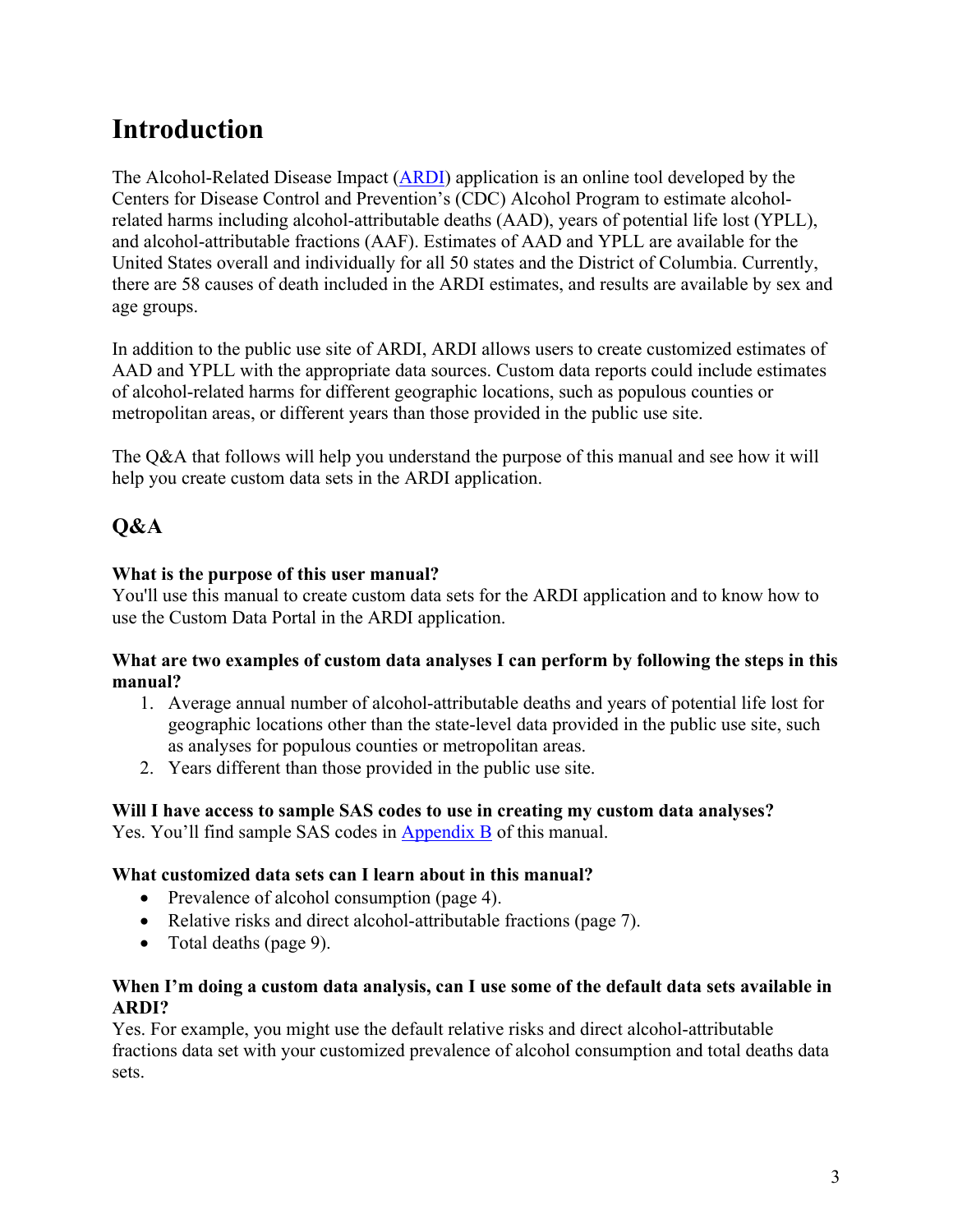#### **How can I get technical assistance with my custom data analyses?**

Click on ["Contact Us About ARDI"](https://nccd.cdc.gov/DPH_ARDI/Info/ContactUs.aspx) on any of the ARDI web pages. Please be as specific as possible with your question with sufficient detail so that someone can assist you.

## <span id="page-3-0"></span>**Prevalence of Alcohol Consumption**

In this section you'll find instructions on preparing a prevalence of alcohol consumption data set and the sample code you need.

The nine steps show how to prepare your custom data set on the prevalence of alcohol consumption.

#### **1. Familiarize yourself with the methodology for calculating the prevalence of average daily alcohol consumption in the ARDI application**.

ARDI uses two core BRFSS alcohol questions in the calculation of average daily alcohol consumption in ARDI: 1) the frequency of alcohol use in the past 30 days and 2) the average quantity of alcohol consumed on days a person reports drinking.

The ARDI application adjusts the prevalence of low, medium, and high average daily alcohol consumption to account for the underreporting of self-reported alcohol consumption in [BRFSS](http://www.cdc.gov/brfss/) using per capita alcohol sales data. Individual-level average daily alcohol consumption estimates from the BRFSS are adjusted using a correction factor so that overall average daily consumption reaches 73% of national per capita sales. This method is explained by [Esser et al. \(2022\)](https://pubmed.ncbi.nlm.nih.gov/35040769/).

After applying the per capita alcohol sales adjustment for males and females, average daily alcohol consumption is compared to cut points (for low, medium, high) specified by the meta-analyses used to obtain risk estimates for a given cause of death. Prevalence estimates are calculated for the low, medium, high consumption levels. The cut points for defining these levels are described in the ARDI [Methods.](https://www.cdc.gov/alcohol/ardi/methods.html)

ARDI generally uses the prevalence of US adults aged 20 years and older (stratified by sex) who reported average daily alcohol consumption at various levels, but there are exceptions.

If you want to create your own prevalence data set, your first step is to review the sample SAS code provided (see [Appendix B\)](#page-33-0).

#### **2. Acquire Behavioral Risk Factor Surveillance System (BRFSS) data files.**

- a. Go to the [BRFSS](https://www.cdc.gov/brfss/data_documentation/index.htm) web page. The BRFSS is a state-based system that collects information on a variety of health risk behaviors, including alcohol use. Additional information on the BRFSS is available [online.](http://www.cdc.gov/brfss)
- b. Understand that some of the BRFSS variable names may differ by year, depending on the years of data used.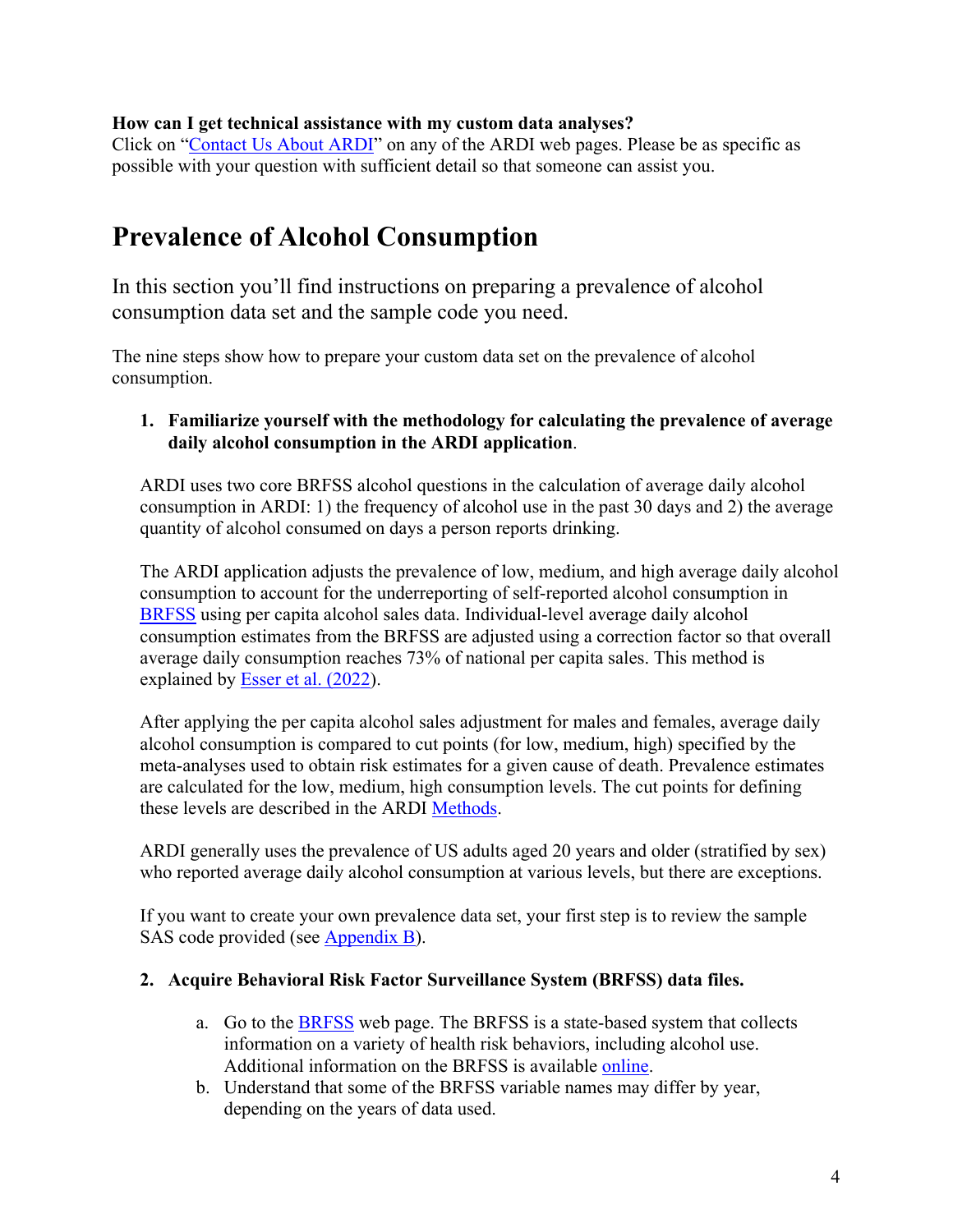- c. Determine the jurisdiction and years for which you would like to calculate the prevalence of alcohol consumption.
	- Jurisdiction/Location: If you are estimating alcohol-attributable deaths below the state level, use BRFSS data for the corresponding location, if possible.

If this is not possible, use state-level estimates to estimate local alcohol consumption. Note that local prevalence estimates may be different than those reported for the state.

• Years: Use multiple years of data to calculate the average daily alcohol consumption. Doing so will help to account for any yearto-year fluctuations in the data that may not be related to actual changes in alcohol consumption.

If state-level data are not available in the BRFSS for a certain year (e.g., New Jersey in 2019), sample SAS code is provided to address this issue (see [Appendix B\)](#page-33-0).

**3. Use the sample SAS code for calculating the prevalence of average daily alcohol consumption** using the methodology in ARDI (see [Appendix B\)](#page-33-0).

Two tips for understanding your prevalence data set using the sample SAS code:

- When preparing your data set, even if there are zero records for people aged 85 and older, keep the age range as 80–85 rather than changing it to 80–84.
- There are steps to calculate the prevalence of average daily alcohol consumption among women aged 18–44, which is used in the calculations of alcohol-attributable infant deaths. After calculating the prevalence estimates among women aged 18–44, the SAS program is designed to apply those same estimates in the output for men, which is necessary to calculate deaths among infants who are boys.
- **4. Put your data files in CSV format.** Each row must contain the following columns of data (see Table 1):
	- a. Column A: Location (full location name).
	- b. Column B: Year (four digits).
	- c. Column C: Study (e.g., English).
	- d. Column D: Male low prevalence (percentage expressed as a fraction: 0.50 for 50%).
	- e. Column E: Male medium prevalence.
	- f. Column F: Male high prevalence.
	- g. Column G: Female low prevalence.
	- h. Column H: Female medium prevalence.
	- i. Column I: Female high prevalence.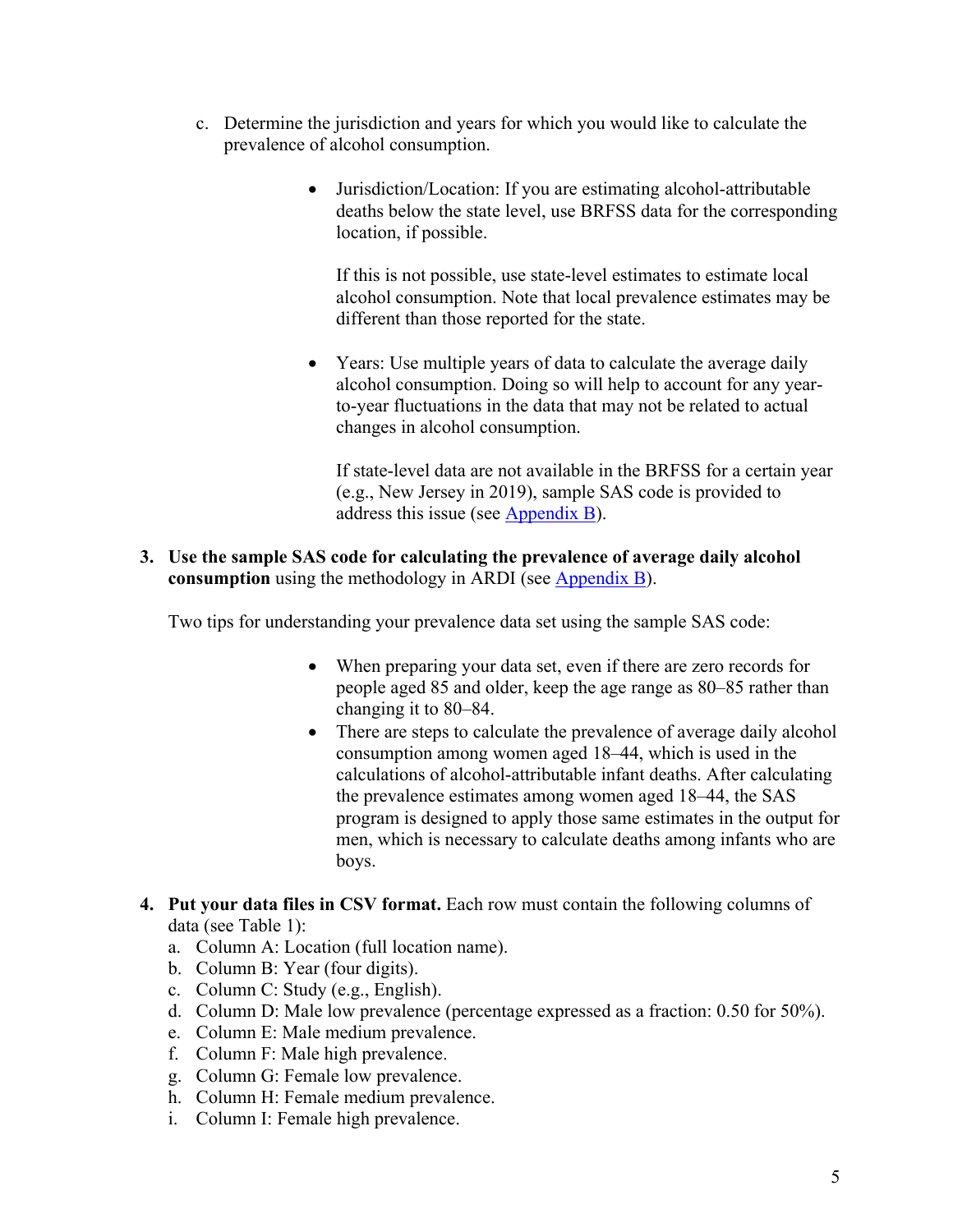**Table 1.** Example of format for prevalence data set

| А                    |           |                 |      |      |      |      |      |      |
|----------------------|-----------|-----------------|------|------|------|------|------|------|
| UNITED STATES        |           | 2019 English    | 0.37 | 0.05 | 0.1  | 0.24 | 0.07 | 0.05 |
| UNITED STATES        |           | 2019 Standardiz | 0.4  | 0.1  | 0.1  | 0.32 | 0.08 | 0.08 |
| UNITED STATES        | 2019      | 1844            | 0.35 | 0.09 | 0.08 | 0.35 | 0.09 | 0.08 |
| <b>UNITED STATES</b> | 2019      | 2064            | 0.42 | 0.1  | 0.1  | 0.34 | 0.09 | 0.08 |
| UNITED STATES        | 2019 Zhao |                 | 0.32 | 0.1  | 0.13 | 0.31 | 0.06 | 0.04 |

- **5. Remove all column headers from the data set.** You'll receive an error message if you haven't removed them.
- **6. Remove all blank rows at the bottom of the data set in CSV file.** A row without data will interfere with the upload. You'll receive an error message if you haven't removed them.
- **7. You have two options to input your data set** (see Figure 1).
	- a. Click on "Upload Your Own Prevalence Data Set" and browse to upload the correct file.
	- b. Click on "Create Your Own Prevalence Data Set"
		- Carefully follow the instructions on the screen to enter prevalence data into the ARDI application.
		- Name your data set. It combines the state and the year of your data set (for example, "Georgia 2022").
		- Click save.

#### **Figure 1.** Two options to input your prevalence data set

| <b>Select Data Sets</b> |                                                                            |             |                                                                                                                                                                                                                                                                         |
|-------------------------|----------------------------------------------------------------------------|-------------|-------------------------------------------------------------------------------------------------------------------------------------------------------------------------------------------------------------------------------------------------------------------------|
| deaths data set.        | Prevalence of Alcohol Consumption                                          |             | Note: It is suggested to select data sets with consistent locations, such as from the same state or the state where the large city is<br>located if you have a sub-state data set. The title of the custom reports will be generated based on the location of the total |
|                         | United States 2019 Custom                                                  | $\check{ }$ | <b>View Data Set</b>                                                                                                                                                                                                                                                    |
|                         | Create Your Own Prevalence Data Set<br>Upload Your Own Prevalence Data Set |             |                                                                                                                                                                                                                                                                         |

- **8. Select your customized data set for your analysis.** It will appear at the bottom of the prevalence data sets drop-down menu.
- **9. Delete files you no longer need.** If you upload multiple versions of the same data set, it is challenging to differentiate files that use the same state name; no date/time stamp appears on the uploaded file. If you find that you have multiple data sets with the same name, check carefully that you are analyzing the desired one before proceeding.

**Having trouble? Click on ["Contact Us About ARDI"](https://nccd.cdc.gov/DPH_ARDI/Info/ContactUs.aspx) on any of the ARDI web pages.** Please be as specific as possible with your question. For example, instead of saying, "I have a question about how to calculate the prevalence of average daily alcohol consumption," state your question (for example, "I don't understand why there are different sets of prevalence estimates for different causes of death, could you explain this to me?").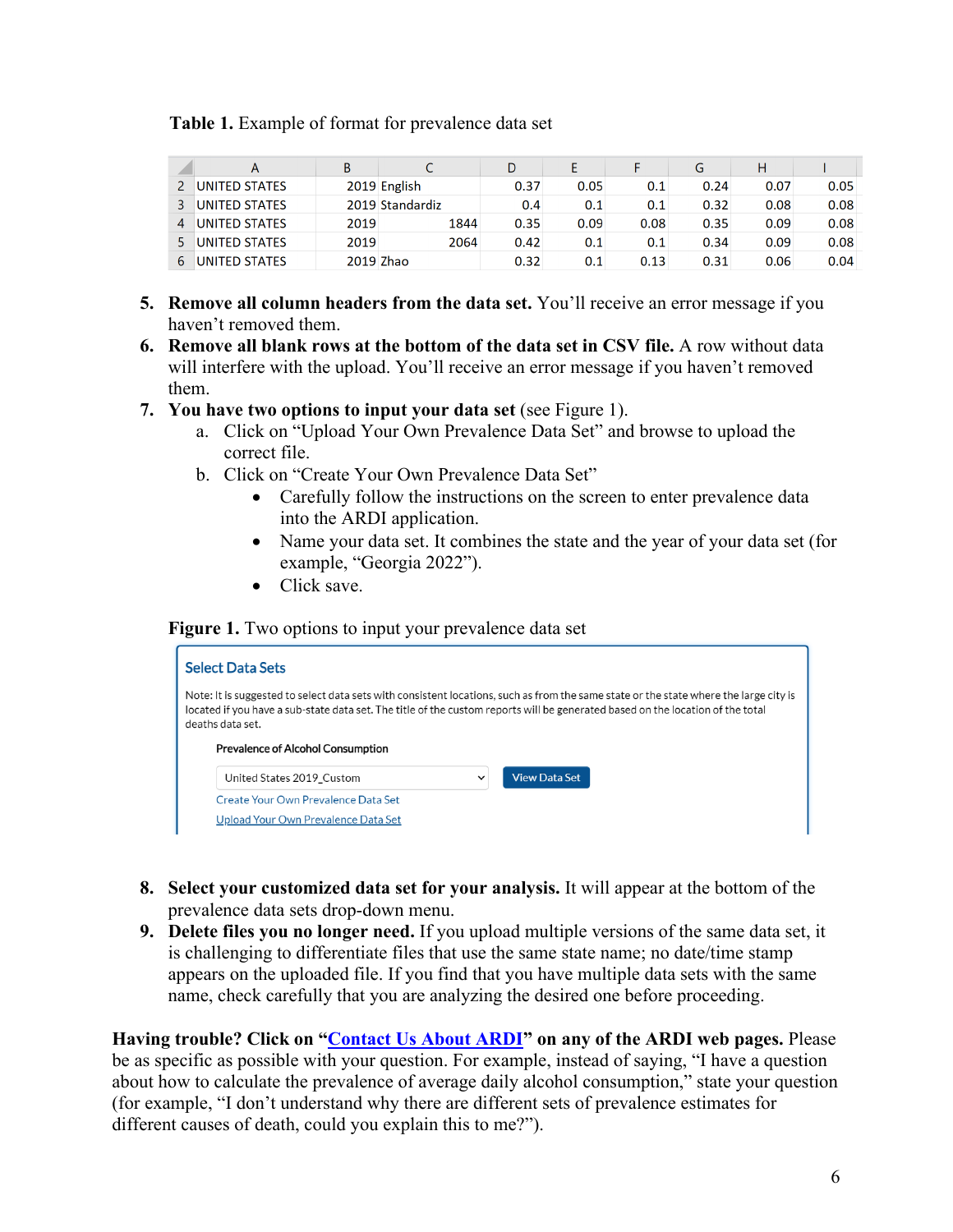# <span id="page-6-0"></span>**Relative Risks and Direct Alcohol-Attributable Fractions**

In this section you'll find instructions on preparing a relative risks and direct alcohol-attributable fractions (AAF) data set and the sample code you need.

The six steps for acquiring and entering direct AAFs into the ARDI application are:

- **1. Familiarize yourself with the methodology for using AAF in ARDI calculations.**  ARDI uses AAF to calculate the proportion of deaths and years of potential life lost that are due to alcohol use. ARDI uses either direct estimates of AAF or calculates AAF using pooled relative risk estimates and prevalence of alcohol consumption data. Read about the different types of AAF in the ARDI [Methods.](https://www.cdc.gov/alcohol/ardi/methods.html)
- **2. Click on "Create Your Own Acute Cause AAF Data Set**" beneath the Relative Risks and Direct AAF data set to see the causes of death that have customizable AAF.
- **3. Acquire location specific AAF data for acute causes of death, if data are available.** In general, you can enter your own directly measured AAF for acute causes of death. There are only four chronic causes with customizable AAF (see Figure 2). You cannot enter your own relative risks or AAF for deaths due to most of the deaths from chronic causes; instead, the default relative risks are used for these. If you are looking at a particular state or county, you can use AAF collected from death data in that state or county. If you do not have access to location specific AAF, you can use the default AAF that are prepopulated on the custom portal.

**Figure 2.** Example of some causes of death with customizable alcohol-attributable fractions

| <b>Chronic Causes</b>        |                           |              |              |                |
|------------------------------|---------------------------|--------------|--------------|----------------|
|                              |                           | Age<br>Group | <b>Males</b> | <b>Females</b> |
| <b>Esophageal varices</b>    | Enter age specific        | All          | 0.680        | 0.680          |
| Gastroesophageal hemorrhage  | Enter age specific        | All          | 0.470        | 0.470          |
| Liver cirrhosis, unspecified | Enter age specific        | All          | 0.400        | 0.400          |
| Portal hypertension          | All<br>Enter age specific |              | 0.680        | 0.680          |
| <b>Acute Causes</b>          |                           |              |              |                |
|                              |                           | Age<br>Group | <b>Males</b> | <b>Females</b> |
| Air-space transport          | Enter age specific        | All          | 0.180        | 0.180          |
| Aspiration                   | Enter age specific        | All          | 0.180        | 0.180          |
| Child maltreatment           | Enter age specific        | All          | 0.160        | 0.160          |
| <b>Drowning</b>              | Enter age specific        | All          | 0.340        | 0.340          |
| <b>Fall injuries</b>         | Enter age specific        | All          | 0.320        | 0.320          |

- **4. When you are ready to create your customized data set, click on "Create Your Own Acute Cause AAF Data Set**" beneath the Relative Risks and Direct AAF data set.
- **5. Enter the name of the data set, location, and year to represent the AAF estimates.** 
	- a. Type the AAF estimates for both males and females for all ages for each cause of death that you have data to customize.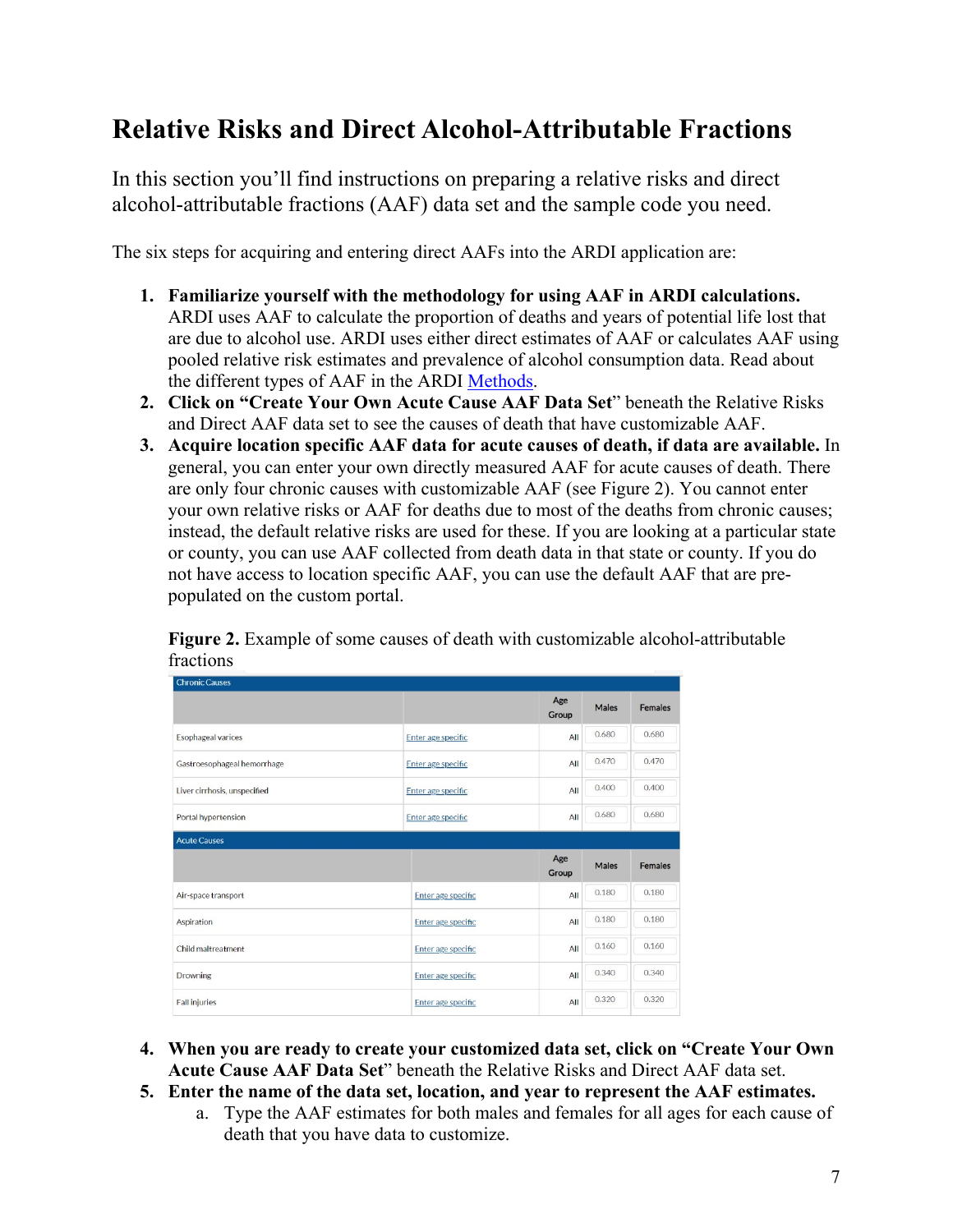b. For motor vehicle traffic crashes, enter age specific AAF for males and females (Figure 3).

Figure 3. Example of customizable alcohol-attributable fractions for motor vehicle traffic crash deaths

| Motor-vehicle traffic crashes | <b>Enter all ages</b> | $0 - 14$  | 0.190 | 0.210 |
|-------------------------------|-----------------------|-----------|-------|-------|
|                               |                       | $15-19$   | 0.260 | 0.240 |
|                               |                       | $20 - 24$ | 0.430 | 0.380 |
|                               |                       | $25 - 34$ | 0.460 | 0.400 |
|                               |                       | $35 - 44$ | 0.440 | 0.360 |
|                               |                       | $45 - 54$ | 0.410 | 0.330 |
|                               |                       | $55 - 64$ | 0.340 | 0.250 |
|                               |                       | $65+$     | 0.170 | 0.130 |
|                               |                       |           |       |       |

#### **6. Click "Save" at the bottom of the page.**

<span id="page-7-0"></span>**Having trouble? Click on ["Contact Us About ARDI"](https://nccd.cdc.gov/DPH_ARDI/Info/ContactUs.aspx) on any of the ARDI web pages.** Please be as specific as possible with your question. For example, instead of saying, "I have a question about entering my AAF," state your question (for example, "Do I need to enter age specific AAF for conditions other than motor vehicle traffic crashes?").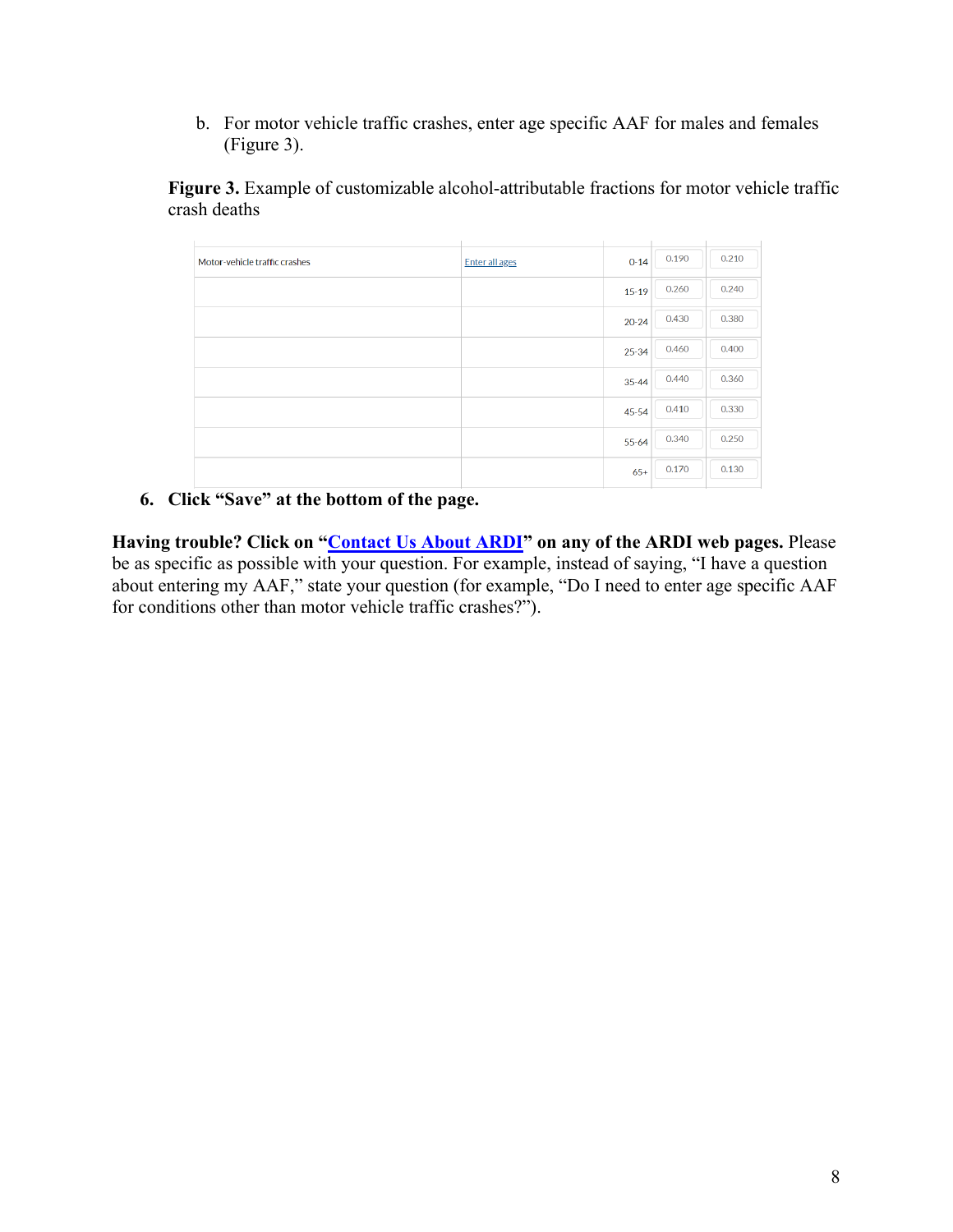# **Total Deaths**

In this section you'll find steps for generating a total deaths data set in the ARDI application.

The 11 steps for generating a total deaths data set are:

- **1. Familiarize yourself with the requirements for preparing a total deaths data set for ARDI.** ARDI is primarily used to calculate the average number of AAD and YPLL over more than one year. Calculating annual average estimates of AAD and YPLL helps to smooth out year-to-year fluctuations in these estimates due to extraneous factors that are unrelated to alcohol, which helps to improve the interpretation of ARDI estimates. Do not use ARDI to calculate AAD and YPLL over less than 12 months.
- **2. Acquire state or local death data** by contacting the government agencies that manage vital statistics in your state, or perhaps by arranging a data use agreement with National Center for Health Statistics (NCHS).
	- About death data: The state data from death certificates are shared with NCHS. With your data, remove any deaths where the location of the death does not correspond to the location you want to assess in ARDI, or where the year of death does not correspond to the period you want to assess.
	- About death data from locations outside the United States: ARDI was primarily designed to assess alcohol-attributable deaths and YPLL in the United States. You can use the ARDI application to estimate AAD and YPLL for locations outside of the United States, but you'll need to obtain the data required (such as alcohol consumption prevalence estimates or death data) from other sources. When you name your data file, adhere to the formats and naming conventions within the ARDI application which are based on locations within the United States.
- **3. Use the sample SAS code provided for calculating the total deaths from alcoholrelated causes** using the methodology in ARDI (see [Appendix B\)](#page-19-0). In this SAS program, you will:
	- **Create a population level death data set for the location specified** (in other words, you won't upload individual death data).
	- **Use International Classification of Disease Tenth Edition [\(ICD-10\) codes](https://www.cdc.gov/alcohol/ardi/alcohol-related-icd-codes.html) to define the 58 causes of death** included in ARDI. Include only those deaths with an underlying cause that corresponds to one of the 58 conditions specified in ARDI application. You'll receive errors if you enter data on causes of death other than the 58 conditions that are currently included in the application.
	- **Base the data on the** *underlying* **cause of death only.** On some death certificates, an underlying (or primary) cause of death is listed in addition to contributing causes of death. The AAF in ARDI are based on population estimates of the contribution of alcohol to the underlying cause of death. Therefore, ARDI only includes those deaths where the underlying cause of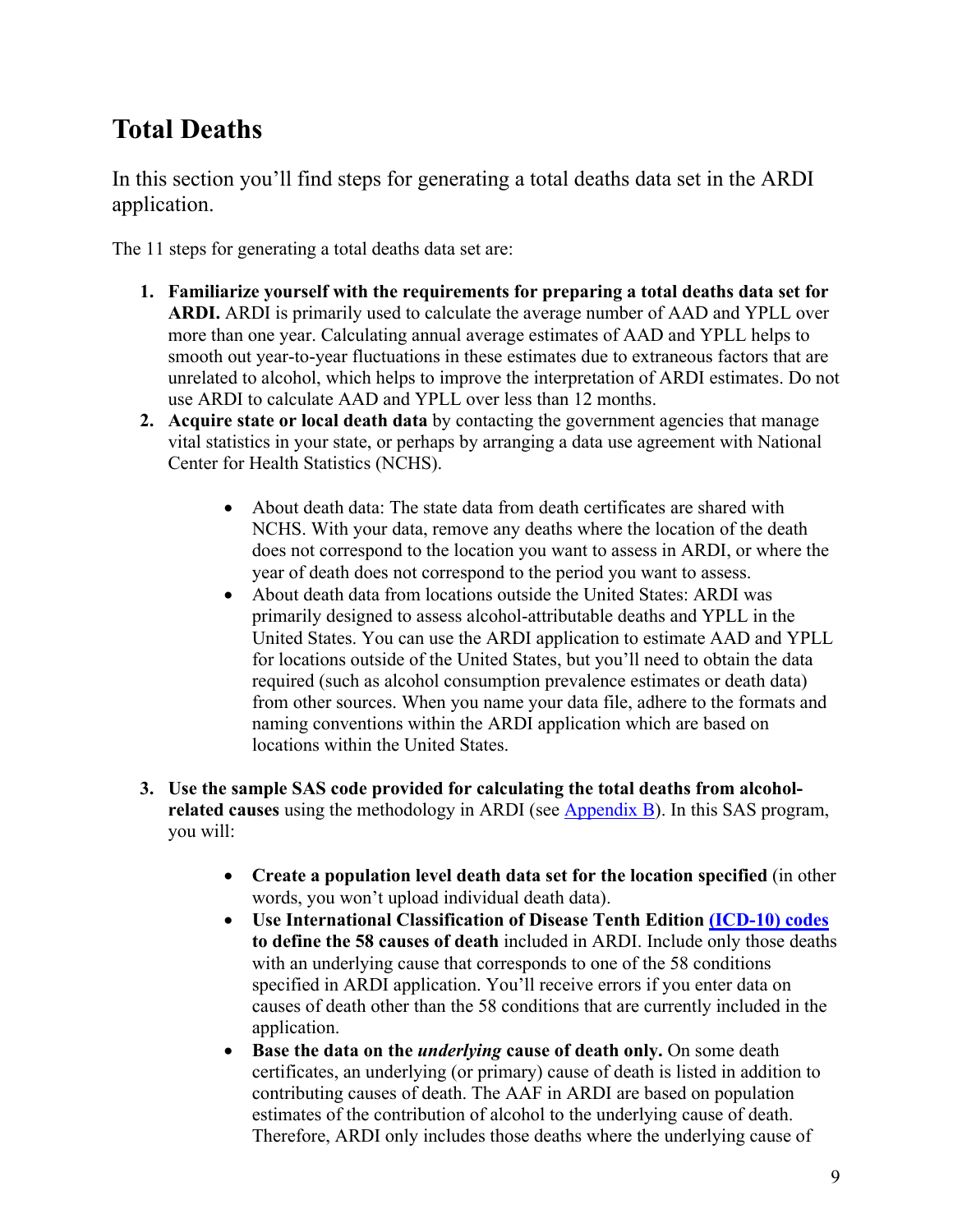death corresponds to one of the 58 alcohol-related conditions included in the application.

- **Identify the alcohol-related causes of death using a six-letter code** (see [Appendix A\)](#page-14-2).
- Stratify the death data by sex and 5-year age groups. Generally chronic causes of death are collected for people aged 20 years and older and acute causes of death for people aged 15 years and older. However, there are several exceptions to this rule, such as infant deaths and motor vehicle traffic crash deaths (see [Appendix A\)](#page-14-2).
- **4. Check your death data set** to ensure that the location where the death took place and the year of death correspond to the location and period you want to assess using ARDI. For example, if you want to estimate the AAD for Atlanta, Georgia, for 2015–2019, the death data should be for Atlanta, Georgia, for 2015–2019.
- **5. Name your CSV file using three elements.** The name should have three elements and use an underscore ("") as the separator between parts (for example, 2015-2019\_Georgia\_2022.csv):
	- a. Range of years the data set is covering (2015–2019)
	- b. State for which the data set covers (Georgia) (see [Appendix A\)](#page-16-0)
	- c. Current year the data set is uploaded (2022)
- **6. Assign your total deaths data set file a name and a location.** 
	- The data set name can be anything you specify.
	- The location name must be either the United States, one of the 50 states, or the District of Columbia (see [Appendix A\)](#page-16-0). If you have more than one file with the same year and location, the file names will be sequentially numbered when they appear in your drop-down menu. The file names will be appended with " Custom #".
- **7. Put your data files in CSV format** (see Table 2); each row must contain the following columns of data:
	- a. Column A: Location [\(full location name\)](#page-16-0).
	- b. Column B: Year (4 digits).
	- c. Column C: [Six-letter](#page-14-2) code for the cause of death abbreviations.
	- d. Column D: [Age group code.](#page-17-1)
	- e. Column E: Number of male deaths.
	- f. Column F: Number female deaths.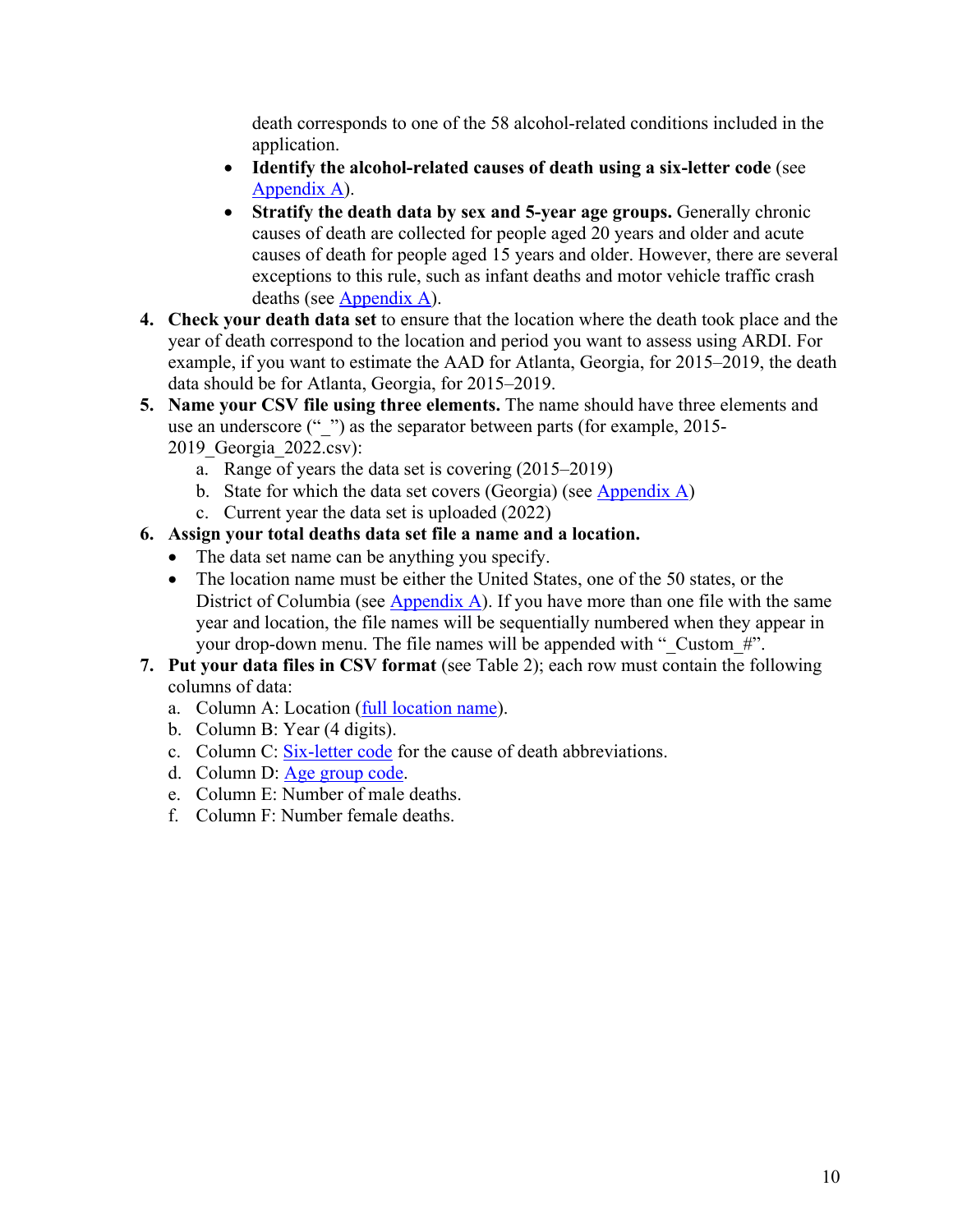**Table 2.** Examples of total death data in CSV format

**Example 1.** Drowning

MISSISSIPPI,2019,DROWNI,15-19,231,123 MISSISSIPPI,2019,DROWNI,20-24,314,101

Where:

- MISSISSIPPI is the location.
- 2019 is the final year of data included.
- DROWNI is the cause of death abbreviation for drowning.
- 15-19 and 20-24 are the age groups.
- 231 and 314 are the number of male deaths.
- 123 and 101 are the number of female deaths.

**Example 2.** Prostate cancer

UTAH,2021,CANPRO,70-75,89,0

Where:

- Utah is the location.
- 2021 is the final year of data included.
- CANPRO is the cause of death abbreviation for prostate cancer.
- 70-75 is the age group.
- 89 is the number of male deaths.
- 0 is the number of female deaths.
- **8. Do not leave any columns blank.** If a cause of death is sex-specific (e.g., breast cancer, prostate cancer), put zeros in the column that pertains to the sex that is not affected by the cause of death. Male breast cancer is not included due to limited available science at the time of ARDI development.
- **9. Remove all column headers from the data set.** You'll receive an error message if you haven't removed them.
- **10. Check that the age groups are formatted correctly.** If the file is opened in Excel, you might need to change the format of the age groups if date formatting occurs automatically. For example, the age group of "1-4" might become Jan-4. To correct the formatting of the age groups:
	- a. Save the file in the CSV format.
	- b. Then, open the file in a text-based program such as Notepad.
	- c. Scan for the above conditions and manually change the dates to the age ranges.
	- d. Save it as a CSV file. After completing this, **do not** reopen the file in Excel; if you do, the age ranges might default back to date formatting.

#### **11. You have two options to input your data set** (see Figure 4).

- a. Click on "Upload Your Own Death Data Set" and browse to upload the correct file.
	- This is the preferred method to avoid data entry errors.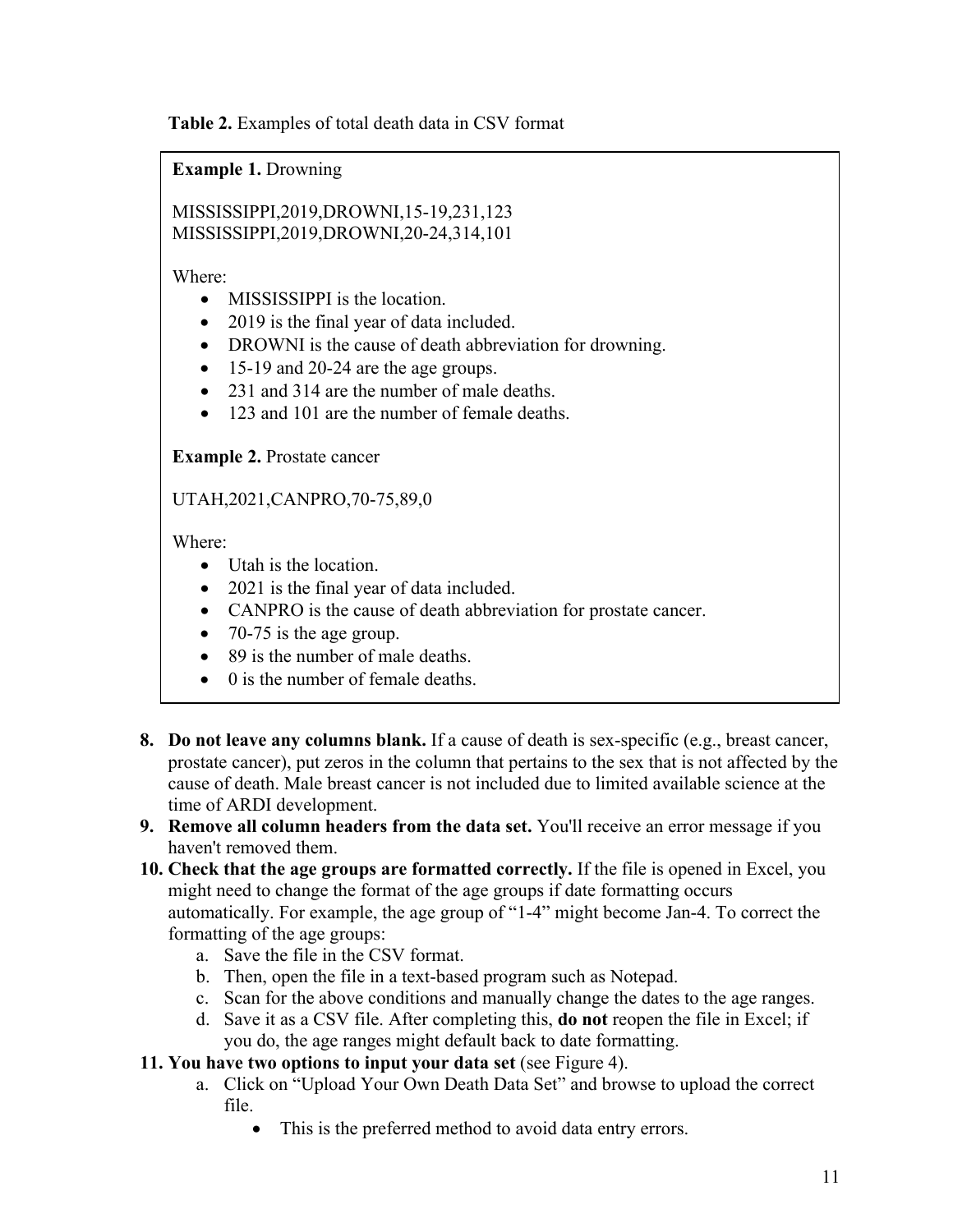- b. Click on "Create Your Own Death Data Set"
	- Enter the following information in the "Data Set Properties" box:
		- Name of the data set file, which can contain multiple years (such as, Name = My Data 2015–2019). You can customize the name of the data set in this box only.
		- Choose the appropriate location.
		- A single year to represent the data (such as the final year of data included).

**Figure 4.** Two options to input your total deaths data set

 $\mathbf{I}$ 

| <b>Total Deaths</b>            |                      |
|--------------------------------|----------------------|
| United States 2019_Custom      | <b>View Data Set</b> |
| Create Your Own Death Data Set |                      |
| Upload Your Own Death Data Set |                      |

<span id="page-11-0"></span>**Having trouble? Click on ["Contact Us About ARDI"](https://nccd.cdc.gov/DPH_ARDI/Info/ContactUs.aspx) on any of the ARDI web pages.** Please be as specific as possible with your question. For example, instead of saying, "I have a question about how to create a total deaths data set," state your question (for example, "Can I include contributing causes of death in my total deaths data set?").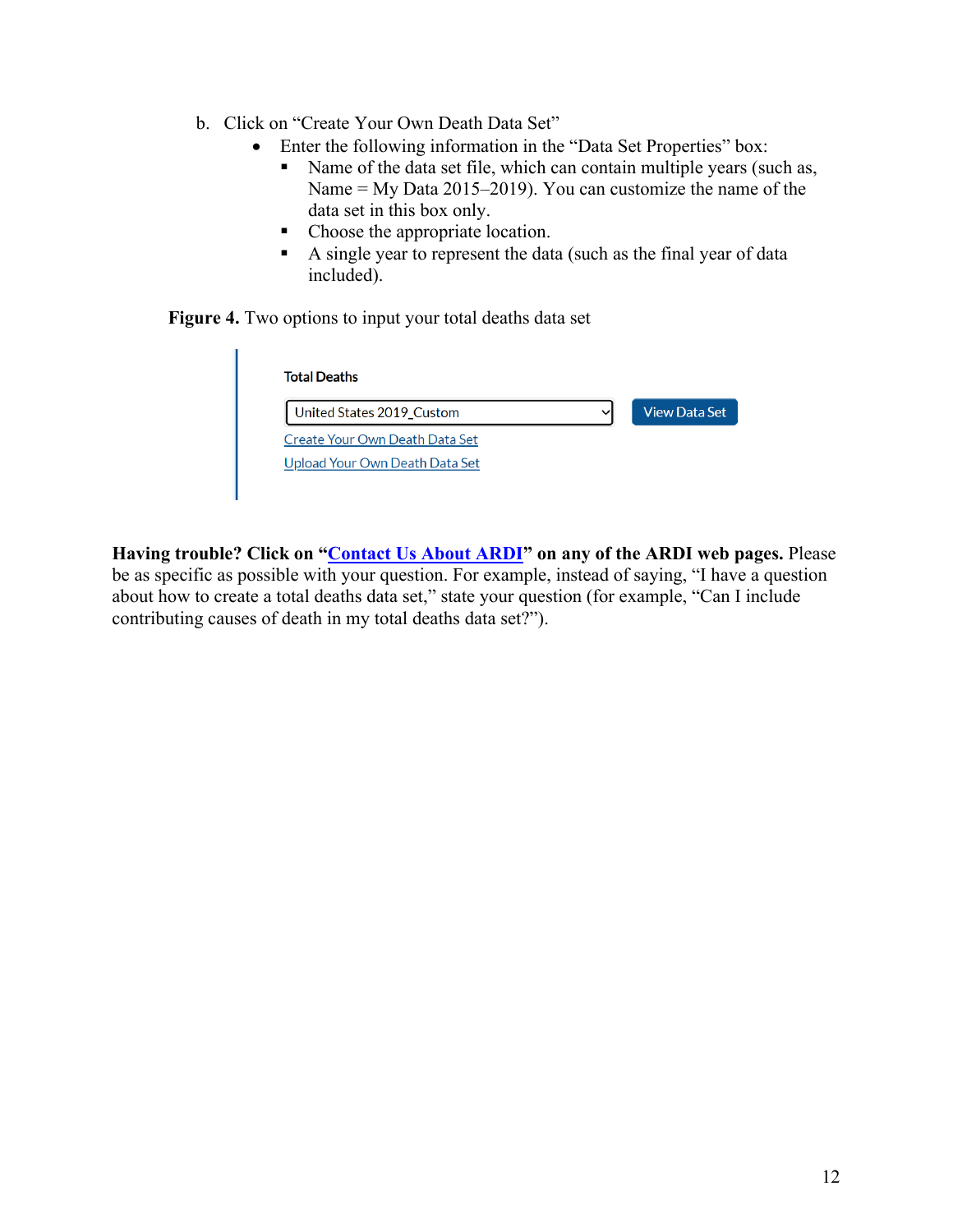# **Viewing Results in the Custom Data Portal**

## <span id="page-12-0"></span>**Generating Reports**

In this section you'll find steps for using custom data sets to generate reports on alcohol-attributable deaths or years of potential life lost.

The six steps show you how to use custom data sets to these generate reports.

- **1. Go to the Custom Data Portal homepage.**
- **2. See your data set(s)** in the drop-down menus, with their file names appended with " Custom".
- **3. Select the data sets on the Prevalence of Alcohol Consumption data set, AAF, and Total Deaths for consistent locations.**
- **4. Select to view either the AAD or YPLL report** (see Figure 5). The YPLL report uses data from the default life expectancy data programmed in ARDI, as explained in the ARDI [Methods.](https://www.cdc.gov/alcohol/ardi/methods.html) The life expectancy data set cannot be modified in the custom analyses.

**Figure 5.** Types of reports to generate using your custom data



- **5. Check that you are viewing results for the desired data sets** by scrolling to the bottom of the report and seeing the "Data Sets Used to Generate this Report."
- **6. Review your data.** As you review, there might be suppressed estimates. Data are suppressed in cells of state reports with an estimate of fewer than 10 deaths or in which presenting data would provide information to derive the estimate for another cell that has fewer than 10 deaths. Category subtotals might still be available even if estimates are suppressed for specific causes of death.

### <span id="page-12-1"></span>**Saving Reports and Changing Report View**

In this section you'll find instructions on viewing, downloading, saving, and printing reports and on changing the report view.

The three steps show you how to view, download, save, and print reports and to change the report view.

- **1. Go to the Alcohol-Attributable Deaths** report or the **Years of Potential Life Lost**  report.
- **2. Click to download, save, or print the results.**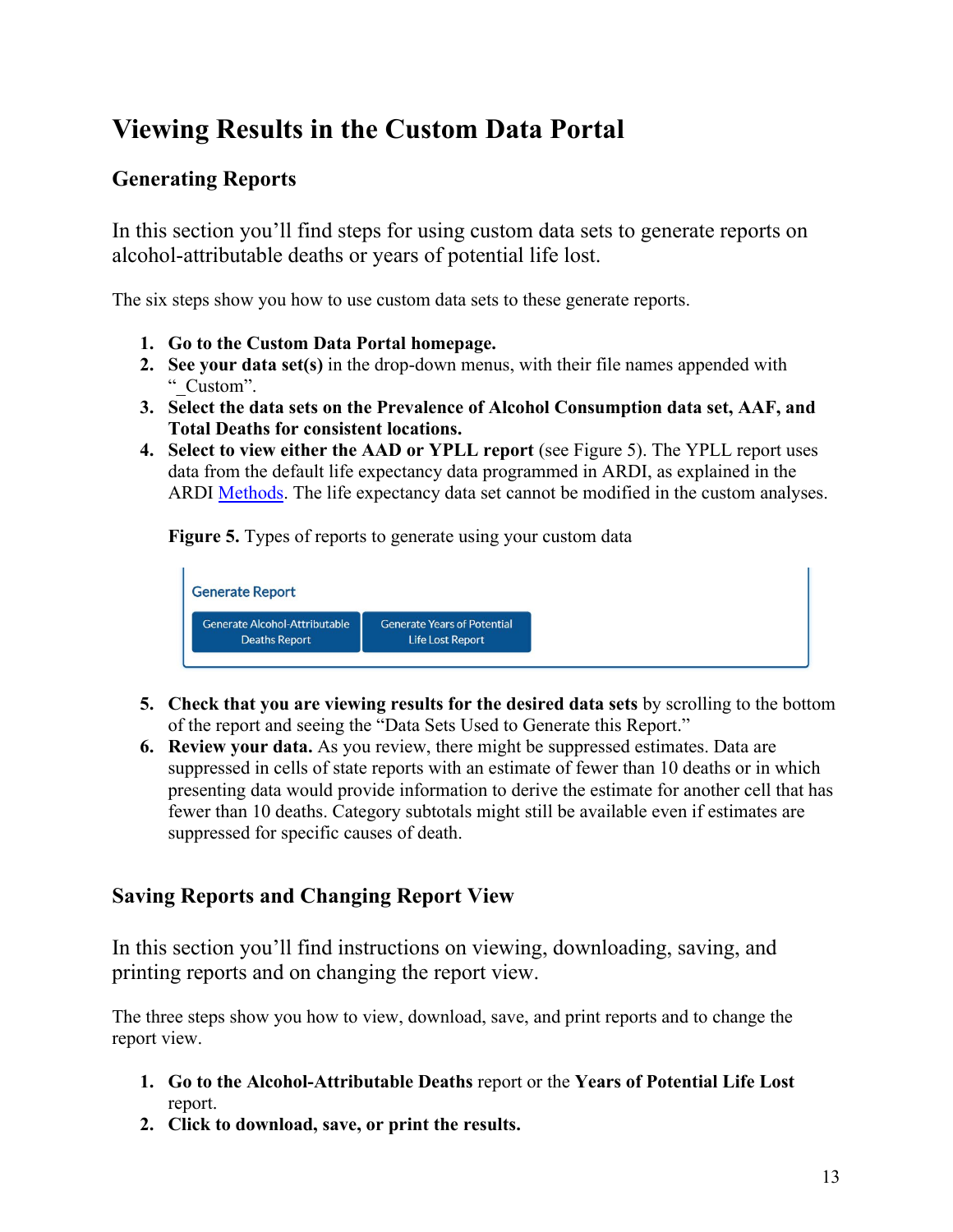**3.** As desired, **change the report view** to show alcohol-attributable deaths for only those under age 21. You may also change the report view to show alcohol-attributable deaths for any alcohol use (i.e., all levels of alcohol consumption). Finally, you can also change the report view to show alcohol-attributable deaths by age groups. (Note: Due to rounding, the death report by age group may differ from the total deaths report.)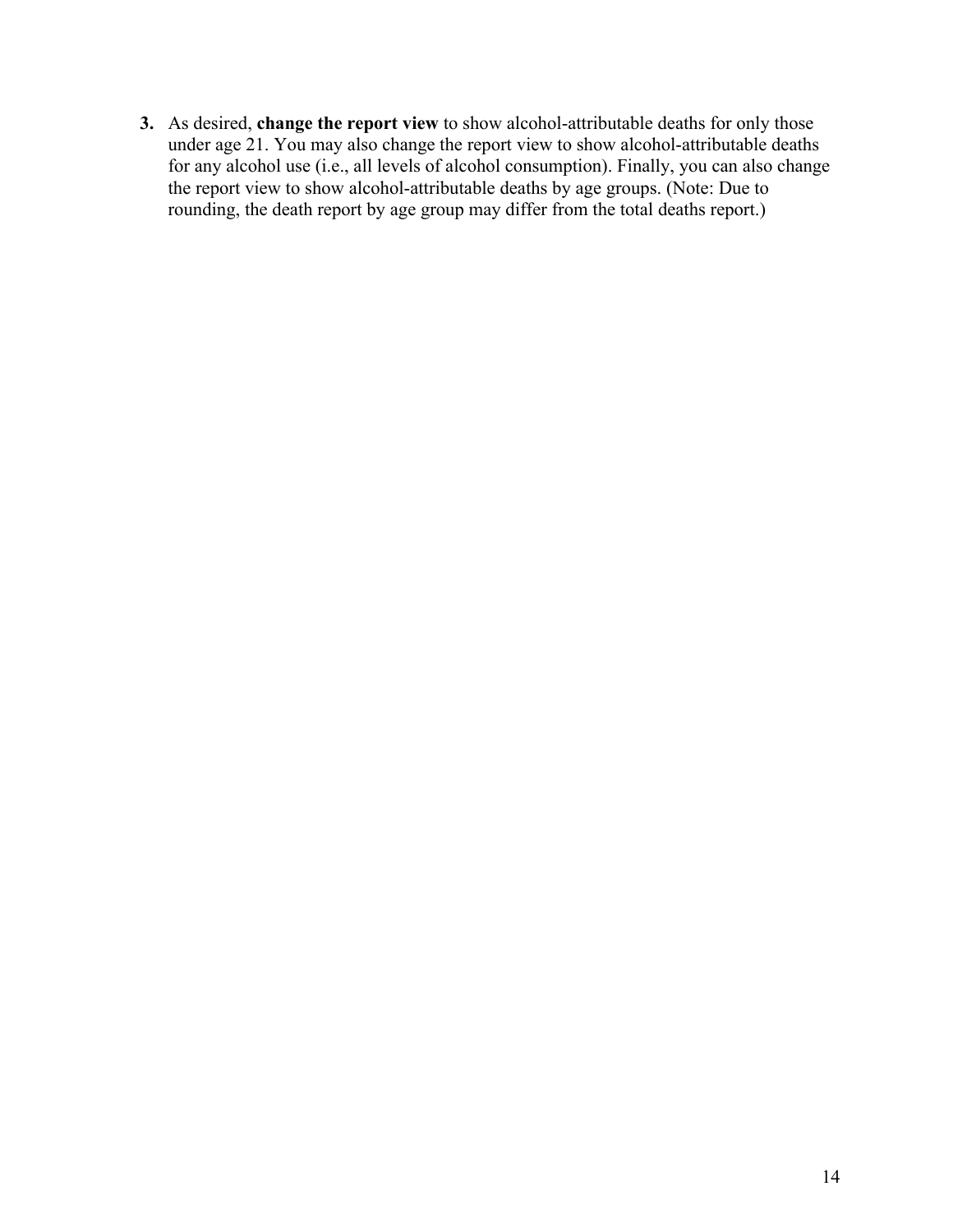# <span id="page-14-0"></span>**Appendix A. Supporting Documents**

# <span id="page-14-1"></span>**1. ARDI ICD Codes [and Alcohol-Attributable Fraction Sources](https://www.cdc.gov/alcohol/ardi/alcohol-related-icd-codes.html)**

## <span id="page-14-2"></span>**2. Cause of Death Abbreviations and Age Groups**

Use the following abbreviations for cause of death and appropriate age groupings for setting up custom data.

| <b>Cause of Death</b>                                   | <b>Cause of Death</b><br><b>Abbreviation</b> | Age Range (using 5-year age<br>groupings) |  |  |  |  |  |
|---------------------------------------------------------|----------------------------------------------|-------------------------------------------|--|--|--|--|--|
| <b>Chronic causes</b>                                   |                                              |                                           |  |  |  |  |  |
| 100% alcohol-attributable                               |                                              |                                           |  |  |  |  |  |
| Alcoholic psychosis                                     | <b>ALCPSY</b>                                | $20 - 85 +$                               |  |  |  |  |  |
| Alcohol abuse                                           | <b>ALCABU</b>                                | $20 - 85 +$                               |  |  |  |  |  |
| Alcohol dependence syndrome                             | <b>ALCDSY</b>                                | $20 - 85 +$                               |  |  |  |  |  |
| Alcohol polyneuropathy                                  | <b>ALCPOL</b>                                | $20 - 85 +$                               |  |  |  |  |  |
| Degeneration of nervous system due to alcohol           | <b>ALCNER</b>                                | $20 - 85 +$                               |  |  |  |  |  |
| Alcoholic myopathy                                      | <b>ALCMYO</b>                                | $20 - 85 +$                               |  |  |  |  |  |
| Alcohol cardiomyopathy                                  | <b>ALCCAR</b>                                | $20 - 85 +$                               |  |  |  |  |  |
| Alcoholic gastritis                                     | <b>ALCGAS</b>                                | $20 - 85 +$                               |  |  |  |  |  |
| Alcoholic liver disease                                 | <b>ALCLID</b>                                | $20 - 85 +$                               |  |  |  |  |  |
| Fetal alcohol syndrome                                  | <b>ALCFAS</b>                                | $\leq$ 1, 1–4, 5–9, 10–14, 15–19, 20–85+  |  |  |  |  |  |
| Fetus and newborn affected by maternal use of alcohol   | <b>ALCMAU</b>                                | $<1, 1-4$                                 |  |  |  |  |  |
| Alcohol-induced acute pancreatitis                      | <b>ALCACP</b>                                | $20 - 85 +$                               |  |  |  |  |  |
| Alcohol-induced chronic pancreatitis                    | <b>ALCCRP</b>                                | $20 - 85 +$                               |  |  |  |  |  |
| Direct alcohol-attributable fraction estimates          |                                              |                                           |  |  |  |  |  |
| Esophageal varices                                      | <b>ESOVAR</b>                                | $20 - 85 +$                               |  |  |  |  |  |
| Gastroesophageal hemorrhage                             | <b>GASHEM</b>                                | $20 - 85 +$                               |  |  |  |  |  |
| Liver cirrhosis, unspecified                            | <b>LIVCIR</b>                                | $20 - 85 +$                               |  |  |  |  |  |
| Portal hypertension                                     | <b>PORHYP</b>                                | $20 - 85 +$                               |  |  |  |  |  |
| <b>Indirect alcohol-attributable fraction estimates</b> |                                              |                                           |  |  |  |  |  |
| Atrial fibrillation                                     | <b>ATRFIB</b>                                | $20 - 85 +$                               |  |  |  |  |  |
| Cancer, breast (female only)                            | <b>CANBRE</b>                                | $20 - 85 +$                               |  |  |  |  |  |
| Cancer, colorectal                                      | <b>CANCOL</b>                                | $20 - 85 +$                               |  |  |  |  |  |
| Cancer, esophageal                                      | CANESO                                       | $20 - 85 +$                               |  |  |  |  |  |
| Cancer, laryngeal                                       | <b>CANLAR</b>                                | $20 - 85 +$                               |  |  |  |  |  |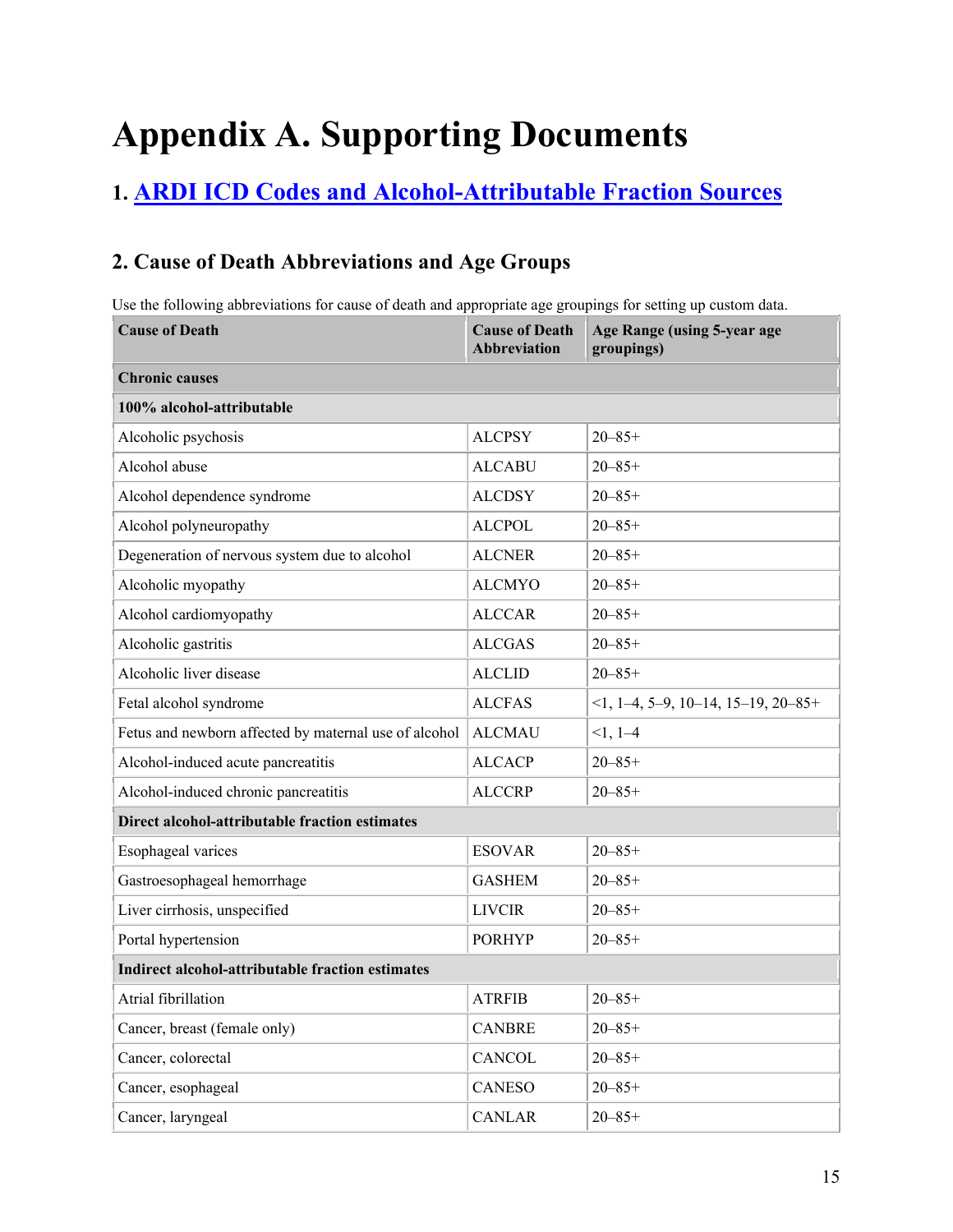| <b>Cause of Death</b>                             | <b>Cause of Death</b><br><b>Abbreviation</b> | Age Range (using 5-year age<br>groupings) |
|---------------------------------------------------|----------------------------------------------|-------------------------------------------|
| Cancer, liver                                     | <b>CANLIV</b>                                | $20 - 85 +$                               |
| Cancer, oral cavity and pharyngeal                | <b>CANOCP</b>                                | $20 - 85 +$                               |
| Cancer, pancreatic                                | <b>CANPAN</b>                                | $20 - 85 +$                               |
| Cancer, prostate (male only)                      | <b>CANPRO</b>                                | $20 - 85 +$                               |
| Cancer, stomach                                   | <b>CANSTO</b>                                | $20 - 85 +$                               |
| Chronic hepatitis                                 | <b>CHRHEP</b>                                | $20 - 85 +$                               |
| Gallbladder                                       | <b>GALLBL</b>                                | $20 - 85 +$                               |
| Hypertension                                      | <b>HYPERT</b>                                | $20 - 85 +$                               |
| Infant death, low birth weight                    | <b>INFLBW</b>                                | $<1, 1-4$                                 |
| Infant death, preterm birth                       | <b>INFPRE</b>                                | $<1, 1-4$                                 |
| Infant death, small for gestational age           | <b>INFSGA</b>                                | $<1, 1-4$                                 |
| Coronary heart disease                            | <b>ISCHTD</b>                                | $20 - 85 +$                               |
| Acute pancreatitis                                | <b>ACUPAN</b>                                | $20 - 85 +$                               |
| Chronic pancreatitis                              | <b>CHRPAN</b>                                | $20 - 85 +$                               |
| Pneumonia                                         | <b>PNEUMO</b>                                | $20 - 64$                                 |
| Stroke, ischemic                                  | <b>STRISC</b>                                | $20 - 85 +$                               |
| Stroke, hemorrhagic                               | <b>STRHEM</b>                                | $20 - 85 +$                               |
| Unprovoked seizures, epilepsy or seizure disorder | <b>SEIZUR</b>                                | $20 - 85 +$                               |
| <b>Acute causes</b>                               |                                              |                                           |
| 100% attributable-attributable                    |                                              |                                           |
| Alcohol poisoning                                 | <b>ALCPOI</b>                                | $15 - 85 +$                               |
| Suicide by and exposure to alcohol                | <b>ALCSUC</b>                                | $15 - 85 +$                               |
| Direct alcohol-attributable fraction estimates    |                                              |                                           |
| Air-space transport                               | <b>AIRTRA</b>                                | $15 - 85 +$                               |
| Aspiration                                        | <b>ASPIRA</b>                                | $15 - 85 +$                               |
| Child maltreatment                                | <b>CHLMAL</b>                                | $<1, 1-4, 5-9, 10-14$                     |
| Homicide                                          | <b>HOMICI</b>                                | $15 - 85 +$                               |
| Drowning                                          | <b>DROWNI</b>                                | $15 - 85 +$                               |
| Fall injuries                                     | <b>FALLIN</b>                                | $15 - 69$                                 |
| Fire injuries                                     | <b>FIREIN</b>                                | $15 - 85 +$                               |
| Firearm injuries                                  | <b>FIREAR</b>                                | $15 - 85 +$                               |
| Hypothermia                                       | НҮРОТН                                       | $15 - 85 +$                               |
| Motor vehicle non-traffic crashes                 | <b>MTVNTR</b>                                | $15 - 85 +$                               |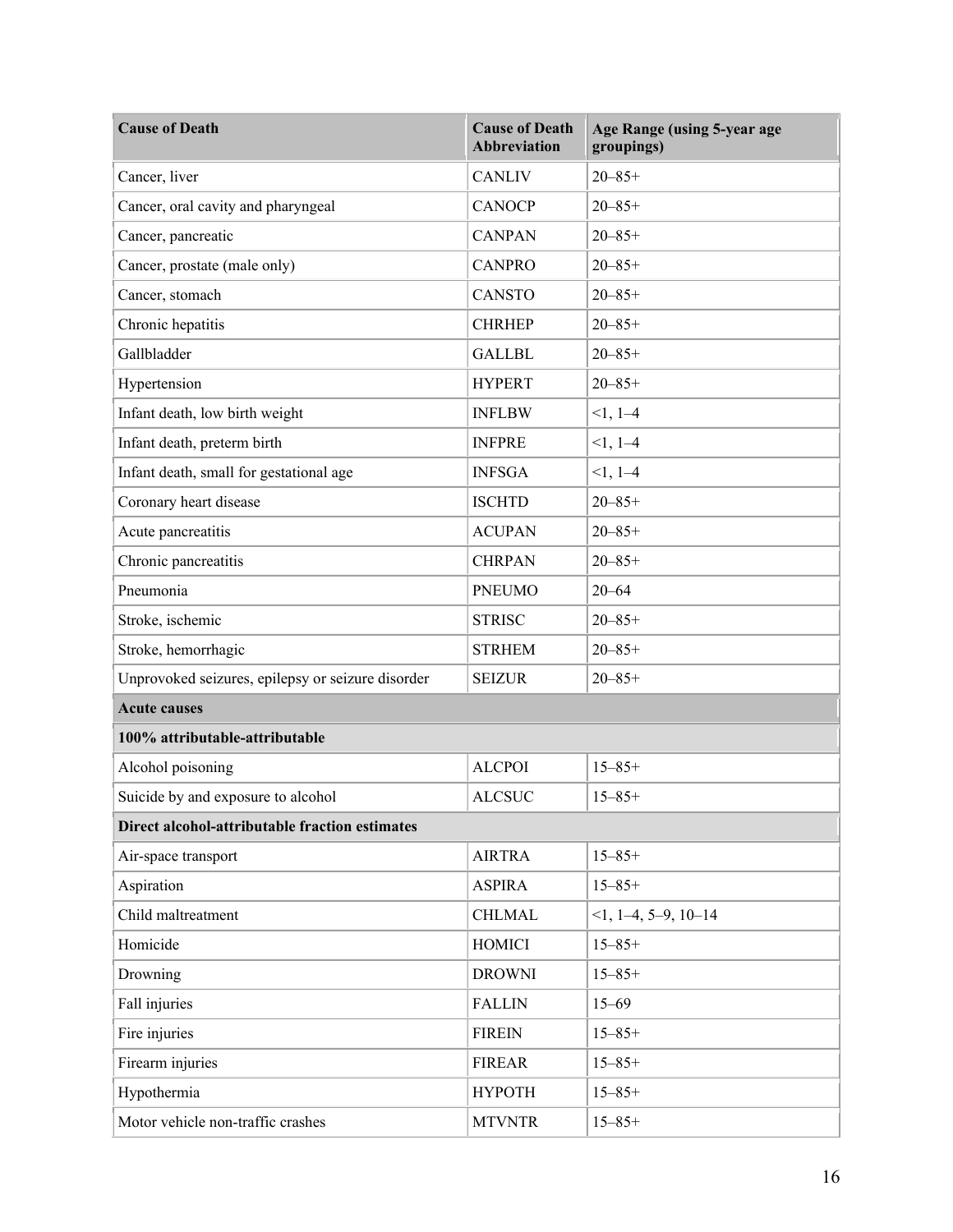| <b>Cause of Death</b>           | <b>Cause of Death</b><br>Abbreviation | Age Range (using 5-year age<br>groupings) |
|---------------------------------|---------------------------------------|-------------------------------------------|
| Motor vehicle traffic crashes   | <b>MTVTRA</b>                         | $\leq$ 1, 1–4, 5–9, 10–14, 15–85+         |
| Occupation and machine injuries | <b>MACHOB</b>                         | $15 - 85 +$                               |
| Other road vehicle crashes      | <b>ORVACC</b>                         | $15 - 85 +$                               |
| Poisoning (not alcohol)         | <b>OTHPOI</b>                         | $15 - 85 +$                               |
| Suicide                         | <b>SUICID</b>                         | $15 - 85 +$                               |
| Water transport                 | <b>WATTRA</b>                         | $15 - 85 +$                               |

#### <span id="page-16-0"></span>**3. Locations for Custom Data File**

Use one of the following location names for the state field in custom data sets:

•

- United States
- Alabama
- Alaska
- Arizona
- Arkansas
- California
- Colorado
- Connecticut
- Delaware
- District of Columbia
- Florida
- Georgia
- Hawaii
- Idaho
- Illinois
- Indiana
- Iowa
- Kansas
- Kentucky
- Louisiana
- Maine
- Maryland
- Massachusetts
- Michigan
- Minnesota
- Mississippi
- Missouri
- Montana
- Nebraska
- Nevada
- New Hampshire
- New Jersey
- New Mexico
- New York
- North Carolina
- North Dakota
- Ohio
- Oklahoma
- Oregon
- Pennsylvania
- Rhode Island
- South Carolina
- South Dakota
- Tennessee
- Texas
- Utah
- Vermont
- Virginia
- $\bullet$ Washington
- West Virginia
- Wisconsin
- Wyoming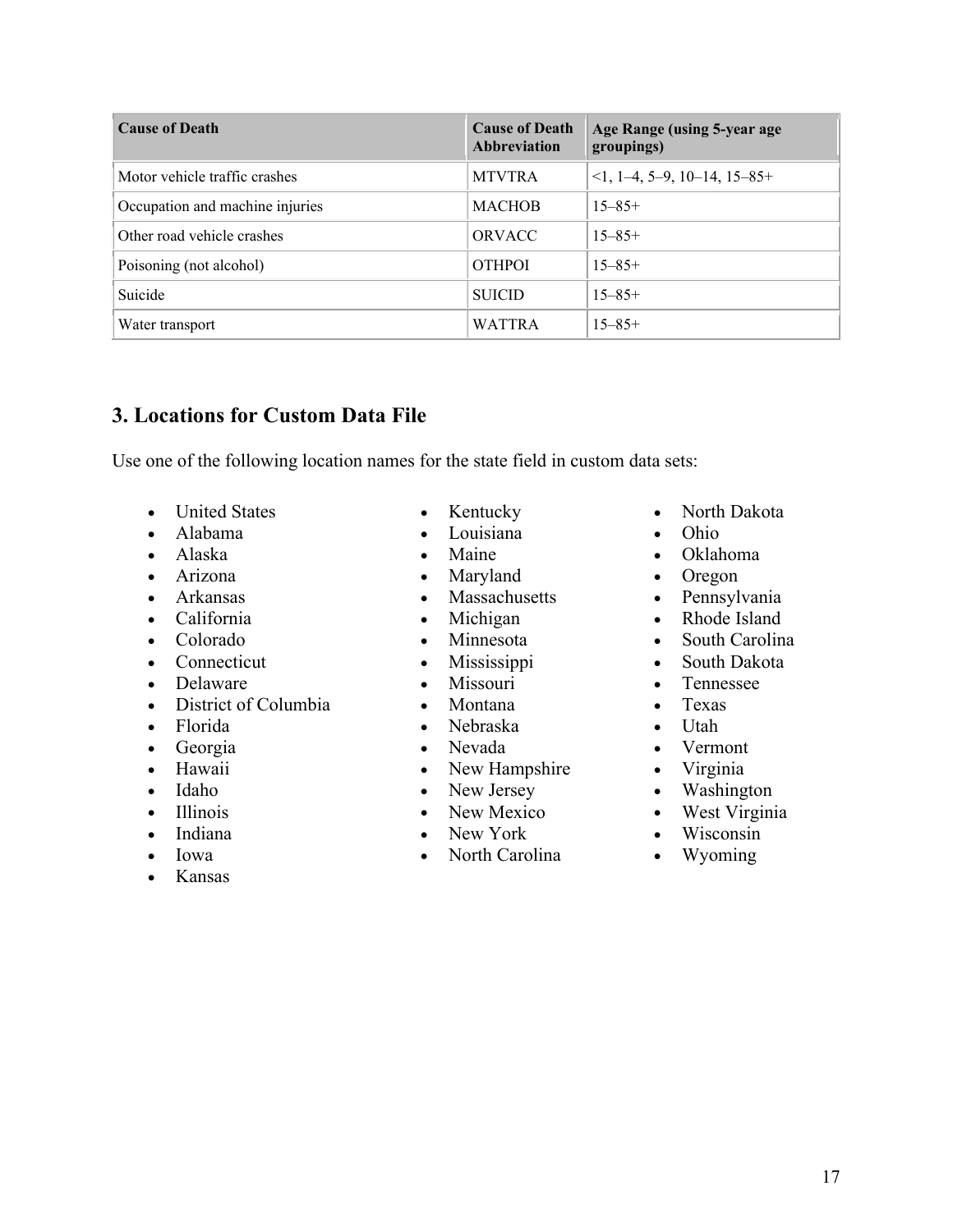# <span id="page-17-3"></span><span id="page-17-0"></span>**Appendix B. Sample SAS Codes**

## <span id="page-17-1"></span>**1. Age Group Codes**

Use the following age group codes for the mortality data set.

| <b>Age Group</b> | <b>Age Group Code</b> |
|------------------|-----------------------|
| $\leq$ 1         | AgeA                  |
| $1 - 4$          | AgeB                  |
| $5 - 9$          | AgeC                  |
| $10 - 14$        | AgeD                  |
| $15 - 19$        | AgeE                  |
| $20 - 24$        | AgeF                  |
| $25 - 29$        | AgeG                  |
| $30 - 34$        | AgeH                  |
| $35 - 39$        | AgeI                  |
| $40 - 44$        | AgeJ                  |
| 45-49            | AgeK                  |
| $50 - 54$        | AgeL                  |
| $55 - 59$        | AgeM                  |
| $60 - 64$        | AgeN                  |
| $65 - 69$        | AgeO                  |
| $70 - 74$        | AgeP                  |
| $75 - 79$        | AgeQ                  |
| $80 - 84$        | AgeR                  |
| $85+$            | AgeS                  |
| Unknown*         | AgeU*                 |

<span id="page-17-2"></span>\*Delete age groups that are labeled with "AgeU" before uploading into ARDI.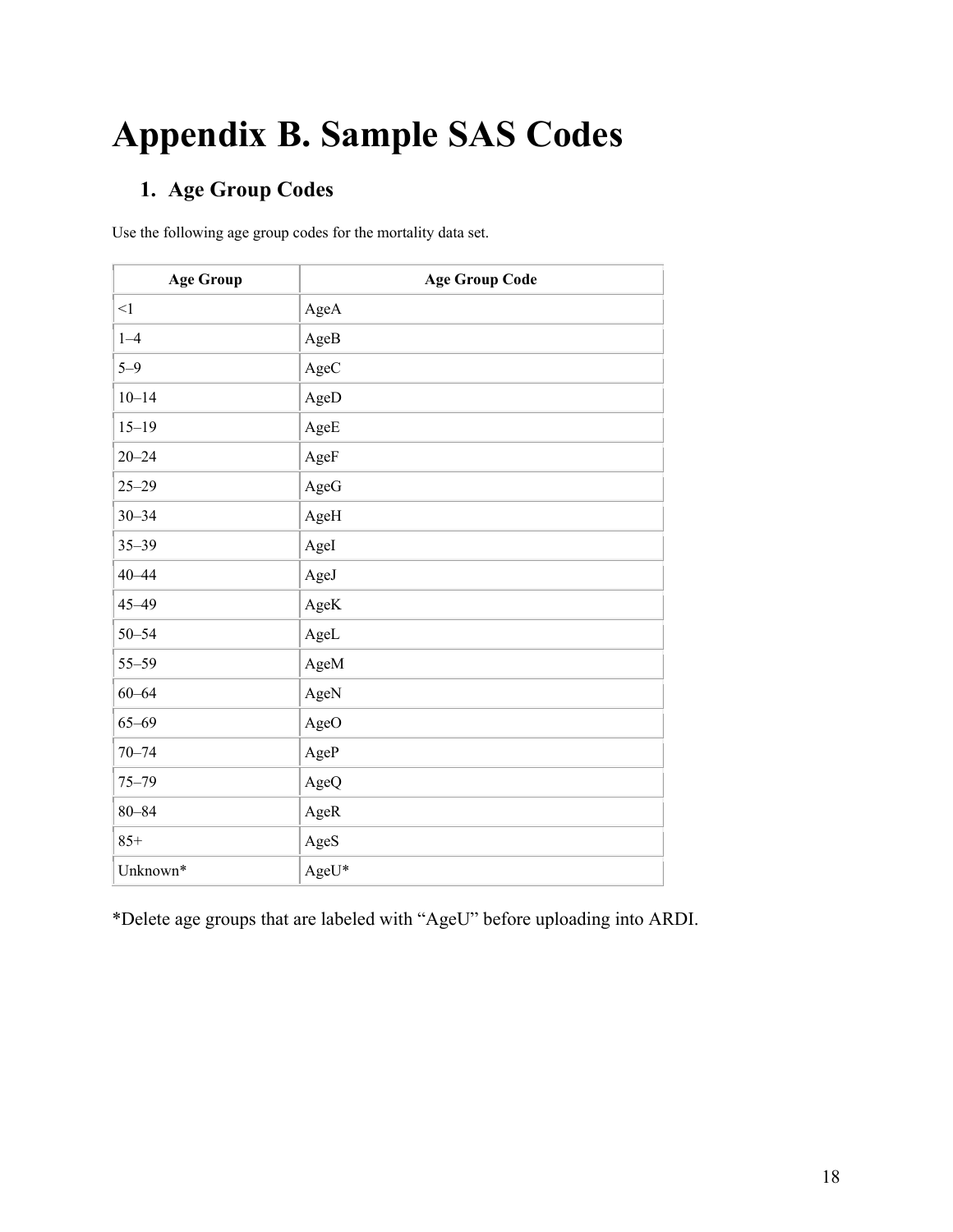#### 2. Age Group Conversion

```
/* SAS Version 9.4
                                                                       \star/\star /
/* ARDI
/* Program: Recode Age Groupings for export to SQL
                                                              \star /
                                                                \star /
/* Data sets used: Mortality
/* The following code is written for the underlying cause of death file from
the National Center for Health Statistics. */
/* All conditions use ICD-10 coding.
/* DEFINE YOUR OWN LIBNAME */
/* Example: libname ardi ' Q:\ARDI\MORT\DATA' */
libname name 'specify location of data';
/* SPECIFY NAME OF DATA SET "mortwrk" IS THE EXAMPLE DATA SET NAME USED HERE.
\star /
data mortwrk;
set "data";
length agegrp $5;
/* CODES FOR DEFINING THE AGE GROUPS USED IN ARDI*/
if AGE in (01 02) then agegrp = "AgeA"; /* <1 yrs */
if AGE in (03 04 05 06) then agegrp = "AgeB"; /* 1-4 \text{ yrs*/}if AGE = 07 then agegrp = "AgeC"; /* 5-9 yrs */if AGE = 08 then agegrp = "AgeD"; /* 10-14 yrs */
if AGE = 09 then agegrp = "AgeE"; /* 15-19 yrs */if AGE = 10 then agegrp = "AgeF"; /* 20-24 yrs */
if AGE = 11 then agegrp = "AgeG"; /* 25-29 yrs */
if AGE = 12 then agegrp = "AgeH"; /* 30-34 yrs */
if AGE = 13 then agegrp = "AgeI"; /* 35-39 yrs */
if AGE = 14 then agegrp = "AgeJ"; /* 40-44 yrs */
if AGE = 15 then agegrp = "AgeK"; /* 45-49 yrs */
if AGE = 16 then agegrp = "AgeL"; /* 50-54 yrs */
if AGE = 17 then agegrp = "AgeM"; /* 55-59 yrs */
if AGE = 18 then agegrp = "AgeN"; /* 60-64 yrs */
if AGE = 19 then agegrp = "AgeO"; /* 65-69 yrs */
if AGE = 20 then agegrp = "AgeP"; /* 70-74 yrs */
if AGE = 21 then agegrp = "AgeQ"; /* 75-79 yrs */
if AGE = 22 then agegrp = "AgeR"; /* 80-84 yrs */
if AGE in (23 24 25 26) then agegrp = "AgeS"; /* 85 + yrs */
if AGE = 27 then agegrp = "AgeU"; /* unknown */run:
/* CHECK YOUR DATA TO MAKE SURE ALL AGES ARE LABELED WITH A CODE*/
proc print data= mortwrk (obs =100);
run;
proc freq data = mortwrk;tables agegrp / missing;
  run;
```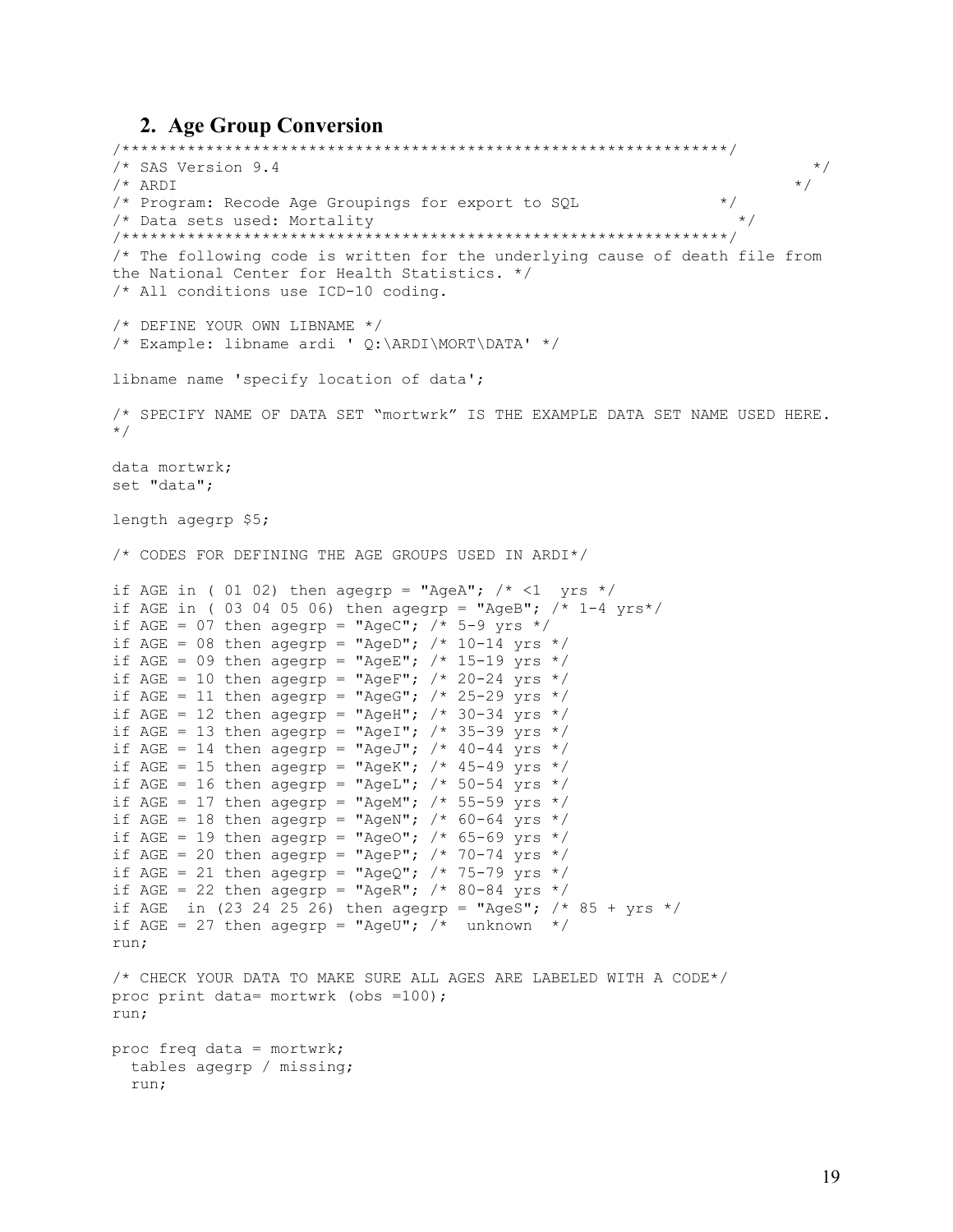#### <span id="page-19-0"></span>3. Total Deaths by State

When using the sample SAS program from this manual for single state analyses, you'll adapt the program. Single state analyses do not require the data from other states, but this code includes the United States, as well as all 50 states and the District of Columbia. It is assumed that you are using national formats for the codes. However, some states may use a different coding scheme for their subcodes (e.g., three digits). The sample code in this manual does not take this into consideration, so it may not be applied accurately for data sets of other formats.

```
/* SAS Version 9.4
\star//* ARDI CHRONIC and ACUTE CONDITIONS BY DATASETNAME
                                                          \star /
/* Program: To Generate Frequencies
                                                           \star//* Data sets used: Mortality: "NAME OF DATA SET"
                                                         \star /
/* CREATE MACROS FOR AGE GROUPS DEFINED IN THE DOCUMENT: "Age Group
Codes for SAS XML Import"*/
/* AGE 0 TO 4 YEARS: USED FOR INFANT DEATH FROM MATERNAL USE OF
ALCOHOL, LOW BIRTH WEIGHT, PRETERM BIRTH AND SMALL FOR GESTATIONAL AGE
\star/%macro infantage;
(agegrp in ("AgeA", "AgeB"))
%mend;
/* AGE 0 TO 14 YEARS: USED FOR CHILD MALTREATMENT DEATHS*/
%macro juvenileage;
(agegrp in ("AgeA", "AgeB", "AgeC", "AgeD"))
%mend;
/* AGE 15 YEARS AND OLDER: USED FOR MOST ACUTE CAUSES OF DEATH*/
%macro acutecond;
(agegrp in ("AgeE", "AgeF", "AgeG", "AgeH", "AgeI", "AgeJ", "AgeK",
"AgeL", "AgeM", "AgeN", "AgeO", "AgeP", "AgeQ", "AgeR", "AgeS"))
%mend;
/* AGE 20 YEARS AND OLDER: USED FOR MOST CHRONIC CAUSES OF DEATH*/
%macro chroniccond;
(agegrp in ("AgeF", "AgeG", "AgeH", "AgeI", "AgeJ", "AgeK", "AgeL",
"AgeM", "AgeN", "AgeO", "AgeP", "AgeQ", "AgeR", "AgeS"))
%mend;
/* AGE 20 TO 64 YEARS: USED FOR PNEUMONIA ONLY */%macro pneumoniaage;
```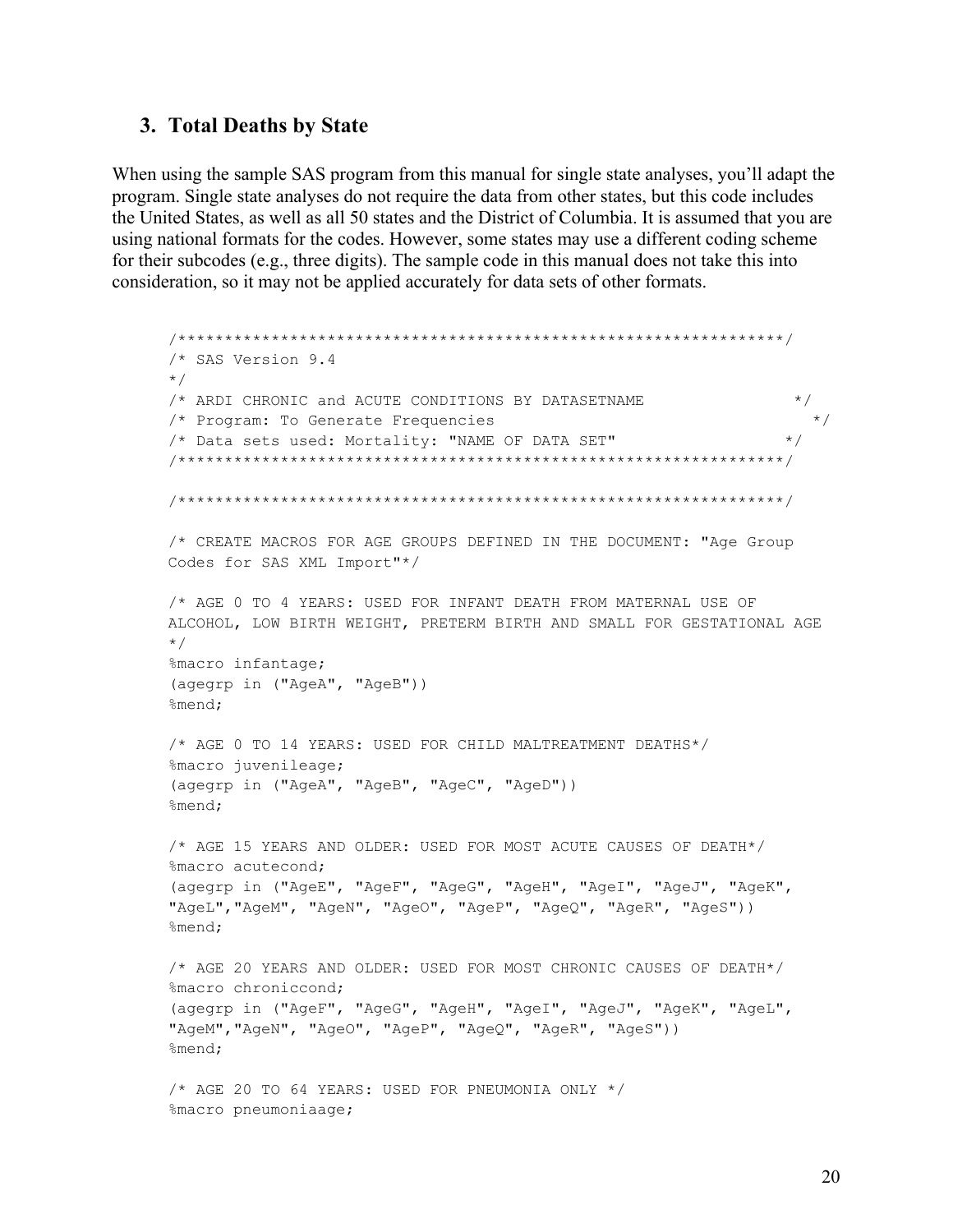```
(agegrp in ("AgeF", "AgeG", "AgeH", "AgeI", "AgeJ", "AgeK", "AgeL",
"AgeM", "AgeN") )
%mend;
/* AGE 15 TO 69 YEARS: USED FOR FALLS ONLY */
%macro fallsage;
(agegrp in ("AgeE", "AgeF", "AgeG", "AgeH", "AgeI", "AgeJ", "AgeK",
"AgeL", "AgeM", "AgeN", "AgeO"))
%mend;
/* DEFINE YOUR OWN LIBNAME */
/* EXAMPLE: libname ardi ' Q:\ARDI\MORT\DATA' */
libname in '\\FILELOCATION\';
/*CREATE DATA FILE THAT HAS THE FOLLOWING COMPONENTS: 1) DATASETNAME 2)
STATE 3) AGE GROUP CODE 4) CAUSE 5) DEATHS FOR MALES 6) DEATHS FOR
FEMALES */
data mortc;
set in.mort1519;
length cause $6;
/* CREATE YOUR DATASETNAME FIELD*/
/* EXAMPLE datasetname = "United States"; */
/* DO NOT USE A YEAR OR OTHER NUMBER IN THE DATASETNAME*/
datasetname = 'United States';
cause = "UNASIGN";
/ *
create permanent dataset
proc sort data = ardi.mort1519;
by icd10dx;
run:*//* SELECT ARDI CAUSE OF DEATH "cause" FIELD */
select;
/************ CHRONIC CAUSES OF DEATH *******************/
/************** 100% ALCOHOL-ATTRIBUTABLE *******************/
/* Alcoholic psychosis F10.3 - F10.9 */
when ((icd10dx in ('F103', 'F104', 'F105', 'F106', 'F107', 'F108',
'F109')) and %chroniccond) cause="ALCPSY";
/* Alcohol abuse F10.0, 10.1 */
when ((icd10dx in ('F100', 'F101')) and %chroniccond) cause = "ALCABU";
/* Alcohol dependence syndrome F10.2 */
when ((icd10dx = 'F102') and kchroniccond) cause = "ALCDSY";
/* Alcohol polyneuropathy G62.1*/
```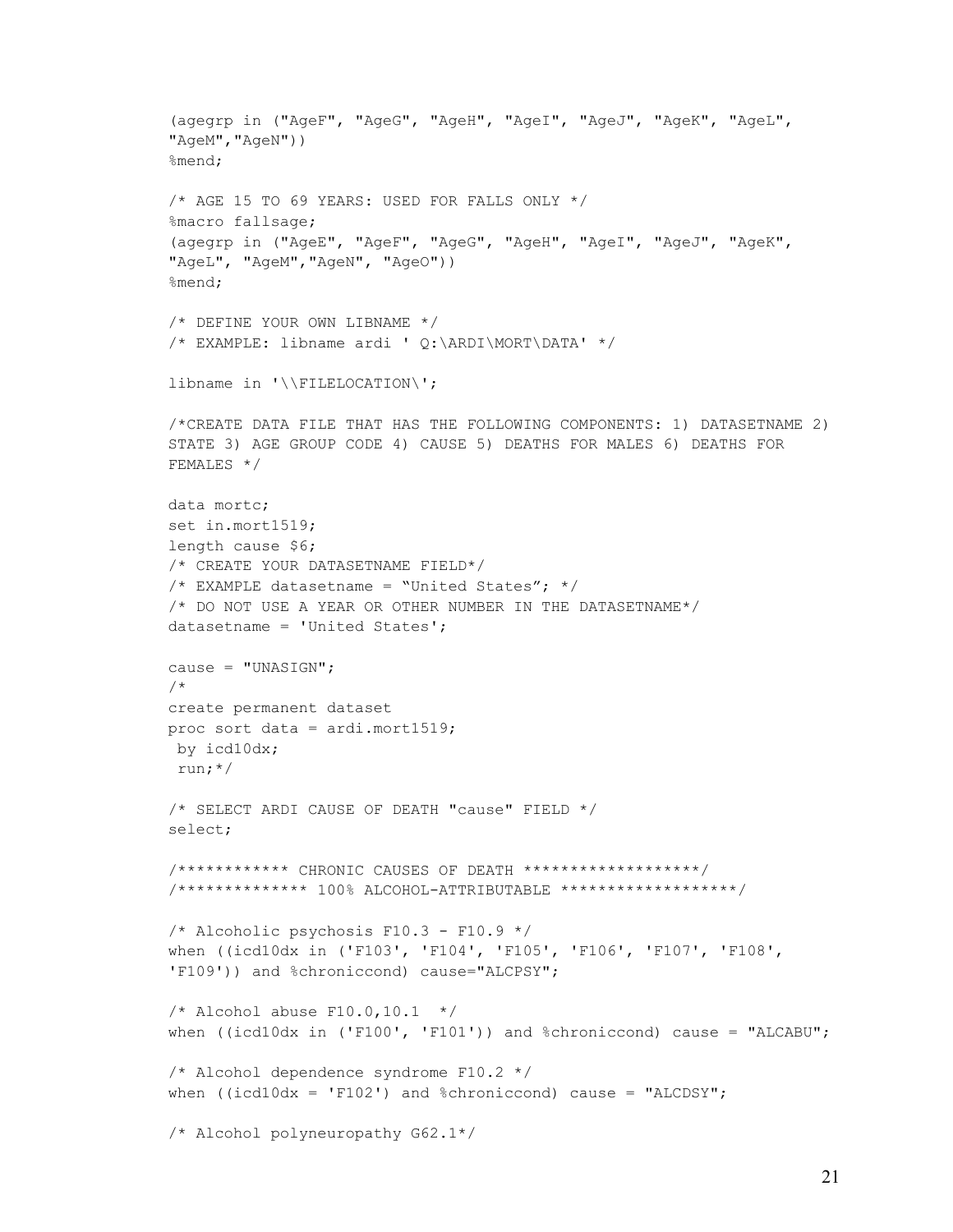```
when ((icd10dx = 'G621') and %chroniccond) cause = "ALCPOL";
/* Degeneration of nervous system due to Alcohol G31.2*/
when ((icd10dx = 'G312') and %chroniccond) cause = "ALCNER";
/* Alcohol myopathy G72.1*/
when ((icd10dx = 'G721') and %chroniccond) cause = "ALCMYO";
/* Alcohol cardiomyopathy I42.6 */
when ((icd10dx = 'I426') and %chroniccond) cause= "ALCCAR";
/* Alcoholic gastritis K29.2 */
when ((icd10dx = 'K292') and %chroniccond) cause= "ALCGAS";
/* Alcoholic liver disease K70-K70.4, K70.9 */
when ((icd10dx in ('K700', 'K701', 'K702', 'K703', 'K704') OR (icd10dx 
= 'K709'))
and %chroniccond) cause= "ALCLID";
/* Alcohol induced chronic pancreatitis K86.0 */
when ((icd10dx = 'K860') and %chroniccond) cause= "ALCCR";
/* Alcohol-induced acute pancreatitis K85.2 */
when ((icd10dx = 'K852') and %chroniccond) cause= "ALCACP";
/* Fetal alcohol syndrome Q86.0, age macros not used with this 
condition */
when (icd10dx = 'Q860') cause= "ALCFAS";
/* Fetus and newborn affected by maternal use of alcohol P04.3 */when ((icd10dx = 'P043') and \sinfantage) cause= "ALCMAU";
/******CHRONIC Conditions - DIRECT AAF ESTIMATES ********/
/* Esophageal varices I85 */
when ((icd10dx =: 'I85') and %chroniccond) cause= "ESOVAR";
/* Gastroesophageal hemorrhage K22.6 */
when ((icd10dx = 'K226') and %chroniccond) cause= "GASHEM";
/* Liver cirrhosis, unspecified K74.0-K74.2, K74.6, K76.0, K76.7, K 
76.9*/
when ((icd10dx in ('K740', 'K741', 'K742', 'K746', 'K760', 'K767', 
'K769')) and %chroniccond) cause= "LIVCIR";
/* Portal Hypertension (K76.6) */
when ((icd10dx = 'K766') and %chroniccond) cause="PORHYP";
/****** CHRONIC Conditions - INDIRECT AAF ESTIMATES **********/
```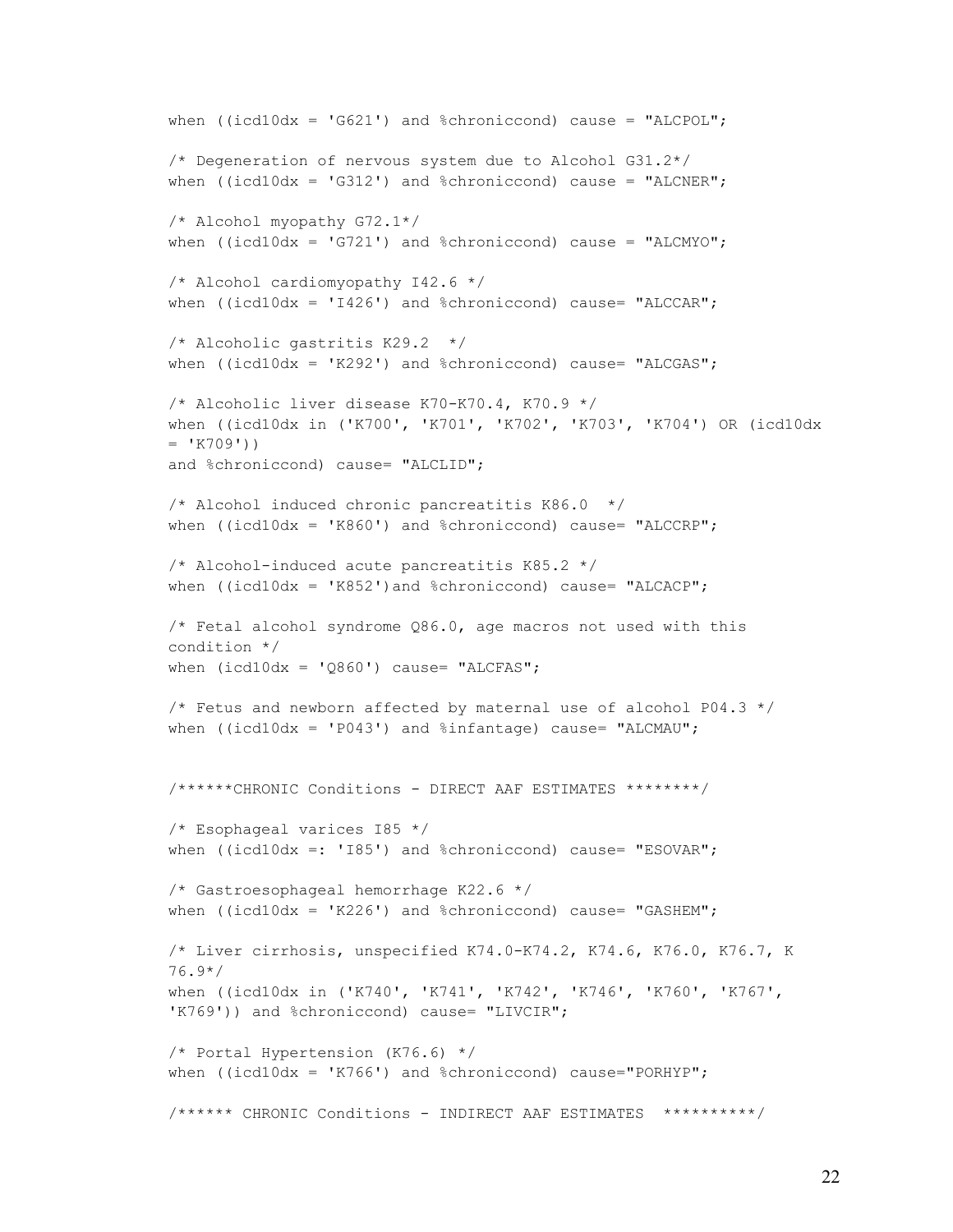```
/* Atrial fibrillation I48 */ 
when ((icd10dx =: 'I48') and %chroniccond) cause="ATRFIB";
/* Cancer, female breast (C50) */when ((icd10dx =: 'C50') and %chroniccond) cause="CANBRE";
/* Cancer, colorectal (C18,C20) */when (((icd10dx =: 'C18') OR (icd10dx =: 'C20')) and %chroniccond)cause= "CANCOL";
/* Cancer, esophageal (C15) */
when ((icd10dx =: 'C15') and %chroniccond) cause= "CANESO";
/* Cancer, laryngeal (C32) */
when ((icd10dx =: 'C32') and %chroniccond) cause= "CANLAR";
/* Cancer, liver (C22) */
when ((icd10dx =: 'C22') and %chroniccond) cause= "CANLIV";
/* Cancer, oral cavity and pharyngeal (C01-C06, C09-C10, C12-C14) */
when (((icd10dx=:'C01') or (icd10dx=:'C02') or (icd10dx=:'C03')
       or (icd10dx=:'C04') or (icd10dx=:'C05') or (icd10dx=:'C06')
       or (icd10dx=:'C09') or (icd10dx=:'C10') or (icd10dx=:'C12')
       or (icd10dx=:'C13') or (icd10dx=:'C14')) and %chroniccond) cause 
= "CANOCP";
/* Cancer, pancreatic (C25) */ 
when ((icd10dx =: 'C25') and %chroniccond) cause= "CANPAN";
/* Cancer, male prostate (C61) */ 
when ((icd10dx == 'C61') and %chroniccond) cause= "CANPRO";
/* Cancer, stomach (C16) */ 
when ((icd10dx =: 'C16') and %chroniccond) cause= "CANSTO";
/* Chronic hepatitis (K73) */
when ((icd10dx =: 'K73') and %chroniccond) cause= "CHRHEP";
/* Gallbladder disease (K80, K81, K83) */
when (((icd10dx =: 'K80') OR (icd10dx =: 'K81') OR (icd10dx =: 'K83'))and %chroniccond) cause= "GALLBL";
/* Hypertension (I10-I13, I15) */when (((icd10dx =: 'I10') or (icd10dx =: 'I11') or (icd10dx =: 'I12')or (icd10dx =: 'I13') or (icd10dx =: 'I15'))and %chroniccond) cause= "HYPERT";
/* Infant death, low birth weight (P05.0, P07.0, P07.1) */ 
when ((icd10dx in ('P050','P070','P071')) and %infantage) cause=
"INFLBW";
```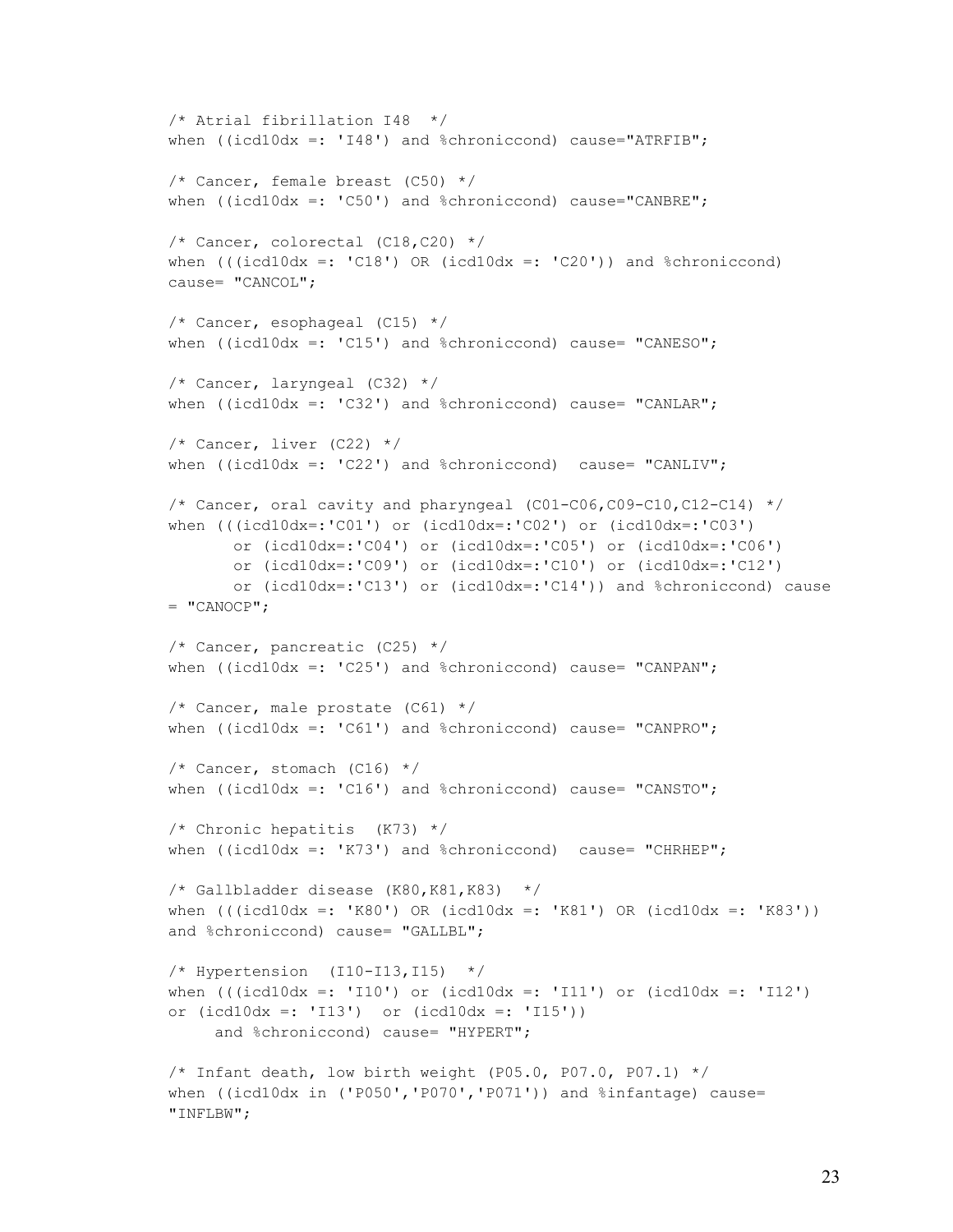```
/* Infant death, pre-term birth (P07.2, P07.3) */ 
when ((icd10dx in ('P072','P073')) and %infantage) cause= "INFPRE";
/* Infant death, small for gestational age (P05.1) */ 
when ((icd10dx in ('P051')) and %infantage) cause= "INFSGA";
/* Coronary heart disease (I20-I25) */
when (((icd10dx =: 'I20') or (icd10dx =: 'I21') or (icd10dx =: 'I22')or (icd10dx =:'I23') or (icd10dx =: 'I24') or (icd10dx =: 'I25'))
       and %chroniccond) cause= "ISCHTD";
/* Pancreatitis, acute (K85.0, K85.1, K85.3, K85.8, K85.9) */
when ((icd10dx in ('K850','K851','K853','K858','K859')) and 
%chroniccond) cause="ACUPAN"; 
/* Pancreatitis, chronic (K86.1) */
when ((icd10dx = 'K861') and % chroniccond) cause= "CHRPAN";
/* Pneumonia (J12-J16, J18) */
when ((icd10dx =: 'J12') or (icd10dx =: 'J13') or (icd10dx -: 'J14')or (icd10dx =:'J15') or (icd10dx =: 'J16') or (icd10dx =: 'J18'))
        and %pneumoniaage) cause= "PNEUMO";
/* FOOTNOTE: Deaths among those aged 20-64 years */
/* Stroke, ischemic (G45, I63, I65-I67, I69.3) */
when ((i c d 10 dx =: 'G45') OR (ic d 10 dx =: 'I63') OR (ic d 10 dx =: 'I65')OR (icd10dx =:'I66') or (icd10dx =:'I67') or (icd10dx= 'I693')) 
     and %chroniccond) cause= "STRISC";
/* Stroke, hemorrhagic (I60-I62, I69.0-I69.2) */
when (((icd10dx =: 'I60') OR (icd10dx =: 'I61') or (icd10dx =: 'I62')or (icd10dx in ('I690', 'I691', 'I692')))
     and %chroniccond) cause= "STRHEM";
/* Unprovoked seizures, epilepsy or seizure disorder (G40, G41, R56.8) 
*/
when ((\text{icdl0dx} =: 'G40') \text{ or } (\text{icdl0dx} =: 'G41') \text{ or } (\text{icdl0dx} = 'R568'))and %chroniccond) cause= "SEIZUR";
/************ ACUTE CAUSES OF DEATH *************/
/*********** 100% ALCOHOL-ATTRIBUTABLE ************/
/* Alcohol poisoning (X45, Y15) */
when (((icd10dx =: 'X45') or (icd10dx =: 'Y15'))
      and %acutecond) cause= "ALCPOI";
/* Suicide by and exposure to alcohol (X65) */
when ((icd10dx =: 'X65') and sacutecond) cause= "ALCSUC";
/********************* DIRECT AAF ESTIMATE *****************/
```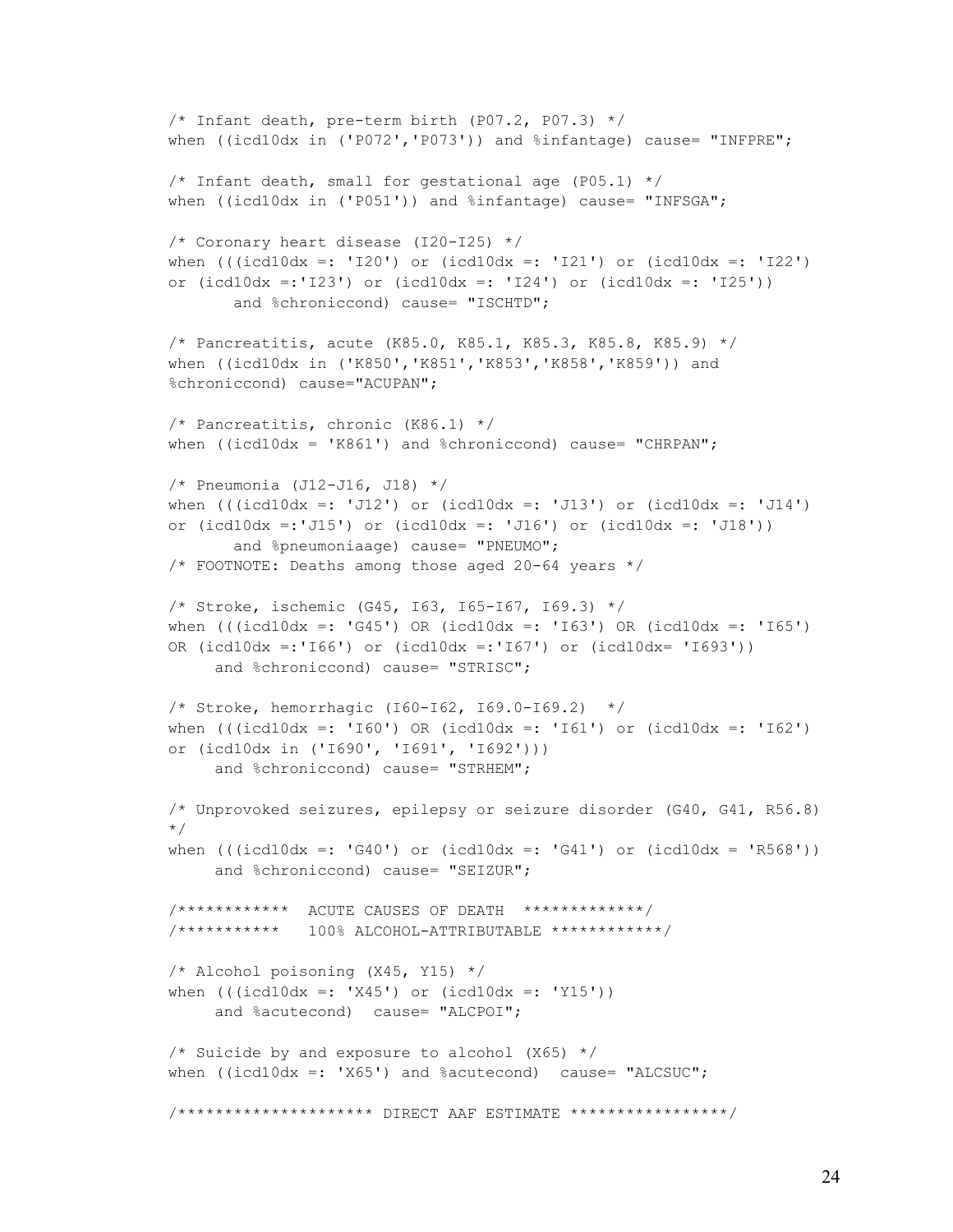```
/* Air space transport (V95-V97) */
when ((\text{icdl0dx} =: 'V95') \text{ or } (\text{icdl0dx} =: 'V96') \text{ or } (\text{icdl0dx} =: 'V97'))and %acutecond) cause= "AIRTRA";
/* Aspiration (W78-W79) */
when ((icd10dx =: 'W78') or (icd10dx =: 'W79')) and %acutecond) cause= "ASPIRA";
/* Child Maltreatment / Homicide (X85 -Y09, Y87.1) */
/* SAME CODES BUT DIFFERENT AGE GROUPS */
when ((\text{icdl0dx} =: 'X85') or (\text{icdl0dx} =: 'X86') or (\text{icdl0dx} =: 'X87')or (icd10dx =: 'X88') or (icd10dx =: 'X89') or (icd10dx =: 'X90')
     or (icd10dx =: 'X91') or (icd10dx =: 'X92') or (icd10dx =: 'X93')
     or (icd10dx =: 'X94') or (icd10dx =: 'X95') or (icd10dx =: 'X96')
     or (icd10dx =: 'X97') or (icd10dx =: 'X98') or (icd10dx =: 'X99')
      or (icd10dx =: 'Y00') or (icd10dx =: 'Y01') or (icd10dx =: 'Y02')
     or (icd10dx =: 'Y03') or (icd10dx =: 'Y04') or (icd10dx =: 'Y05')
     or (icd10dx =: 'Y06') or (icd10dx =: 'Y07') or (icd10dx =: 'Y08')
      or (icd10dx =: 'Y09') or (icd10dx = 'Y871')) do;
  if %juvenileage then cause="CHLMAL";
  else cause = "HOMICI";
   end;
/* FOOTNOTE: Deaths among those aged 0-14 years only for CHLMAL 
otherwise HOMICI */
/* Drowning (W65-W70, W73, W74,Y21 ) */
when ((icd10dx =: 'W65') or (icd10dx =: 'W66') or (icd10dx =: 'W67')or (icd10dx =: 'W68') or (icd10dx =: 'W69') or (icd10dx =: 'W70')
     or (icd10dx =: 'W73') or (icd10dx =: 'W74') or (icd10dx =: 'Y21'))
      and %acutecond) cause= "DROWNI";
/* Falls (W00-W19, Y30) */
when (((icd10dx =: 'W00') or (icd10dx =: 'W01') or (icd10dx =: 'W02')or (icd10dx =: VW03') or (icd10dx =: VW04') or (icd10dx =: VW05')
      or (icd10dx =: 'W06') or (icd10dx =: 'W07') or (icd10dx =: 'W08')
      or (icd10dx =: 'W09') or (icd10dx =: 'W10') or (icd10dx =: 'W11')
     or (icd10dx =: 'W12') or (icd10dx =: 'W13') or (icd10dx =: 'W14')
     or (icd10dx =: 'W15') or (icd10dx =: 'W16') or (icd10dx =: 'W17')
     or (icd10dx =: 'W18') or (icd10dx =: 'W19') or (icd10dx =: 'Y30'))
     and %fallsage) cause= "FALLIN";
/* FOOTNOTE: Deaths among those aged 15 to 69 */
/* Fire (X00-X06, X08, X09, Y26) */
when (((icd10dx =: 'X00') or (icd10dx =: 'X01') or (icd10dx =: 'X02') or (icd10dx =: 'X03') or (icd10dx =: 'X04') or (icd10dx =: 'X05')
      or (icd10dx =: 'X06') or (icd10dx =: 'X08') or (icd10dx =: 'X09') 
             or (icd10dx =: 'Y26'))
     and %acutecond) cause= "FIREIN";
/* Firearms (W32-W34,Y22-Y24) */
when (((icd10dx =: 'W32') or (icd10dx =: 'W33') or (icd10dx =: 'W34')
```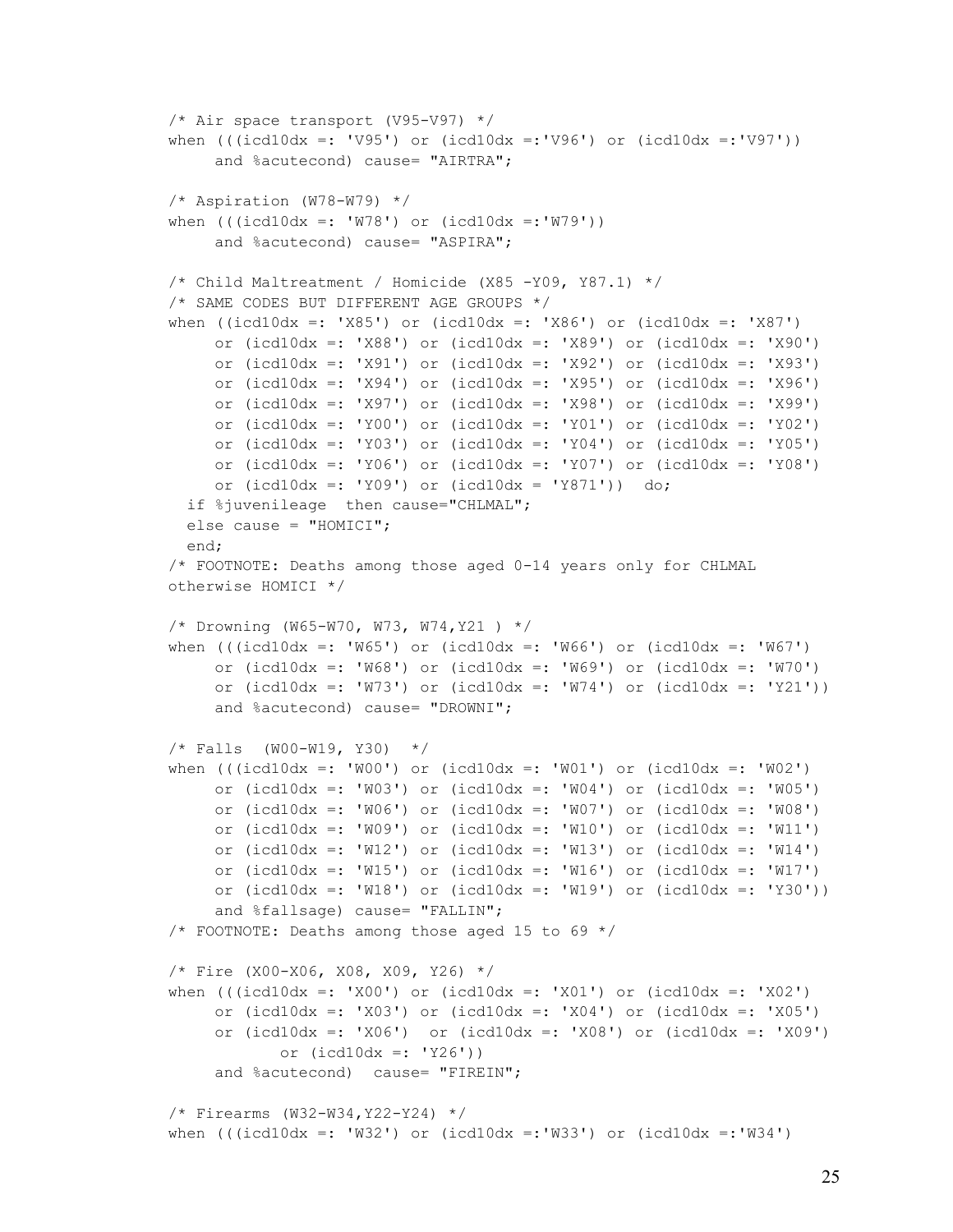```
 or (icd10dx =: 'Y22') or (icd10dx =: 'Y23') or (icd10dx =: 
'Y24'))
     and %acutecond) cause= "FIREAR";
/* Hypothermia (X31) */
when ((icd10dx =: 'X31') and \delta acutecond) cause= "HYPOTH";
/* Motor vehicle nontraffic */
when (((icd10dx in ('V020', 'V030', 'V040', 'V090', 'V810', 'V820', 
'V890')) 
         OR (icd10dx in ('V120', 'V121', 'V122')) 
         OR (icd10dx in ('V130', 'V131', 'V132')) 
         OR (icd10dx in ('V140', 'V141', 'V142'))
         OR (icd10dx in ('V190', 'V191', 'V192'))
       OR (icd10dx in ('V200', 'V201', 'V202'))
       OR (icd10dx in ('V210', 'V211', 'V212'))
       OR (icd10dx in ('V220', 'V221', 'V222'))
       OR (icd10dx in ('V230', 'V231', 'V232'))
       OR (icd10dx in ('V240', 'V241', 'V242')) 
       OR (icd10dx in ('V250', 'V251', 'V252'))
       OR (icd10dx in ('V260', 'V261', 'V262'))
       OR (icd10dx in ('V270', 'V271', 'V272'))
       OR (icd10dx in ('V280', 'V281', 'V282'))
       OR (icd10dx in ('V290', 'V291', 'V292', 'V293'))
       OR (icd10dx in ('V300', 'V301', 'V302', 'V303'))
       OR (icd10dx in ('V310', 'V311', 'V312', 'V313'))
       OR (icd10dx in ('V320', 'V321', 'V322', 'V323'))
       OR (icd10dx in ('V330', 'V331', 'V332', 'V333'))
       OR (icd10dx in ('V340', 'V341', 'V342', 'V343'))
       OR (icd10dx in ('V350', 'V351', 'V352', 'V353'))
       OR (icd10dx in ('V360', 'V361', 'V362', 'V363'))
       OR (icd10dx in ('V370', 'V371', 'V372', 'V373'))
       OR (icd10dx in ('V380', 'V381', 'V382', 'V383'))
       OR (icd10dx in ('V390', 'V391', 'V392', 'V393'))
       OR (icd10dx in ('V400', 'V401', 'V402', 'V403'))
       OR (icd10dx in ('V410', 'V411', 'V412', 'V413'))
       OR (icd10dx in ('V420', 'V421', 'V422', 'V423'))
       OR (icd10dx in ('V430', 'V431', 'V432', 'V433'))
       OR (icd10dx in ('V440', 'V441', 'V442', 'V443'))
       OR (icd10dx in ('V450', 'V451', 'V452', 'V453'))
       OR (icd10dx in ('V460', 'V461', 'V462', 'V463'))
       OR (icd10dx in ('V470', 'V471', 'V472', 'V473'))
       OR (icd10dx in ('V480', 'V481', 'V482', 'V483')) 
       OR (icd10dx in ('V490', 'V491', 'V492', 'V493'))
         OR (icd10dx in ('V500', 'V501', 'V502', 'V503'))
       OR (icd10dx in ('V510', 'V511', 'V512', 'V513'))
       OR (icd10dx in ('V520', 'V521', 'V522', 'V523'))
       OR (icd10dx in ('V530', 'V531', 'V532', 'V533'))
       OR (icd10dx in ('V540', 'V541', 'V542', 'V543'))
       OR (icd10dx in ('V550', 'V551', 'V552', 'V553'))
       OR (icd10dx in ('V560', 'V561', 'V562', 'V563'))
```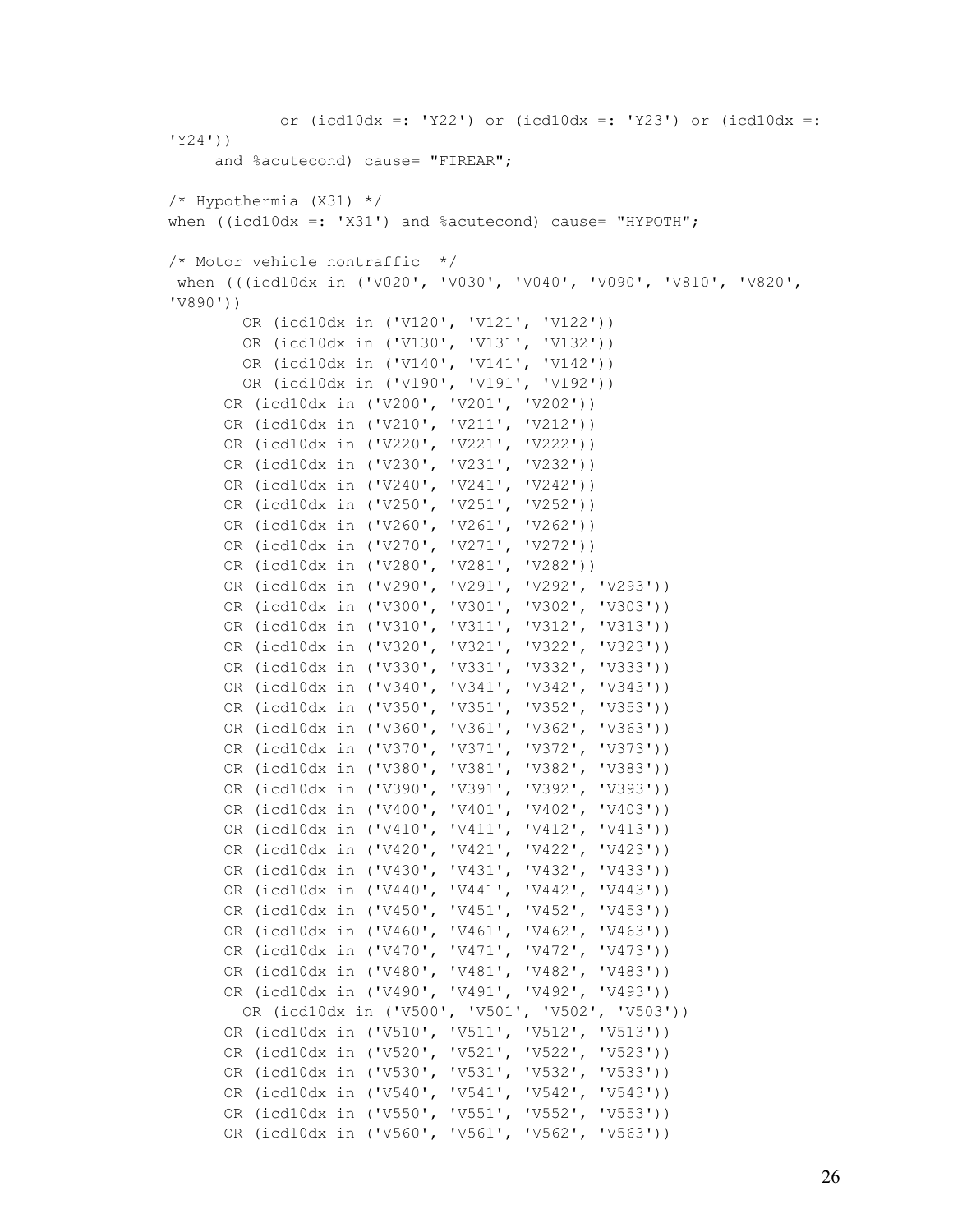OR (icd10dx in ('V570', 'V571', 'V572', 'V573')) OR (icd10dx in ('V580', 'V581', 'V582', 'V583')) OR (icd10dx in ('V590', 'V591', 'V592', 'V593')) OR (icd10dx in ('V600', 'V601', 'V602', 'V603')) OR (icd10dx in ('V610', 'V611', 'V612', 'V613')) OR (icd10dx in ('V620', 'V621', 'V622', 'V623')) OR (icd10dx in ('V630', 'V631', 'V632', 'V633')) OR (icd10dx in ('V640', 'V641', 'V642', 'V643')) OR (icd10dx in ('V650', 'V651', 'V652', 'V653')) OR (icd10dx in ('V660', 'V661', 'V662', 'V663')) OR (icd10dx in ('V670', 'V671', 'V672', 'V673')) OR (icd10dx in ('V680', 'V681', 'V682', 'V683')) OR (icd10dx in ('V690', 'V691', 'V692', 'V693')) OR (icd10dx in ('V700', 'V701', 'V702', 'V703')) OR (icd10dx in ('V710', 'V711', 'V712', 'V713')) OR (icd10dx in ('V720', 'V721', 'V722', 'V723')) OR (icd10dx in ('V730', 'V731', 'V732', 'V733')) OR (icd10dx in ('V740', 'V741', 'V742', 'V743')) OR (icd10dx in ('V750', 'V751', 'V752', 'V753')) OR (icd10dx in ('V760', 'V761', 'V762', 'V763')) OR (icd10dx in ('V770', 'V771', 'V772', 'V773')) OR (icd10dx in ('V780', 'V781', 'V782', 'V783')) OR (icd10dx in ('V790', 'V791', 'V792', 'V793')) OR (icd10dx in ('V834', 'V835', 'V836', 'V837', 'V839')) OR (icd10dx in ('V844', 'V845', 'V846', 'V847', 'V849')) OR (icd10dx in ('V854', 'V855', 'V856', 'V857', 'V859')) OR (icd10dx in ('V864', 'V864', 'V866', 'V867', 'V869')) OR (icd10dx in ('V880', 'V881', 'V882', 'V883', 'V884', 'V885', 'V886', 'V887', 'V888'))) and %acutecond) cause= "MTVNTR"; /\* Motor Vehicle traffic age macros not used with this condition \*/ when ((icd10dx in ('V021', 'V029', 'V031', 'V039', 'V041', 'V049', 'V092', 'V194', 'V195', 'V196', 'V892', 'V811', 'V821')) OR (icd10dx in ('V123', 'V124', 'V125', 'V129')) OR (icd10dx in ('V133', 'V134', 'V135', 'V139')) OR (icd10dx in ('V143', 'V144', 'V145', 'V149')) OR (icd10dx in ('V203', 'V204', 'V205', 'V209')) OR (icd10dx in ('V213', 'V214', 'V215', 'V219')) OR (icd10dx in ('V223', 'V224', 'V225', 'V229')) OR (icd10dx in ('V233', 'V234', 'V235', 'V239')) OR (icd10dx in ('V243', 'V244', 'V245', 'V249')) OR (icd10dx in ('V253', 'V254', 'V255', 'V259')) OR (icd10dx in ('V263', 'V264', 'V265', 'V269')) OR (icd10dx in ('V273', 'V274', 'V275', 'V279')) OR (icd10dx in ('V283', 'V284', 'V285', 'V289')) OR (icd10dx in ('V294', 'V295', 'V296', 'V298', 'V299')) OR (icd10dx in ('V304', 'V305', 'V306', 'V307', 'V309')) OR (icd10dx in ('V314', 'V315', 'V316', 'V317', 'V319')) OR (icd10dx in ('V324', 'V325', 'V326', 'V327', 'V329'))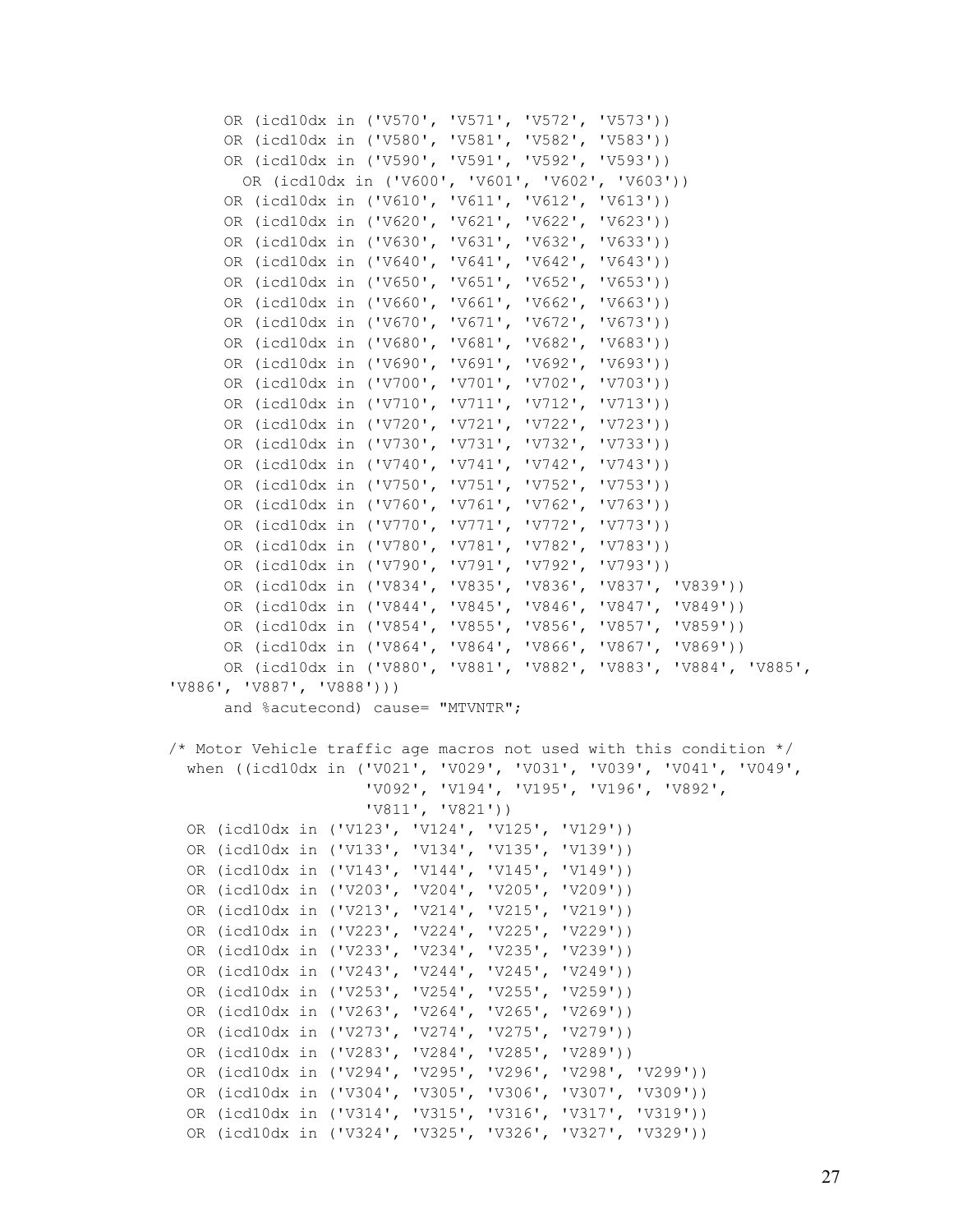|    |  | OR (icd10dx in ('V334', 'V335',                          | $'V336'$ , | $'V337'$ , | 'V339')                                                          |
|----|--|----------------------------------------------------------|------------|------------|------------------------------------------------------------------|
|    |  | OR (icd10dx in ('V344', 'V345', 'V346', 'V347', 'V349')) |            |            |                                                                  |
|    |  | OR (icd10dx in ('V354', 'V355', 'V356', 'V357', 'V359')) |            |            |                                                                  |
|    |  | OR (icd10dx in ('V364', 'V365', 'V366', 'V367', 'V369')) |            |            |                                                                  |
|    |  | OR (icd10dx in ('V374', 'V375', 'V376', 'V377', 'V379')) |            |            |                                                                  |
|    |  | OR (icd10dx in ('V384', 'V385', 'V386', 'V387', 'V389')) |            |            |                                                                  |
|    |  | OR (icd10dx in ('V394', 'V395', 'V396', 'V398', 'V399')) |            |            |                                                                  |
|    |  |                                                          |            |            | OR (icd10dx in ('V404', 'V405', 'V406', 'V407', 'V408', 'V409')) |
|    |  | OR (icd10dx in ('V414', 'V415', 'V416', 'V417', 'V419')) |            |            |                                                                  |
|    |  | OR (icd10dx in ('V424', 'V425', 'V426', 'V427', 'V429')) |            |            |                                                                  |
| OR |  | (icd10dx in ('V434', 'V435', 'V436', 'V437', 'V439'))    |            |            |                                                                  |
|    |  | OR (icd10dx in ('V444', 'V445', 'V446', 'V447',          |            |            | 'V449'))                                                         |
|    |  | OR (icd10dx in ('V454', 'V455', 'V456', 'V457', 'V459')) |            |            |                                                                  |
|    |  | OR (icd10dx in ('V464', 'V465', 'V466', 'V467', 'V469')) |            |            |                                                                  |
|    |  | OR (icd10dx in ('V474', 'V475', 'V476', 'V477', 'V479')) |            |            |                                                                  |
|    |  | OR (icd10dx in ('V484', 'V485', 'V486', 'V487', 'V489')) |            |            |                                                                  |
|    |  | OR (icd10dx in ('V494', 'V495', 'V496', 'V498', 'V499')) |            |            |                                                                  |
|    |  | OR (icd10dx in ('V504', 'V505', 'V506', 'V507', 'V509')) |            |            |                                                                  |
|    |  | OR (icd10dx in ('V514', 'V515', 'V516', 'V517', 'V519')) |            |            |                                                                  |
|    |  | OR (icd10dx in ('V524', 'V525', 'V526', 'V527', 'V529')) |            |            |                                                                  |
|    |  | OR (icd10dx in ('V534', 'V535', 'V536', 'V537', 'V539')) |            |            |                                                                  |
|    |  | OR (icd10dx in ('V544', 'V545', 'V546', 'V547', 'V549')) |            |            |                                                                  |
| OR |  | $(icd10dx in ('V554', 'V555', 'V556', 'V557', 'V559'))$  |            |            |                                                                  |
|    |  | OR (icd10dx in ('V564', 'V565', 'V566',                  |            | $'V567'$ , | 'V569'))                                                         |
|    |  | OR (icd10dx in ('V574', 'V575', 'V576', 'V577', 'V579')) |            |            |                                                                  |
|    |  | OR (icd10dx in ('V584', 'V585', 'V586', 'V587', 'V589')) |            |            |                                                                  |
| OR |  | (icd10dx in ('V594', 'V595', 'V596', 'V598', 'V599'))    |            |            |                                                                  |
|    |  | OR (icd10dx in ('V604', 'V605', 'V606', 'V607', 'V609')) |            |            |                                                                  |
|    |  | OR (icd10dx in ('V614', 'V615', 'V616', 'V617', 'V619')) |            |            |                                                                  |
|    |  | OR (icd10dx in ('V624', 'V625', 'V626', 'V627', 'V629')) |            |            |                                                                  |
|    |  | OR (icd10dx in ('V634', 'V635', 'V636', 'V637', 'V639')) |            |            |                                                                  |
|    |  | OR (icd10dx in ('V644', 'V645', 'V646', 'V647', 'V649')) |            |            |                                                                  |
|    |  | OR (icd10dx in ('V654', 'V655', 'V656', 'V657', 'V659')) |            |            |                                                                  |
|    |  | OR (icd10dx in ('V664', 'V665', 'V666', 'V667', 'V669')) |            |            |                                                                  |
|    |  | OR (icd10dx in ('V674', 'V675', 'V676', 'V677', 'V679')) |            |            |                                                                  |
|    |  | OR (icd10dx in ('V684', 'V685', 'V686', 'V687', 'V689')) |            |            |                                                                  |
|    |  | OR (icd10dx in ('V694', 'V695', 'V696', 'V698', 'V699')) |            |            |                                                                  |
|    |  | OR (icd10dx in ('V704', 'V705', 'V706', 'V707', 'V709')) |            |            |                                                                  |
|    |  | OR (icd10dx in ('V714', 'V715', 'V716', 'V717', 'V719')) |            |            |                                                                  |
|    |  | OR (icd10dx in ('V724', 'V725',                          |            |            | $'V726'$ , $V727'$ , $V729')$                                    |
|    |  | OR (icd10dx in ('V734', 'V735',                          | $'V736'$ , | $'V737'$ , | 'V739'))                                                         |
|    |  | OR (icd10dx in ('V744', 'V745',                          | $'V746'$ , |            | 'V747', 'V749')                                                  |
|    |  | OR (icd10dx in ('V754', 'V755', 'V756', 'V757', 'V759')) |            |            |                                                                  |
|    |  | OR (icd10dx in ('V764', 'V765', 'V766', 'V767', 'V769')) |            |            |                                                                  |
|    |  | OR (icd10dx in ('V774', 'V775', 'V776', 'V777', 'V779')) |            |            |                                                                  |
|    |  | OR (icd10dx in ('V784', 'V785',                          |            |            | 'V786', 'V787', 'V789'))                                         |
|    |  | OR (icd10dx in ('V794', 'V795',                          |            |            | 'V796', 'V798', 'V799'))                                         |
|    |  | OR (icd10dx in ('V803', 'V804', 'V805'))                 |            |            |                                                                  |
|    |  | OR (icd10dx in ('V830', 'V831', 'V832', 'V833'))         |            |            |                                                                  |
|    |  | OR (icd10dx in ('V840', 'V841', 'V842', 'V843'))         |            |            |                                                                  |
|    |  | OR (icd10dx in ('V850', 'V851', 'V852', 'V853'))         |            |            |                                                                  |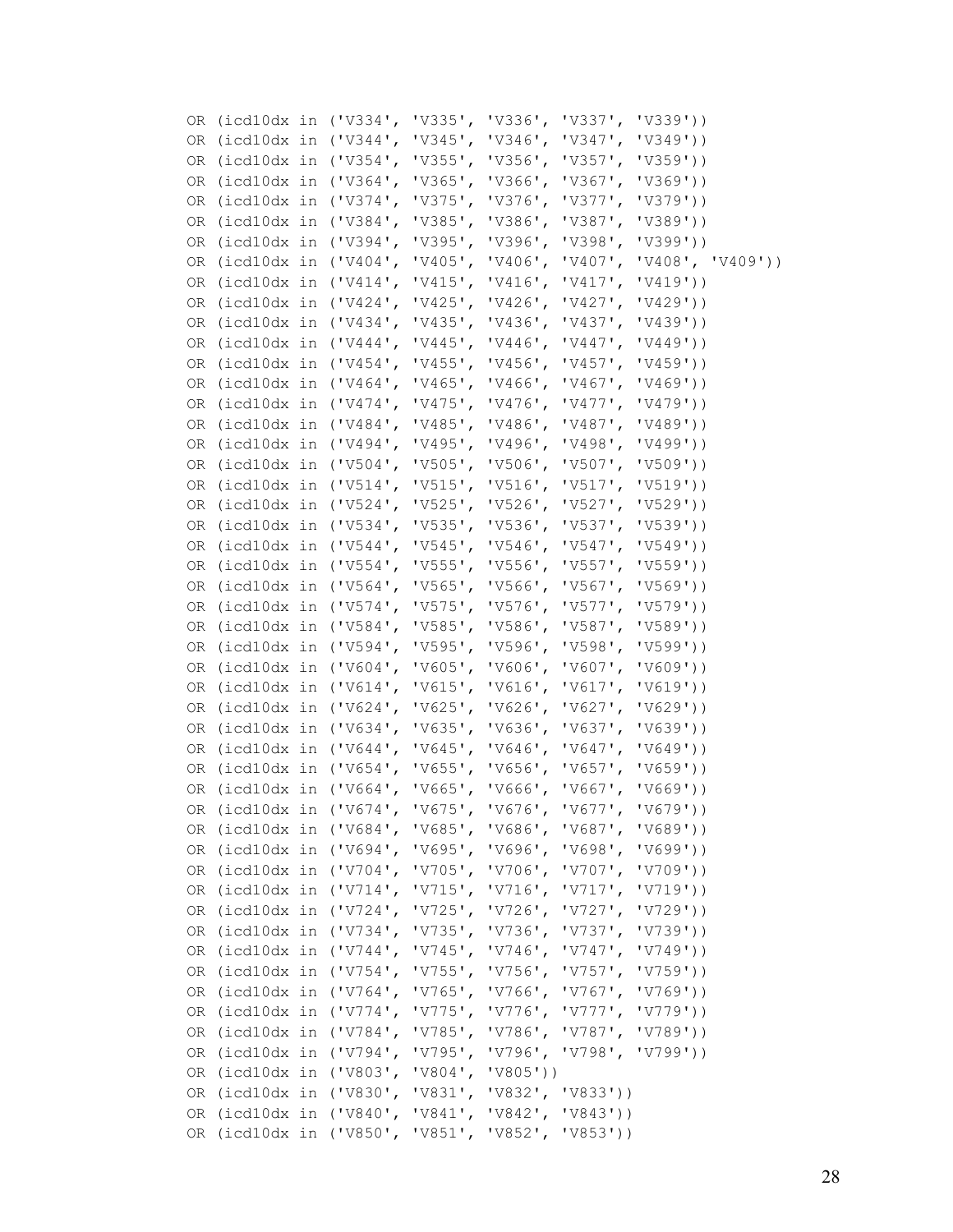```
 OR (icd10dx in ('V860', 'V861', 'V862', 'V863'))
   OR (icd10dx in ('V870', 'V871', 'V872', 'V873', 'V874', 'V875', 
'V876', 'V877', 'V878'))) 
   cause= "MTVTRA";
/* FOOTNOTE: Deaths among those of all ages. */
/* Occupational and machine and objects (W24-W31, W45) */
when (((icd10dx = 'W24') or (icd10dx = :'W25') or (icd10dx = :'W26') or (icd10dx =:'W27') or (icd10dx =:'W28') or (icd10dx =:'W29')
     or (icd10dx = :'W30') or (icd10dx = :'W31') or (icd10dx = :'W45')and %acutecond) cause= "MACHOB";
/* Other road vehicle accidents */
when (((icd10dx in ('V091', 'V093', 'V099', 'V193', 'V879', 'V889', 
'V891', 'V893', 'V899'))
      OR (icd10dx =:'V01') OR (icd10dx =: 'V05') OR (icd10dx =: 'V06')
      OR (icd10dx =:'V10') or (icd10dx =:'V11') 
      OR (icd10dx =:'V15') or (icd10dx =:'V16') or (icd10dx =:'V17')
      OR (icd10dx =:'V18') or (icd10dx in ('V198', 'V199'))
      OR (icd10dx in ('V800', 'V801', 'V802')) 
      OR (icd10dx in ('V806', 'V807', 'V808', 'V809')) 
      OR (icd10dx in ('V812', 'V813', 'V814', 'V815', 'V816', 'V817', 
'V818', 'V819')) 
      OR (icd10dx in ('V822', 'V823', 'V824', 'V825', 'V826', 
'V827','V828', 'V829')))
      and %acutecond) cause= "ORVACC";
/* Poisoning (not alcohol) (X40-44, X46-49, Y10-Y14,Y16-Y19) */
when (((icd10dx =: 'X40') or (icd10dx =: 'X41') or (icd10dx =: 'X42') or (icd10dx =: 'X43') or (icd10dx =: 'X44') or (icd10dx =: 'X46')
     or (icd10dx =: 'X47') or (icd10dx =: 'X48') or (icd10dx =: 'X49')
     or (icd10dx =: 'Y10') or (icd10dx =: 'Y11') or (icd10dx =: 'Y12')
     or (icd10dx =: 'Y13') or (icd10dx =: 'Y14') or (icd10dx =: 'Y16')
     or (icd10dx =: 'Y17') or (icd10dx =: 'Y18') or (icd10dx =: 'Y19'))
      and %acutecond) cause= "OTHPOI";
/* Suicide (X60-64, X66-84, Y87.0) */
when (((icd10dx =: 'X60') or (icd10dx =: 'X61') or (icd10dx =: 'X62') 
      or (icd10dx =: 'X63') or (icd10dx =: 'X64') or (icd10dx =: 'X66')
     or (icd10dx =: 'X67') or (icd10dx =: 'X68') or (icd10dx =: 'X69')
     or (icd10dx =: YX70') or (icd10dx =: YX71') or (icd10dx =: YX72')or (icd10dx =: 'X73') or (icd10dx =: 'X74') or (icd10dx =: 'X75')
      or (icd10dx =: 'X76') or (icd10dx =: 'X77') or (icd10dx =: 'X78')
     or (icd10dx =: 'X79') or (icd10dx =: 'X80') or (icd10dx =: 'X81')
      or (icd10dx =: 'X82') or (icd10dx =: 'X83') or (icd10dx =: 'X84')
     or (icd10dx = 'Y870')) and \text{scult } cause= "SUICID";
/* Water Transport (V90-V94) */
when (((icd10dx =: 'V90') or (icd10dx =: 'V91') or (icd10dx =: 'V92') or (icd10dx =:'V93') or (icd10dx =:'V94')) and %acutecond)
      cause= "WATTRA";
```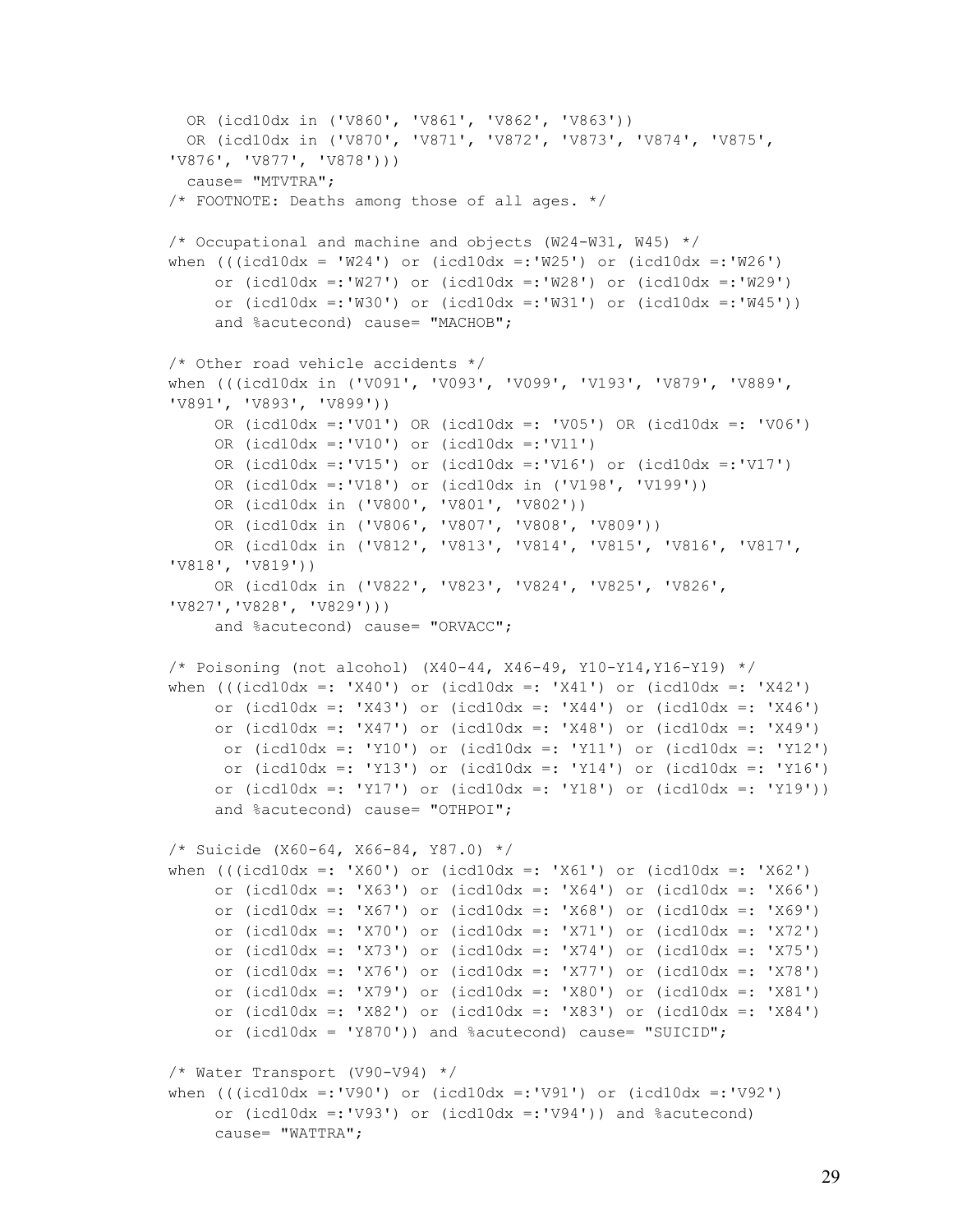/\*LABEL ALL OTHER CAUSES OF DEATH UNKNOWN\*/ otherwise cause =  $"$ UNKNWN"; end; if cause NE "UNKNWN"; /\*DELETE UNKNOWN CAUSES OF DEATH \*/ LENGTH nstate \$30 nsex \$6; if stfips res =' ' then nstate = 'UNITED STATES'; else if stfips res = 'AL' then nstate = 'ALABAMA'; else if stfips res = 'AK' then nstate = 'ALASKA'; else if stfips res = 'AR' then nstate = 'ARKANSAS'; else if stfips res = 'AS' then nstate = 'AMERICAN SAMOA'; else if stfips  $res = 'AZ'$  then nstate = 'ARIZONA'; else if stfips res = 'CA' then nstate = 'CALIFORNIA'; else if stfips\_res = 'CO' then nstate = 'COLORADO'; else if stfips  $res = 'CT'$  then nstate =  $'CONNECTICUT';$ else if stfips\_res = 'DC' then nstate = 'DISTRICT OF COLUMBIA'; else if stfips  $res = 'DE'$  then nstate =  $'DELAWARE'$ ; else if stfips  $res = 'FL'$  then nstate =  $'FLORIDA';$ else if stfips  $res = 'GA'$  then nstate =  $'GEORGIA'$ ; else if stfips  $res = 'GU'$  then nstate =  $'GUAM';$ else if stfips res = 'HI' then nstate = 'HAWAII'; else if stfips  $res = 'IA'$  then nstate =  $'IOWA';$ else if stfips  $res = 'ID'$  then nstate =  $'IDAHO';$ else if stfips res = 'IL' then nstate = 'ILLINOIS'; else if stfips  $res = 'IN'$  then nstate =  $'INDIANA';$ else if stfips res = 'KS' then nstate = 'KANSAS'; else if stfips  $res = 'KY'$  then nstate =  $'$ KENTUCKY'; else if stfips res = 'LA' then nstate = 'LOUISIANA'; else if stfips\_res = 'MA' then nstate = 'MASSACHUSETTS'; else if stfips  $res = 'MD'$  then nstate =  $'MARYLAND';$ else if stfips res = 'ME' then nstate = 'MAINE'; else if stfips\_res = 'MI' then nstate =  $'$ MICHIGAN'; else if stfips  $res = 'MN'$  then nstate =  $'MINNESOTA';$ else if stfips  $res = 'MO'$  then nstate =  $'$ MISSOURI'; else if stfips res = 'MS' then nstate = 'MISSISSIPPI'; else if stfips  $res = 'MT'$  then nstate =  $'MONTANA';$ else if stfips res = 'NC' then nstate = 'NORTH CAROLINA'; else if stfips  $res = 'ND'$  then nstate =  $'NORTH DAKOTA';$ else if stfips res = 'NE' then nstate = 'NEBRASKA'; else if stfips  $res = 'NH'$  then nstate =  $'NEN HAMPSHIRE'$ ; else if stfips res = 'NJ' then nstate = 'NEW JERSEY'; else if stfips  $res = 'NM'$  then nstate =  $'NEW MEXICO';$ else if stfips  $res = 'NV'$  then nstate =  $'NEVADA';$ else if stfips  $res = 'NY'$  then nstate =  $'NEW YORK';$ else if stfips  $res = 'OH'$  then nstate =  $'OHIO';$ 'OKLAHOMA'; else if stfips  $res = 'OK'$  then nstate = else if stfips  $res = 'OR'$  then nstate =  $'OREGON'$ ; else if stfips\_res = 'PA' then nstate = 'PENNSYLVANIA';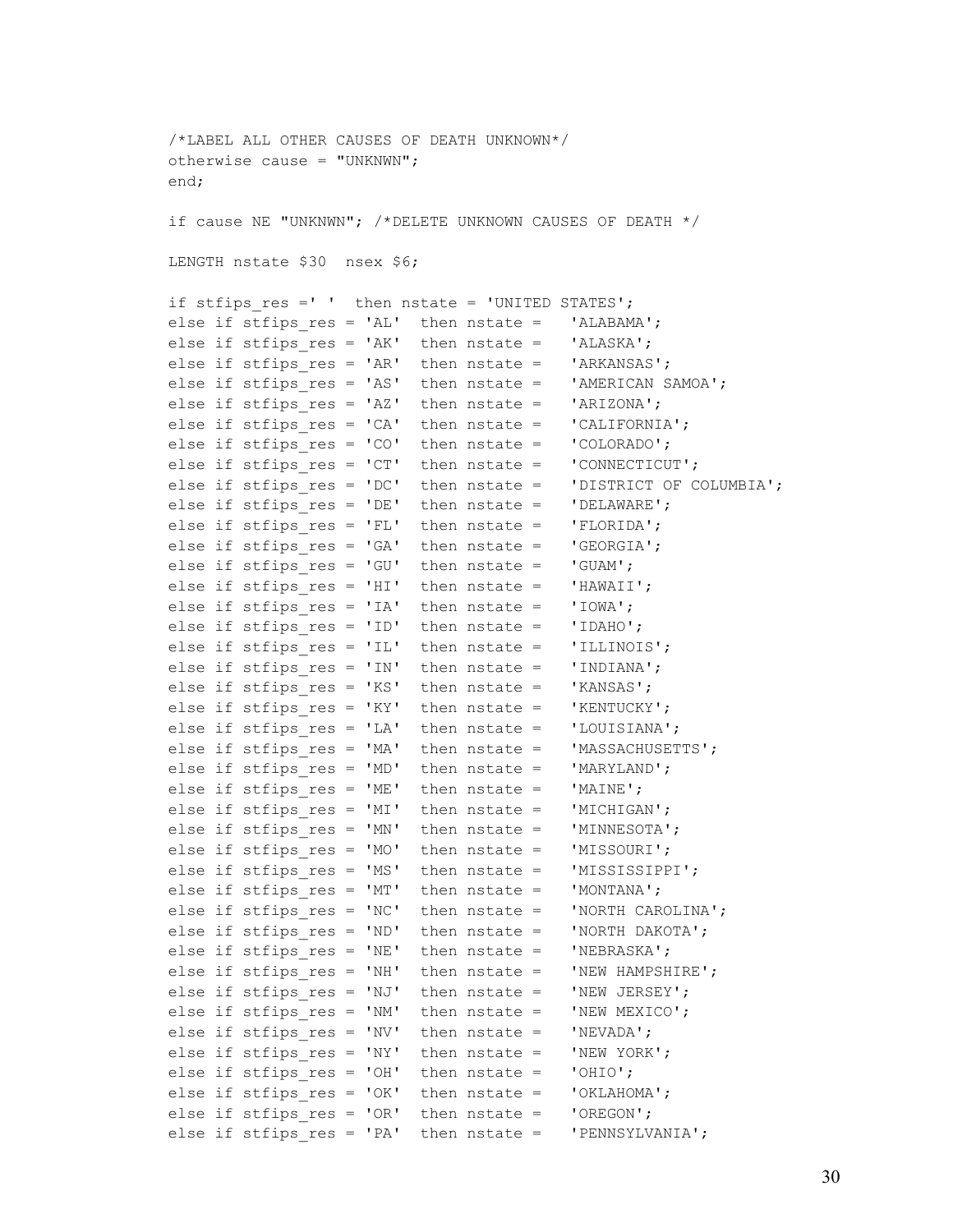```
else if stfips_res = 'PR' then nstate = 'PUERTO RICO';
else if stfips_{res} = 'RI' then nstate = 'RHODE ISLAND';
else if stfips res = 'SC' then nstate = 'SOUTH CAROLINA';
else if stfips_res = 'SD' then nstate = 'SOUTH DAKOTA';
else if stfips res = 'TN' then nstate =  'TENNESSEE';else if stfips_{res} = 'TX' then nstate = 'TEXAS';else if stfips res = 'UT' then nstate = 'UTAH';
else if stfips res = 'VA' then nstate = 'VIRGINIA';
else if stfips res = 'VI' then nstate =  'VIRGIN ISLANDS';else if stfips res = 'VT' then nstate =  'VERMONT';else if stfips res = 'WA' then nstate = 'WASHINGTON';
else if stfips res = 'WI' then nstate =  'WISCONSIM';else if stfips res = 'WV' then nstate = 'WEST VIRGINIA';
else if stfips res = 'WY' then nstate = 'WYOMING';
/*MALE NEEDS TO SHOW UP IN THE DATASET BEFORE FEMALE*/
if sex='M' then nsex= '1 Male';
if sex='F' then nsex= '2 Female';
drop stfips res sex;
rename nstate=state nsex=sex;
run;
/*SAMPLE CODE TO CREATE TABLE OF FREQUENCY OF CAUSE OF EACH DEATH BY
LOCATION (STATE), AGE GROUP, AND SEX;
OTHER CODES INCLUDING PROC SQL CAN BE USED*/
proc freq data = mortc;
 tables datasetname*state*agegrp*cause*sex / list missprint nopercent
nocum out=numsex noprint;
 run;
/* TRANSPOSE TO HAVE MALE AND FEMALE ESTIMATES OUTPUT IN ROWS */
proc transpose data = numsex out = numsex2;
 by datasetname state agegrp cause;
 id sex;
 var Count;
 run;
/* NO MISSING DATA IS ALLOWED, IF THERE ARE NO CAUSES OF DEATH FOR A
PARTICULAR CONDITION THEN "0" MUST BE
INCLUDED */
data numsex3;
set numsex2;
drop name label;
if 1 Male = . then Male = 0; else Male= 1 Male;
if 2 Fema = . then Female = 0; else Female= 2 Fema;
/* This code captures the proportion of esophageal cancer deaths due to
squamous cell carcinoma, which are the proportion of */
/* esophageal cancers related to alcohol based on the Surveillance,
Epidemiology, and End Results data (SEER18).
                                               \star/
```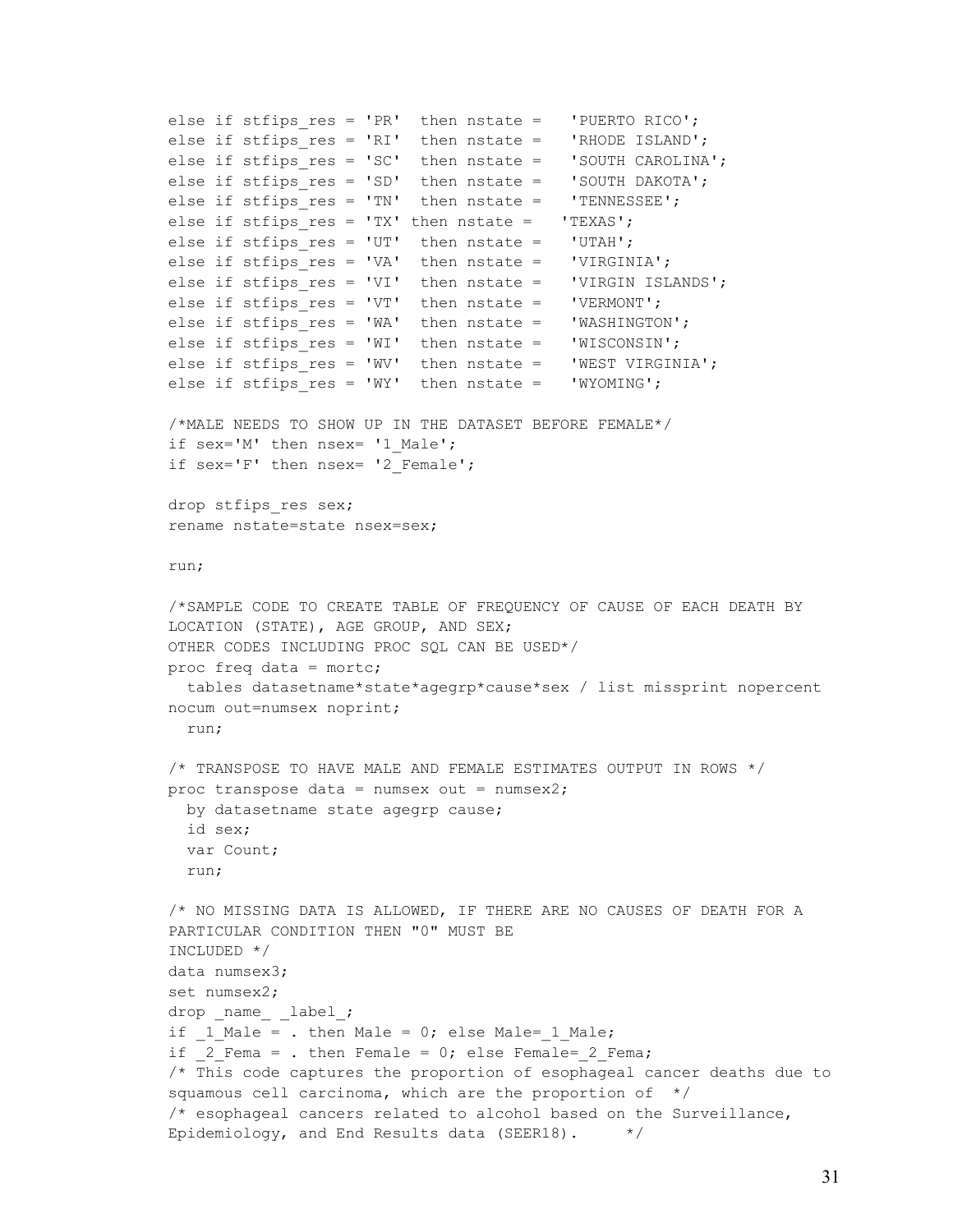```
if cause= "CANESO" then Male=Male*0.274;
if cause= "CANESO" then Female=Female*0.532;
/* end edit */drop 1 Male 2 Fema;
Male=round(Male/5, 0.1);
Female=round(Female/5, 0.1);
run;
*summarize by whole US;
proc freq data = mortc;
 tables datasetname*agegrp*cause*sex / list missprint nopercent nocum
out=numsex us noprint;
 run;
/* TRANSPOSE TO HAVE MALE AND FEMALE ESTIMATES OUTPUT IN ROWS */proc transpose data = numsex us out = numsex2 us;
 by datasetname agegrp cause;
 id sex:
 var Count;
 run;
/* NO MISSING DATA IS ALLOWED, IF THERE ARE NO CAUSES OF DEATH FOR A
PARTICULAR CONDITION THEN "0" MUST BE
INCLUDED */
data numsex3 us;
set numsex2 us;
drop name label;
if 1 Male = . then Male = 0; else Male= 1 Male;
if 2 Fema = . then Female = 0; else Female= 2 Fema;
/* This code captures the proportion of esophageal cancer deaths due to
squamous cell carcinoma, which are the proportion of */
/* esophageal cancers related to alcohol
\star/if cause= "CANESO" then Male=Male*0.274;
if cause= "CANESO" then Female=Female*0.532;
/* end edit */drop 1 Male 2 Fema;
Male=round(Male/5, 0.1);
Female=round(Female/5, 0.1);
run:
data numsex4;
set numsex3 us numsex3;
newage=agegrp;
drop agegrp;
```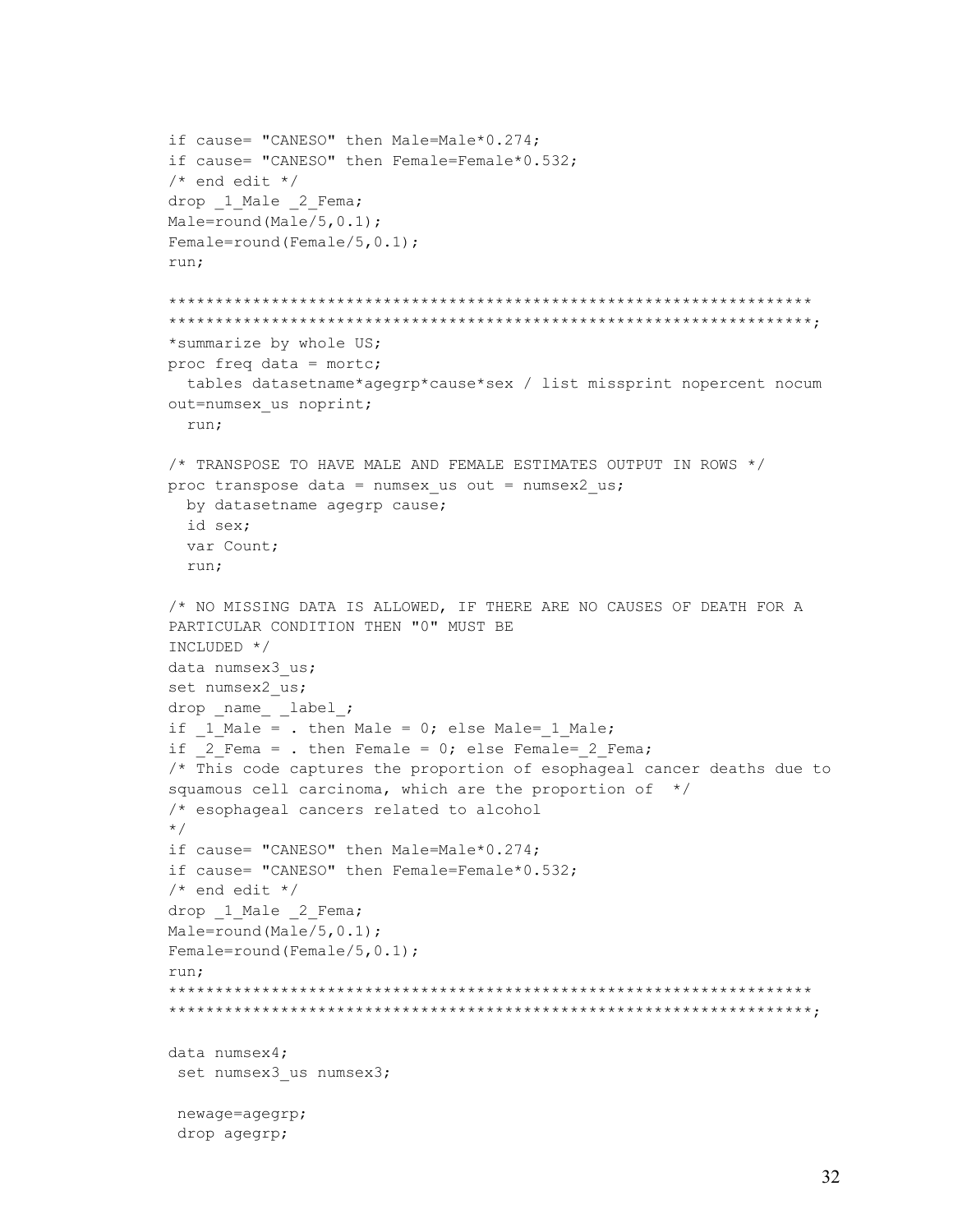```
rename newage = agegrp;
  if state = " " then state="United States";
 run;
 %macro prt(state);
ods csv file="\\FILELOCATION.csv";
options nonumber nodate ls=70 missing=" " ;
proc print data=numsex4 noobs;
title "Frequency of mortality from 2015-2019 in &state";
where state="&state";
run;
ods csv close;
%mend;
%prt(state=United States);
%prt(state=ALABAMA);
   %prt(state=ALASKA);
   %prt(state=ARKANSAS);
   %prt(state=ARIZONA);
   %prt(state=CALIFORNIA);
   %prt(state=COLORADO);
   %prt(state=CONNECTICUT);
   %prt(state=DISTRICT OF COLUMBIA);
   %prt(state=DELAWARE);
   %prt(state=FLORIDA);
   %prt(state=GEORGIA);
   %prt(state=HAWAII);
   %prt(state=IOWA);
   %prt(state=IDAHO);
   %prt(state=ILLINOIS);
   %prt(state=INDIANA);
   %prt(state=KANSAS); 
   %prt(state=KENTUCKY);
   %prt(state=LOUISIANA);
   %prt(state=MASSACHUSETTS);
   %prt(state=MARYLAND);
   %prt(state=MAINE);
   %prt(state=MICHIGAN);
   %prt(state=MINNESOTA);
   %prt(state=MISSOURI);
   %prt(state=MISSISSIPPI);
   %prt(state=MONTANA);
   %prt(state=NORTH CAROLINA);
   %prt(state=NORTH DAKOTA);
   %prt(state=NEBRASKA);
   %prt(state=NEW HAMPSHIRE);
   %prt(state=NEW JERSEY);
   %prt(state=NEW MEXICO);
   %prt(state=NEVADA);
   %prt(state=NEW YORK);
   %prt(state=OHIO);
```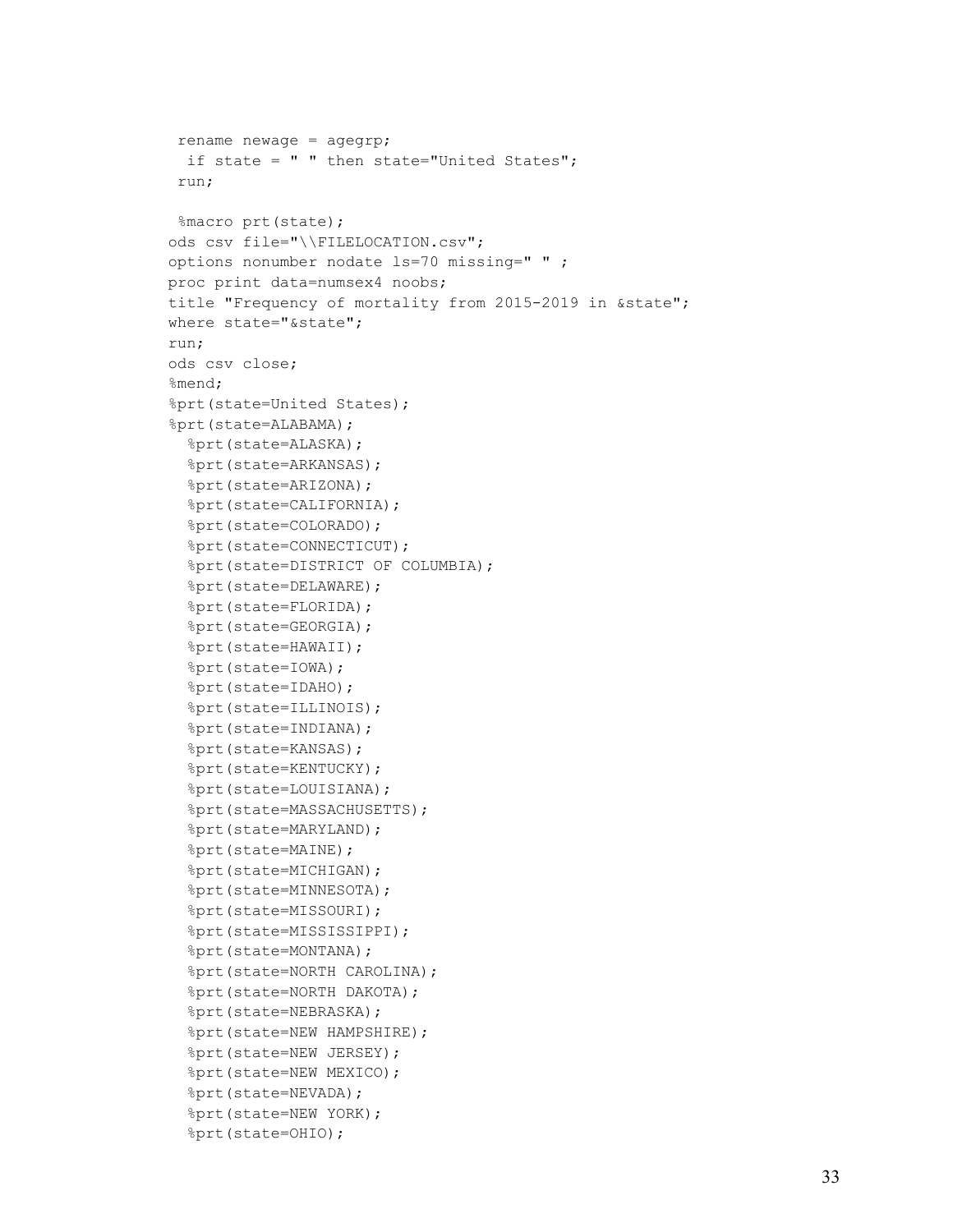```
 %prt(state=OKLAHOMA);
 %prt(state=OREGON);
 %prt(state=PENNSYLVANIA);
 %prt(state=RHODE ISLAND);
 %prt(state=SOUTH CAROLINA);
 %prt(state=SOUTH DAKOTA);
 %prt(state=TENNESSEE);
 %prt(state=TEXAS);
 %prt(state=UTAH);
 %prt(state=VIRGINIA);
 %prt(state=VERMONT);
 %prt(state=WASHINGTON);
 %prt(state=WISCONSIN);
 %prt(state=WEST VIRGINIA);
 %prt(state=WYOMING);
```
#### **Troubleshooting**

Example A: Coding for inclusion of all subcodes

```
when ((icd10dx =: 'C50') and %chroniccond) cause= "CANBRE";
/*The '=' sign with a '':' should tell SAS to pull all the codes that have"C50" in them.*/
```
Example B: Coding to inclusion of only specific subcodes There are some causes in which we only want specific subcategories within each death, hemorrhagic stroke is an example (e.g., I69.0-I69.2):

```
/* Stroke, hemorrhagic (I60-I62, I69.0-I69.2) */
when ((i c d 10 dx =: 'I60') OR (ic d 10 dx =: 'I61') or (ic d 10 dx =: 'I62')or (icd10dx in ('I690', 'I691', 'I692')))
     and %chroniccond) cause= "STRHEM";
```
<span id="page-33-0"></span>If your code includes numbers with 3 or more digits, make sure that the digits beyond the first two are being captured for all causes written with the "=:". If the code is not capturing all data, you may need to add the remaining digits to your code following the equal sign (e.g., C500, C501, C502 … C509).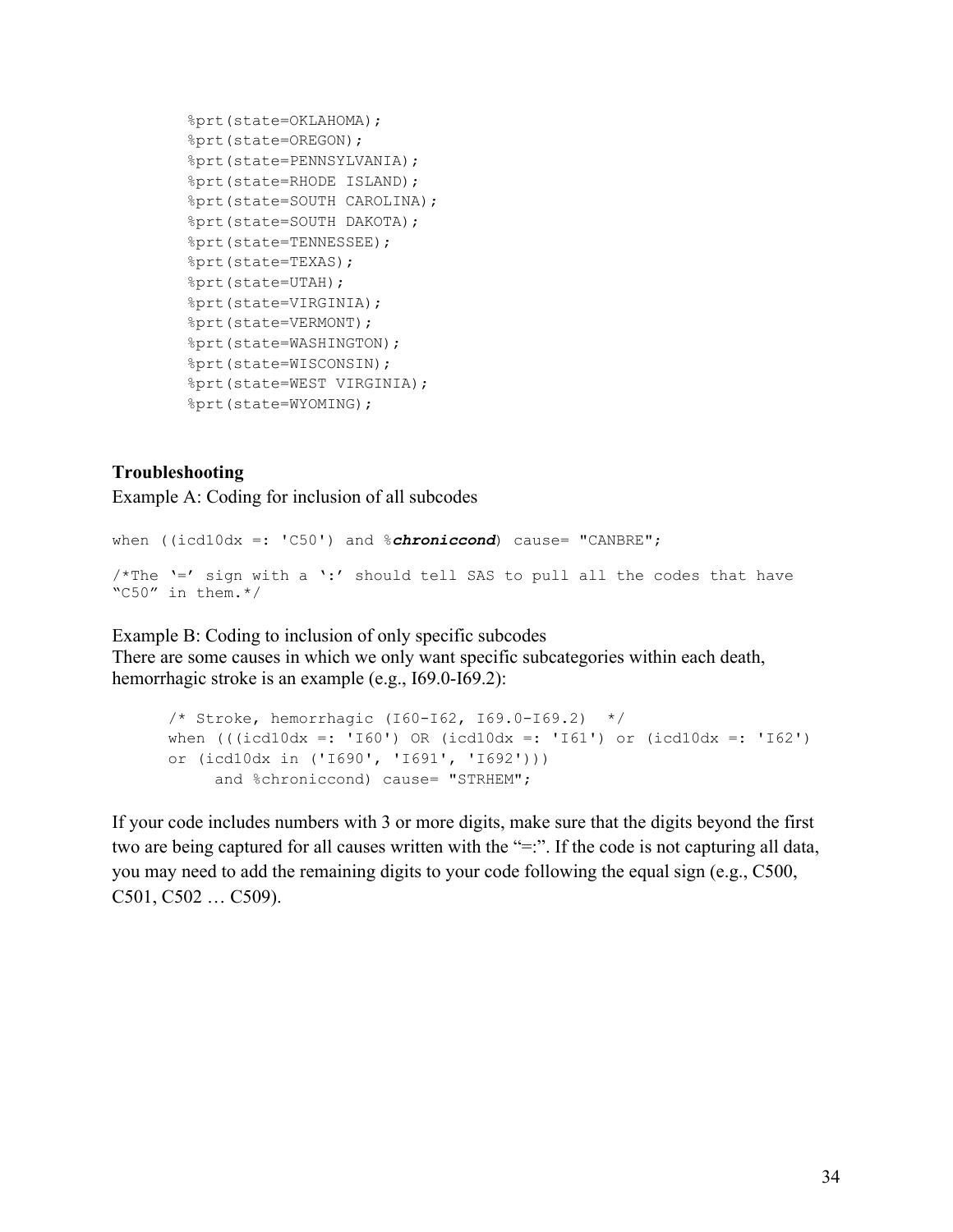### 4. Prevalence of Average Daily Alcohol Consumption Calculation and **Sample SAS code**

This section includes the sample SAS code to calculate the prevalence of alcohol consumption using the BRFSS, adjusted to per capita alcohol sales.

The six steps show you how to use the sample code to calculate prevalence of average daily alcohol consumption:

- 1. Adapt the codes to specify the state of interest of your prevalence analyses.
- 2. Check if the year of data that you are using has identical variable names for each variable.
	- For example, AVEDRNK2 was the variable name used for several years prior to 2019 but was later changed to AVEDRNK3.
	- The example below uses variables from the 2015–2019 BRFSS. Different years of the BRFSS may have different variable.
- 3. If combining several years of data, refer to the BRFSS website regarding combining the weighting variables used in the data sets. Always use the appropriate population weights.
- 4. Check whether all desired years of data are available for your location. See the sample SAS code provided to address this issue if data are missing.
- 5. Do not delete people for whom alcohol information is missing. This would produce an incorrect denominator for the remaining calculations.
- 6. Understand code 999: Some of the cut points used in ARDI specify a minimum level of drinking, thus there are some people who are not included in the lowest drinking category (they are coded 999).

This sample code uses variables from the 2015–2019 BRFSS.

Step 1. Merge multiple years of data from the BRFSS (e.g., 2015-2019)

/\* STATE-SPECIFIC SAS CODE,  $\star/$ /\* This program reads the one-year BRFSS data files, uses the alcohol core question data, and then combines the multiple years of data  $\star/$ /\* NOTE: There is nothing state-specific in this Step 1. All states are carried to Step 2, where the specific state is selected. \*/ \*\*\*\*\*\*\*\*\*\*\*\*\*\*\*\*\*\*\* 

/\* As a first step, download and save the five BRFSS public files (in ASCII format) corresponding to the years of interest (e.g., 2015 to 2019)  $*/$ /\* For each year, also download the SASOUTYY LLCP. SAS program, which is then run to convert the above ASCII format to a SAS dataset \*/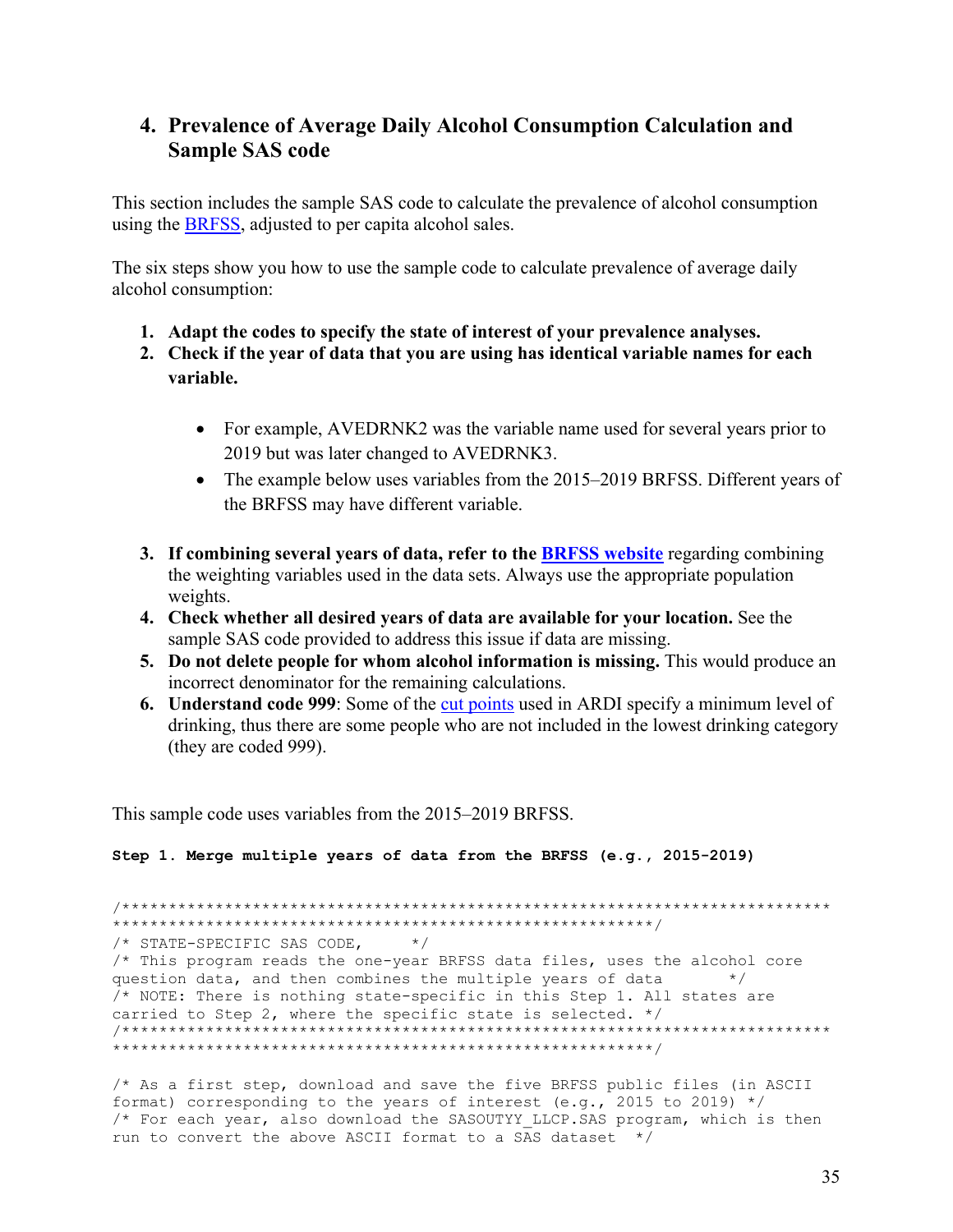```
/* In the SASOUTYY program, fill in the FILENAME DATAIN and LIBNAME DATAOUT 
V7 statements with the appropriate filepaths */
/* But you do not have to fill in the LIBNAME LIBRARY and FILENAME FORMATIN statements: that is for another input path
statements: that is for another input path
libname In2015 "U:\FILEPATH";
libname In2016 "U:\ FILEPATH";
libname In2017 "U:\ FILEPATH";
libname In2018 "U:\ FILEPATH";
libname In2019 "U:\ FILEPATH";
/* Now, we read in each year and keep the necessary BRFSS variables *//* 2015 * /data BRFSS2015; 
 set In2015.sasdata;
 keep STATE SEX AGE AGE80 AGEG5YR ALCDAY5 AVEDRNK2 DRNK3GE5 MAXDRNKS
_LLCPWT DRNKANY5 DROCDY3_ _RFBING5 _DRNKDY4 _DRNKWEK _DRNKMO4 _RFDRHV4 
_RFDRHV5;
run;
proc sql;
  create table Alcohol_2015 as 
 select "2015" as Year, STATE, SEX as Sex, AGE80 as Age80, DRNKANY5,
ALCDAY5, AVEDRNK2, DRNK3GE5, MAXDRNKS, LLCPWT
  from BRFSS2015
\mathcal{L}quit;
/* 2016 * /data BRFSS2016; 
  set In2016.sasdata; 
 keep STATE SEX AGE AGE80 AGEG5YR ALCDAY5 AVEDRNK2 DRNK3GE5 MAXDRNKS
_LLCPWT DRNKANY5 DROCDY3_ RFBING5 DRNKDY4 DRNKWEK DRNKMO4 RFDRHV4
_RFDRHV5;
run;
proc sql;
  create table Alcohol_2016 as 
  select "2016 " as Year, STATE, SEX as Sex, AGE80 as Age80, DRNKANY5,
ALCDAY5, AVEDRNK2, DRNK3GE5, MAXDRNKS, _LLCPWT
  from BRFSS2016
  ; 
quit;
/* 2017 * /data BRFSS2017;
 set In2017.sasdata;
 keep STATE SEX AGE AGE80 AGEG5YR ALCDAY5 AVEDRNK2 DRNK3GE5 MAXDRNKS
_LLCPWT DRNKANY5 DROCDY3_ _RFBING5 _DRNKDY4 _DRNKWEK _DRNKMO4 _RFDRHV4 
_RFDRHV5;
run;
proc sql;
  create table Alcohol_2017 as 
 select "2017" as Year, STATE, SEX as Sex, AGE80 as Age80, DRNKANY5,
ALCDAY5, AVEDRNK2, DRNK3GE5, MAXDRNKS, _LLCPWT
  from BRFSS2017
\mathcal{L}quit;
```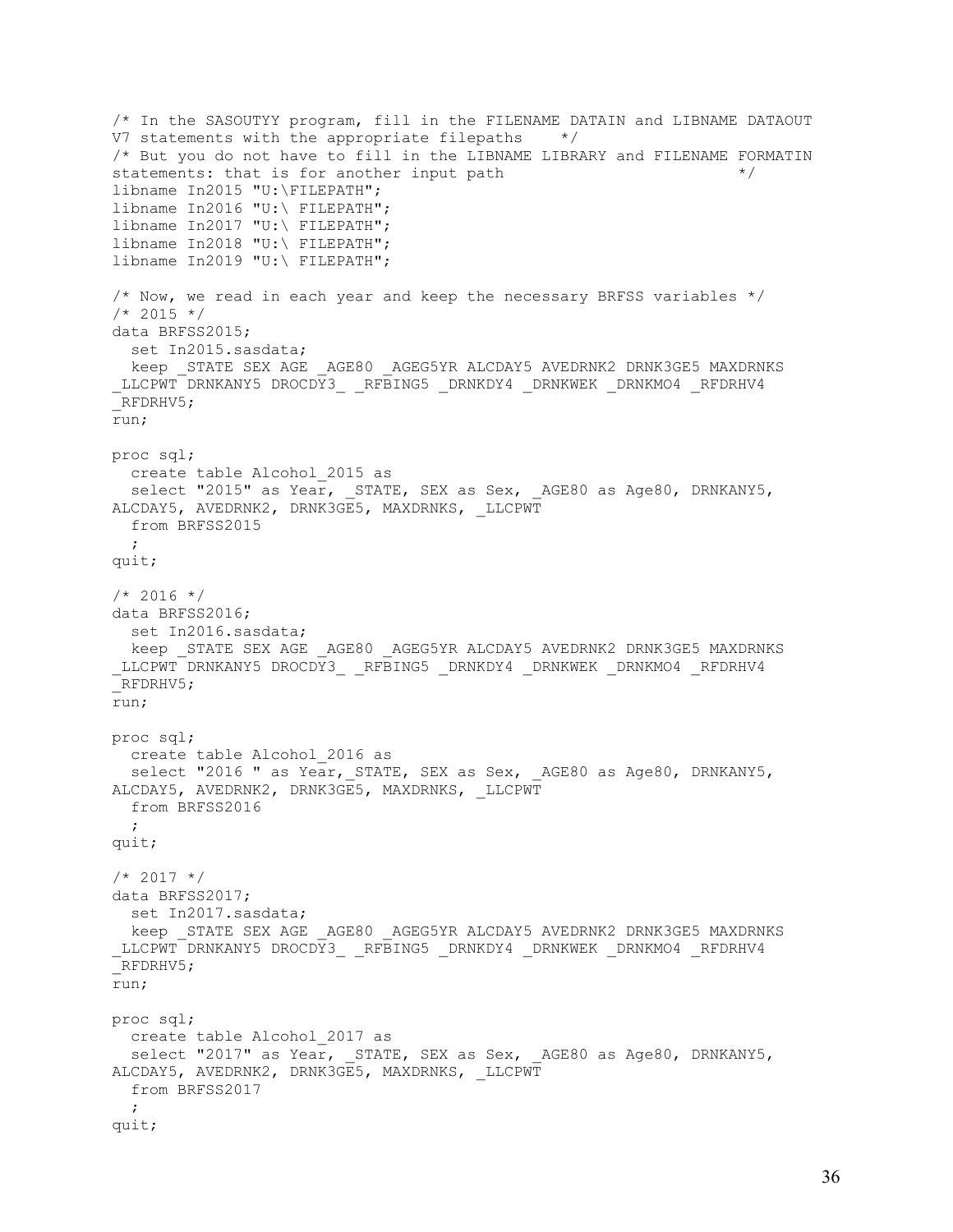$/* 2018 * /$ data BRFSS2018; set In2018.sasdata; keep STATE SEX1 AGE \_AGE80 \_AGEG5YR ALCDAY5 AVEDRNK2 DRNK3GE5 MAXDRNKS \_LLCPWT DRNKANY5 DROCDY3\_ \_RFBING5 \_DRNKDY4 \_DRNKWEK \_DRNKMO4 \_RFDRHV4 \_RFDRHV5; run; proc sql; create table Alcohol\_2018 as select "2018" as Year, STATE, SEX1 as Sex, AGE80 as Age80, DRNKANY5, ALCDAY5, AVEDRNK2, DRNK3GE5, MAXDRNKS, \_LLCPWT from BRFSS2018  $\mathcal{L}$ quit;  $/* 2019 * /$ /\* In 2019, the variable AVEDRNK2 changed to AVEDRNK3. Rename to match the other years for the purpose of this analysis \*/ data BRFSS2019; set In2019.sasdata; keep \_STATE SEXVAR AGE \_AGE80 \_AGEG5YR ALCDAY5 AVEDRNK3 DRNK3GE5 MAXDRNKS \_LLCPWT DRNKANY5 DROCDY3\_ \_RFBING5 \_DRNKDY4 \_DRNKWEK \_DRNKMO4 \_RFDRHV4 \_RFDRHV5; run; proc sql; create table Alcohol\_2019 as select "2019" as Year, STATE, SEXVAR as Sex, AGE80 as Age80, DRNKANY5, ALCDAY5, AVEDRNK3 as AVEDRNK2, DRNK3GE5, MAXDRNKS, \_LLCPWT from BRFSS2019 ; quit; /\* Merge the five years together into one datafile and output for further analysis \*/ data BRFSS Alcohol 2015 to 2019; set Alcohol\_2015 Alcohol\_2016 Alcohol\_2017 Alcohol\_2018 Alcohol\_2019; run; libname out "U:\FILEPATH"; data out.BRFSS\_Alcohol\_2015\_to\_2019; set BRFSS Alcohol 2015 to 2019; run; **Step 2. Calculate standard drinks per day adjusting to 73% of per capita alcohol sales** /\*\*\*\*\*\*\*\*\*\*\*\*\*\*\*\*\*\*\*\*\*\*\*\*\*\*\*\*\*\*\*\*\*\*\*\*\*\*\*\*\*\*\*\*\*\*\*\*\*\*\*\*\*\*\*\*\*\*\*\*\*\*\*\*\*\*\*\*\*\*\*\*\*\*\*\* \*\*\*\*\*\*\*\*\*\*\*\*\*\*\*\*\*\*\*\*\*\*\*\*\*\*\*\*\*\*\*\*\*\*\*\*\*\*\*\*\*\*\*\*\*\*\*\*\*\*\*\*\*\*\*\*\*\*/ /\* This step will create a final standard drinks per day file by applying the ARDI method of adjusting to 73% of per capita alcohol sales) \*/ /\*\*\*\*\*\*\*\*\*\*\*\*\*\*\*\*\*\*\*\*\*\*\*\*\*\*\*\*\*\*\*\*\*\*\*\*\*\*\*\*\*\*\*\*\*\*\*\*\*\*\*\*\*\*\*\*\*\*\*\*\*\*\*\*\*\*\*\*\*\*\*\*\*\*\*\* \*\*\*\*\*\*\*\*\*\*\*\*\*\*\*\*\*\*\*\*\*\*\*\*\*\*\*\*\*\*\*\*\*\*\*\*\*\*\*\*\*\*\*\*\*\*\*\*\*\*\*\*\*\*\*\*\*\*/ libname ardiin 'U:\FILEPATH';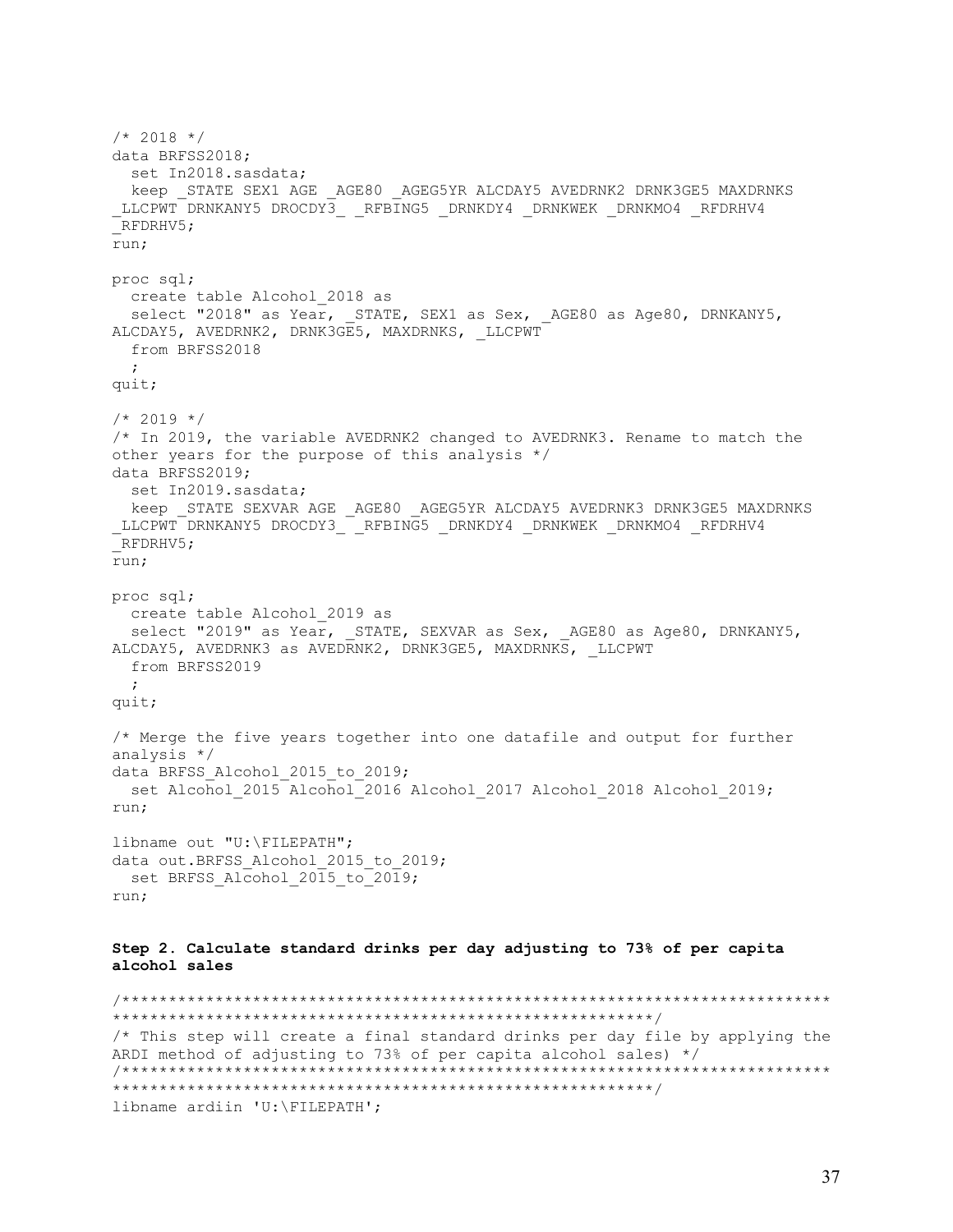/\* CHOOSE YOUR STATE FOR THE STATE-SPECIFIC ANALYSIS \*/ %let STATE = ALABAMA;  $/*$  Read in the combined BRFSS 2015-2019 file created in Step 1  $*/$ /\* This is a stacked datafile including the responses from all five years \*/ /\* This step removes Guam(66) and PR(72) and Virgin Island (78) & further names the states so it does not have to be done later \*/ data ARDI; set ardiin.brfss alcohol 2015 to 2019; keep year State state sex age80 ALCDAY5 AVEDRNK2 LLCPWT; where ( state not in  $(66 72 78)$ ); LENGTH state \$30; if state =  $00$  then state = 'zUNITED STATES'; else if \_state =  $01$  then state = 'ALABAMA';<br>else if state =  $02$  then state = 'ALASKA'; else if \_state = 02 then state = 'ALASKA'; else if \_state = 05 then state = 'ARKANSAS'; else if  $state = 60$  then state = 'AMERICAN SAMOA'; else if  $state = 04$  then state = 'ARIZONA'; else if  $state = 06$  then state = 'CALIFORNIA'; else if  $\bar{ }$  state = 08 then state = 'COLORADO'; else if \_state = 09 then state = 'CONNECTICUT'; else if \_state = 11 then state = 'DISTRICT OF COLUMBIA'; else if \_state = 10 then state = 'DELAWARE'; else if  $state = 12$  then state = 'FLORIDA'; else if  $state = 13$  then state =  $'GEORGIA'$ ; else if state =  $66$  then state = 'GUAM'; else if  $state = 15$  then state = 'HAWAII'; else if \_state = 19 then state = 'IOWA'; else if \_state = 16 then state = 'IDAHO'; else if  $\overline{\phantom{a}}$  state = 17 then state = 'ILLINOIS';<br>else if state = 18 then state = 'INDIANA'; else if  $\overline{\phantom{a}}$  state = 18 then state = else if  $state = 20$  then state = 'KANSAS'; else if  $\overline{\phantom{a}}$  state = 21 then state = 'KENTUCKY'; else if  $\bar{S}$  state = 22 then state = 'LOUISIANA'; else if  $\overline{\phantom{a}}$  state = 25 then state = 'MASSACHUSETTS';<br>else if state = 24 then state = 'MARYLAND'; else if  $_{{}_{\text{state}}}$  = 24 then state = 'MARYLAN
else if state = 23 then state = 'MAINE'; else if  $state = 23$  then state = else if  $state = 26$  then state = 'MICHIGAN'; else if  $state = 27$  then state = 'MINNESOTA'; else if  $state = 29$  then state = 'MISSOURI'; else if  $\overline{\phantom{a}}$  state = 28 then state = 'MISSISSIPPI'; else if  $\overline{\phantom{a}}$ state = 30 then state = 'MONTANA'; else if  $\overline{\phantom{a}}$  state = 37 then state = 'NORTH CAROLINA'; else if  $\bar{ }$  state = 38 then state = 'NORTH DAKOTA'; else if  $state = 31$  then state = 'NEBRASKA'; else if  $state = 33$  then state = 'NEW HAMPSHIRE'; else if  $\overline{\phantom{a}}$  state = 34 then state = 'NEW JERSEY'; else if  $\overline{\phantom{a}}$  state = 35 then state = 'NEW MEXICO';<br>else if state = 32 then state = 'NEVADA'; else if \_state = 32 then state = 'NEVADA'; else if \_state = 36 then state = 'NEW YORK'; else if  $state = 39$  then state = 'OHIO'; else if  $state = 40$  then state = 'OKLAHOMA'; else if  $state = 41$  then state = 'OREGON'; else if  $\overline{\phantom{a}}$  state = 42 then state = 'PENNSYLVANIA'; else if \_state = 72 then state = 'PUERTO RICO'; else if \_state = 44 then state = 'RHODE ISLAND';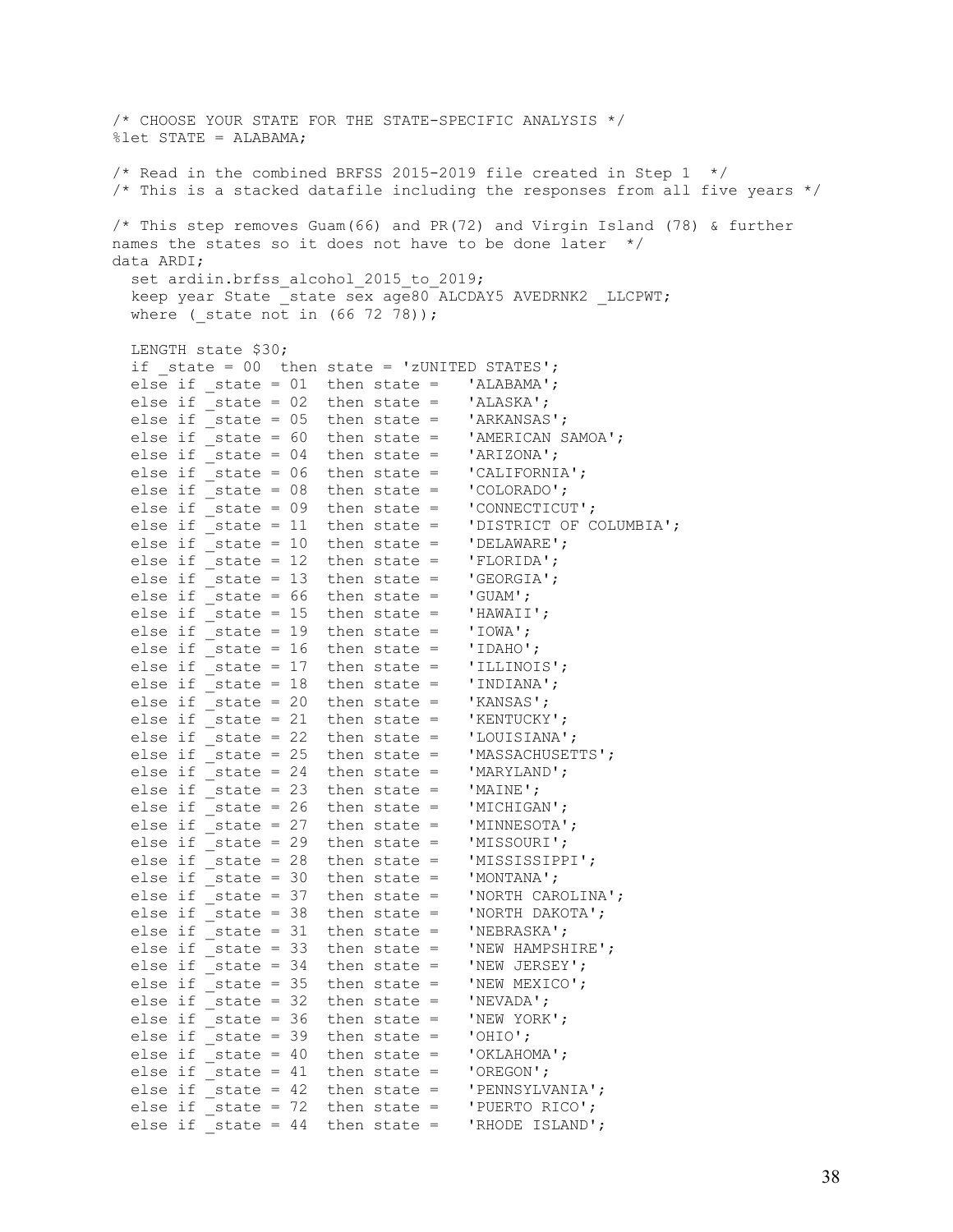```
else if state = 45 then state = 'SOUTH CAROLINA';
 else if \overline{\phantom{a}} state = 46 then state = 'SOUTH DAKOTA';
 else if
         -<br>state = 47 then state = 'TENNESSEE';
 else if _3 state = 48 then state =
                                  'TEXAS';
 else if state = 49 then state =
                                  'UTAH';
 else if state = 51 then state = 'VIRGINIA';
 else if state = 78 then state = 'VIRGIN ISLANDS';
 else if \overline{\phantom{a}} state = 50 then state = 'VERMONT';
 else if \overline{\phantom{a}} state = 53 then state = 'WASHINGTON';
 else if _3 state = 55 then state =
                                 'WISCONSIN';
 else if _state = 54 then state =
                                  'WEST VIRGINIA';
 else if state = 56 then state = 'WYOMING';
run;
data ARDI State;
 set ARDI;
 if state = "\&\text{STATE."}run:
/* New Jersey was unable to collect enough BRFSS data in 2019 to meet the
minimum requirements for inclusion in the 2019 annual aggregate data set. The
following steps address this issue by combining the other four years and
reweighting by the NJ 2019 population aged 18 years and older*/
/* This section of the SAS program only needs to be run if you are completing
a New Jersey-based analysis. However, it can be adapted if a year of data is
missing for your state analysis.
                                            \star /
/*data NJ; *//* set ARDI State;*/
/* if State="NEW JERSEY"; */
/*run; *//**/
/*proc freq data = NJ;*//* tables Year / out=NJ Year;*/
\frac{1}{x} weight _LLCPWT; */
/*run; */1**1/*/* From the US Census Bureau, the estimate for the 18+ population of New
Jersey in 2019 is 6,945,873 */*/
/*/* This sql re-weights the NJ2015-18 sample to impute a sample for 2019
\star / \star /
/*proc sql;*/
/* create table NJ2 as*/
/* select "2019" as Year, *, LLCPWT * 6945873/sum ( LLCPWT) as New Weight*/
/* from NJ*/
/* ; * /
/*quit; */
1**1\frac{x}{x} Now rename and add this imputed dataset to the five year dataset */*/
/*data NJ3; *//* set NJ2; */
/* drop LLCPWT; */
/* rename New Weight= LLCPWT;*/
/*run: */1**1
```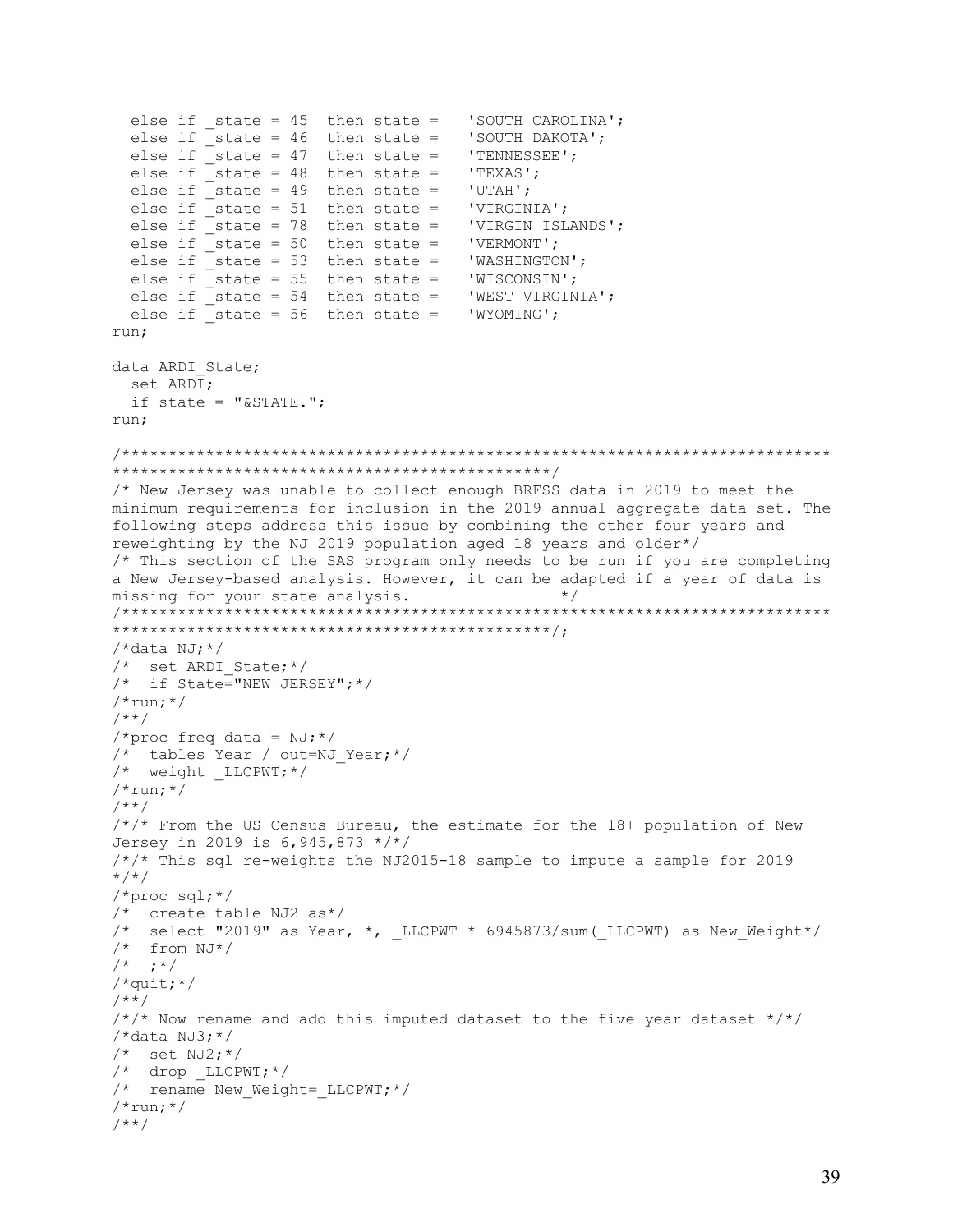/\*data ARDI State;\*/  $/*$  set ARDI State NJ3; \*/  $/*run; */$ /\* End New Jersey specific coding \*/ /\* Create dataset in order to calculate adjusted drinks per day  $\star$  / /\* These analytic steps will remove any respondents who did not answer the necessary alcohol core questions.  $\star$  / /\* Two variables are used:  $\star/$  $/$  \* ALCDAY5: how many days per week or per month did you have at least one drink  $\star$  /  $/$ \* AVEDRNK2 (AVEDRNK3 in 2019): During the past 30 days, on the days you drank, about how many drinks did you drink on average?  $\star/$  $/$  \*  $/*$  A. This data step resets the information in the two alcohol variables, so it will be easier to process and apply inclusion criteria  $\star/$ data ARDI Labeled; set ARDI State; \*Calculate the proportion of days that are drinking days (Prop Drink Days); if 101<=ALCDAY5<=107 then do; Prop Drink Days=(ALCDAY5-100)/7; end: else if 201 <= ALCDAY5 <= 230 then do; Prop Drink Days=(ALCDAY5-200)/30; end; else if ALCDAY5=888 then Prop Drink Days=0; else Prop Drink Days=.; \*Average quantity per DRINKING DAY (Avg Quantity) in the past 30 days; if 1<=AVEDRNK2<=30 then Avg Quantity=AVEDRNK2; else if 31<=AVEDRNK2<=76 then Avg Quantity=30; \*as directed by CDC, this variable is capped at 30; else if ALCDAY5=888 then Avg Quantity=0; else Avg Quantity=.; run; /\* B. Respondents must provide a certain amount of information, otherwise their consumption cannot be calculated \*/ /\* Here we remove respondents without sufficient information  $\star$  / data ARDI Inclusions; set ARDI Labeled; if Sex not in (1 2) then delete; \*ARDI prevalence is estimated by sex;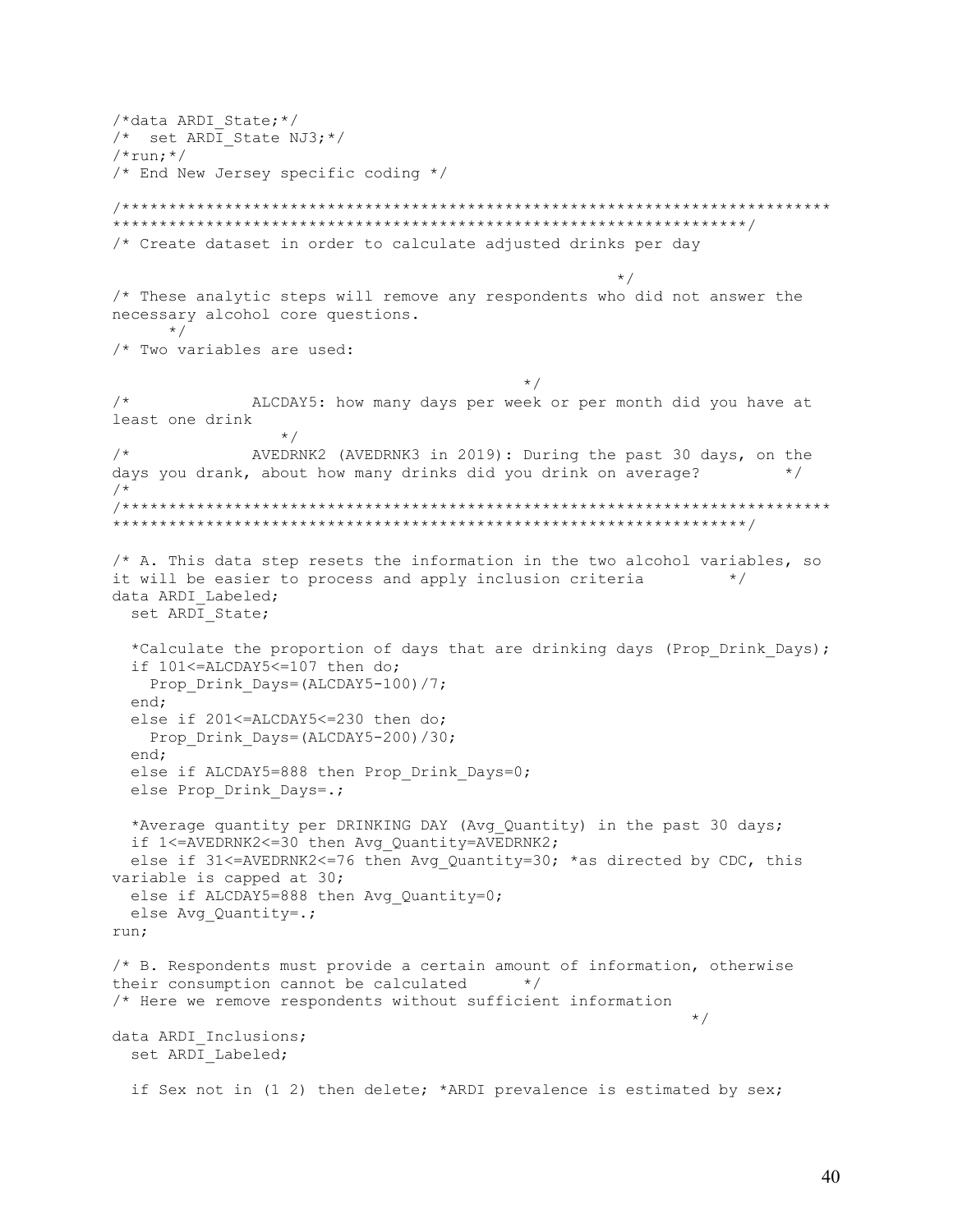```
*Respondent must have a valid answer for both Quantity (AVEDRNK2, or
AVEDRNK3 in 2019) and Frequency (ALCDAY5) questions;
 if Prop Drink Days = . then delete; *if the respondent refuses to answer
the necessary alcohol core questions, they are not included;
 if Avg Quantity = . then delete;
run;
/* C. The following three data steps will calculate the average Drinks Per
Day for each included respondent
    \star//* This will be done using the ARDI methodology of adjusting to 73% of
national per capita alcohol sales */
/* Defined variables and definitions:*/
/* DPD = Standard drinks per day *//* DPD QF - drinks per day, using the survey responses for quantity and
                  \star/frequency, as is
/* DPD 73DS - drinks per day, using the adjustment to 73% of national per
capita alcohol sales * /
data ARDI DPD:
 set ARDI Inclusions;
 DPD QF=Prop Drink Days*Avq Quantity; *QF drinks per day is average quantity
x prop of drinking days with answers as given in the survey;
run:
*this is a reordering for readability and quality assurance;
proc sql;
 create table ARDI DPD Reorder as
 select Year, State, State, Sex, Age80, LLCPWT, ALCDAY5, AVEDRNK2,
      Avg Quantity, Prop Drink Days, DPD QF
 from ARDI DPD
 \ddot{ }quit;
/* D. Apply the individual-level adjustment factor of 2.3166, which will
adjust the BRFSS to 73% of national per capita alcohol sales
         \star/data ARDI DPD Final;
set ARDI DPD Reorder;
 DPD 73DS = DPD QF * 2.3166;
run;
/* At this stage we have a full five-year BRFSS data set with the Drinks Per
Day variable for output */
libname ardiout 'U:\FILEPATH';
data ardiout. & STATE.;
 set ARDI DPD Final;
run;
```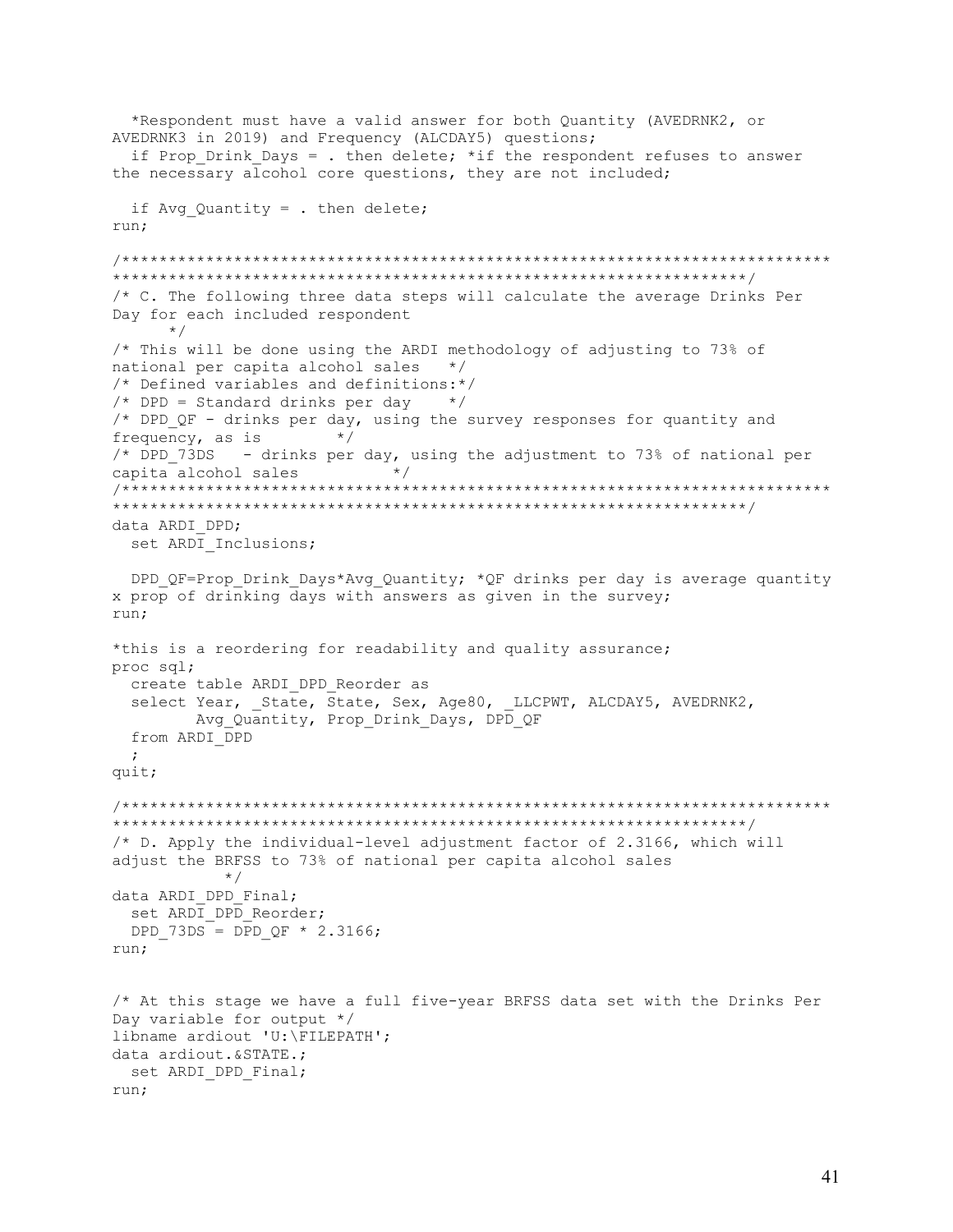Step 3. Create prevalence estimates by level of average daily alcohol use for **ARDI** /\* This program will create final ARDI prevalence estimates for the state chosen in the Step 2  $\star/$ /\* Create prevalence estimates for Low, Medium and High alcohol consumption categories for males and females \*/ /\* 1. Standardized cut-points  $\star/$ /\* Men: Low >0 to <= 2; Medium >2 to <= 4; High >4  $\star/$ /\* Women: Low >0 to <=1; Medium >1 to <=2; High >2  $\star/$  $/* 2.$  Corrao et al. (1999, 2004) cut-points  $\star$  / /\* Men: Low >=0.1 to <1.8; Medium >=1.8 to <3.6; High >=3.6  $\star/$ /\* Women: Low >=0.1 to <1.8; Medium >=1.8 to <3.6; High >=3.6 \*/ /\* 3. English and Holman 1995 cut-points  $\star/$  $\star/$ /\* Men: Low >=0.2 to <2.9; Medium >=2.9 to <4.3; High >=4.3 /\* Women: Low >=0.2 to <1.4; Medium >=1.4 to <2.9; High >=2.9 \*/  $/* 4.$  Zhao et al. (2017) cut-points  $\star/$ /\* Men: Low >=0.09 to <1.8; Medium >=1.8 to <3.2; High >=3.2  $\star/$ /\* Women: Low >=0.09 to <1.8; Medium >=1.8 to <3.2; High >=3.2 \*/ \*Choose your state, as in Step 2; %let STATE = ALABAMA; libname ARDIIN "U: \FILEPATH"; data ARDI DPD Final; set ARDIIN. & STATE: run: /\* Delineate which category (Abstainer, Low, Medium, High) a respondent is in, for each set of cut-points  $*/$ data ARDI Prevalence1; set ARDI DPD Final; /\* Standardized cut-points \*/ if Sex=1 then do; if DPD 73DS=0 then Standard=0; else if  $0$ <DPD 73DS <= 2 then Standard=1; else if 2<DPD 73DS<=4 then Standard=2; else if 4<DPD 73DS<=70 then Standard=3; else Standard=9; end; else if Sex=2 then do; if DPD 73DS=0 then Standard=0;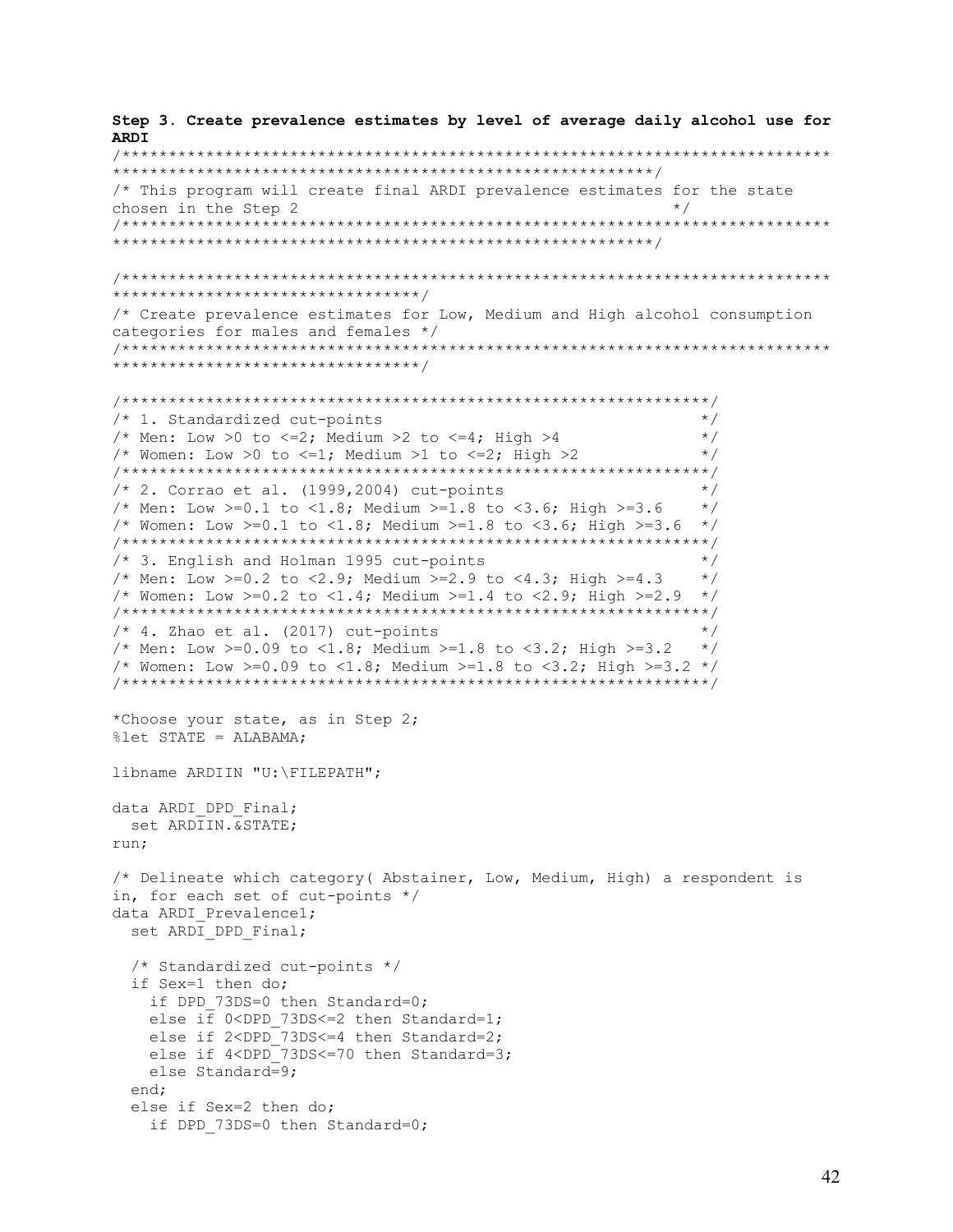```
else if 0<DPD 73DS<=1 then Standard=1;
    else if 1<DPD<sup>-73DS<=2</sup> then Standard=2;
    else if 2<DPD<sup>-73DS<=70</sup> then Standard=3;
     else Standard=9;
   end;
   /* Corrao cut-points */
  if 0<=DPD 73DS<0.1 then Corrao=0;
  else if 0.1<=DPD 73DS<1.8 then Corrao=1;
  else if 1.8<=DPD 73DS<3.6 then Corrao=2;
  else if 3.6<=DPD 73DS<=70 then Corrao=3;
   else Corrao=9;
   /* English and Holman cut-points */
   if Sex=1 then do;
    if 0<=DPD 73DS<0.2 then English=0;
    else if 0.2<=DPD 73DS<2.9 then English=1;
    else if 2.9<=DPD<sup>-73DS<4.3</sup> then English=2;
    else if 4.3<=DPD 73DS<=70 then English=3;
     else English=9;
   end;
   else if Sex=2 then do;
    if 0<=DPD 73DS<0.2 then English=0;
    else if 0.2 <= DPD 73DS<1.4 then English=1;
    else if 1.4 <= DPD 73DS < 2.9 then English = 2;
    else if 2.9<=DPD 73DS<=70 then English=3;
     else English=9;
   end;
   /* Zhao cut-points */
  if 0<=DPD 73DS<0.09 then Zhao=0;
  else if 0.09<=DPD 73DS<1.8 then Zhao=1;
  else if 1.8 <= DPD \overline{7}3 DS < 3.2 then Zhao=2;
  else if 3.2 <= DPD 73DS <= 70 then Zhao=3;
   else Zhao=9;
run;
/* Sort for the subsequent proc freqs */
proc sort data=ARDI_Prevalence1;
 by State State;
run;
/* Generate weighted prevalence estimates for Abstainers, L, M, H by state 
for each sex and cut-point grouping */
/* A. Standard cut-points, men, 20+, for most chronic conditions */
proc freq data=ARDI Prevalence1;
 by state _state;
 tables Standard/out=Standard Men 20up State;
 weight LLCPWT;
  where sex=1 and Age80>=20;
run;
data Standard Men 20up;
  retain state state Drinking Group Standard;
  set Standard Men 20up State;
  if Standard=0 then Drinking Group="Abstainers";
  else if Standard=1 then Drinking Group="Low";
  else if Standard=2 then Drinking Group="Medium";
  else if Standard=3 then Drinking Group="High";
   drop COUNT;
 rename Percent=Standard Men 20up Standard=Group;
run;
```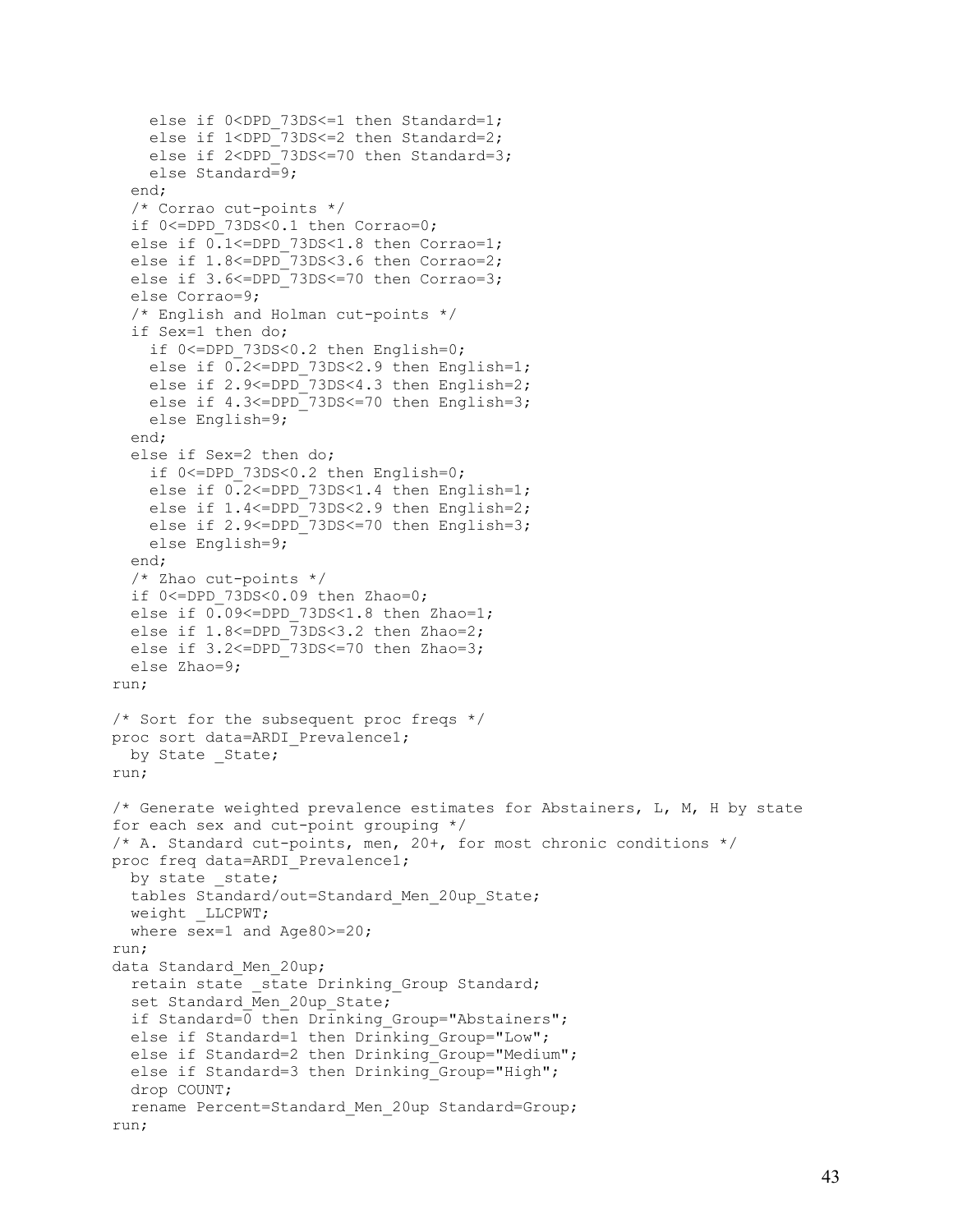```
/* B. Standard cut-points, women, 20+, for most chronic conditions */
proc freq data=ARDI Prevalence1;
 by state state;
 tables Standard/out=Standard Women 20up State;
 weight LLCPWT;
  where sex=2 and Age80>=20;
run;
data Standard Women 20up;
  retain state _state Drinking_Group Standard;
  set Standard Women 20up State;
 if Standard=0 then Drinking Group="Abstainers";
 else if Standard=1 then Drinking Group="Low";
 else if Standard=2 then Drinking Group="Medium";
 else if Standard=3 then Drinking Group="High";
  drop COUNT;
  rename Percent=Standard_Women_20up Standard=Group;
run;
/* C. Standard cut-points, men, 20-64, for pneumonia ONLY */proc freq data=ARDI Prevalence1;
 by state state;
 tables Standard/out=Standard Men 2064 State;
  weight _LLCPWT;
 where sex=1 and 20 <= Age80 <= 64;
run;
data Standard Men 2064;
 retain state state Drinking Group Standard;
 set Standard Men 2064 State;
 if Standard=0 then Drinking Group="Abstainers";
  else if Standard=1 then Drinking Group="Low";
  else if Standard=2 then Drinking Group="Medium";
 else if Standard=3 then Drinking Group="High";
  drop COUNT;
 rename Percent=Standard Men 2064 Standard=Group;
run;
/* D. Standard cut-points, women, 20-64, for pneumonia ONLY */
proc freq data=ARDI Prevalence1;
 by state state;
 tables Standard/out=Standard Women 2064 State;
 weight LLCPWT;
 where sex=2 and 20 <= Age80 <= 64;
run;
data Standard Women 2064;
 retain state state Drinking Group Standard;
  set Standard Women 2064 State;
 if Standard=0 then Drinking Group="Abstainers";
 else if Standard=1 then Drinking Group="Low";
 else if Standard=2 then Drinking Group="Medium";
 else if Standard=3 then Drinking Group="High";
  drop COUNT;
 rename Percent=Standard Women 2064 Standard=Group;
run;
/* E. Standard cut-points, women, 18-44, for infant death conditions (INFLBW, 
INFPRE, INFSGA) ONLY */
proc freq data=ARDI Prevalence1;
```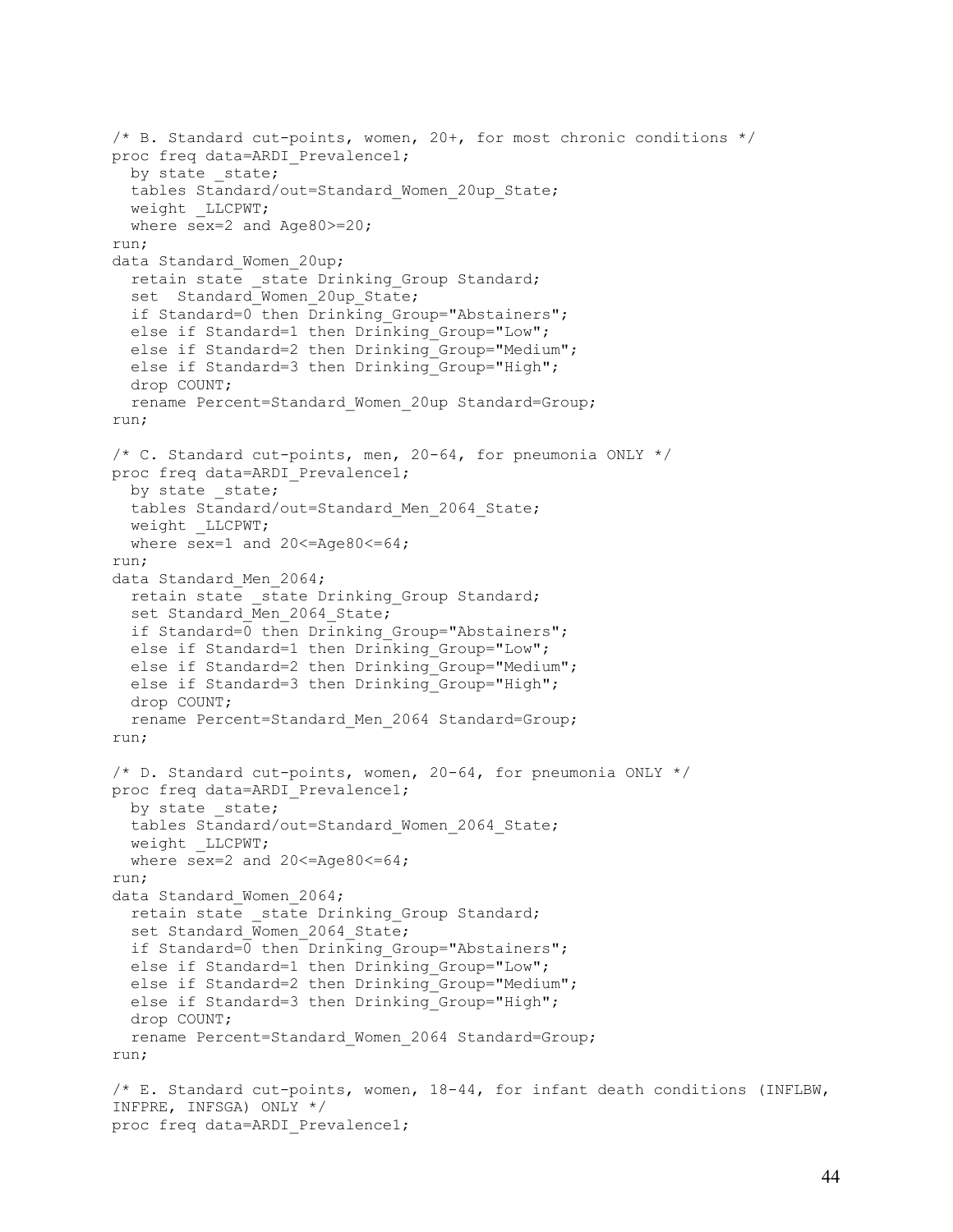```
by state state;
  tables Standard/out=Standard Women 1844 State;
  weight LLCPWT;
 where sex=2 and 18 <= Aqe 80 <= 44;
run;
data Standard Women 1844;
 retain state state Drinking Group Standard;
  set Standard Women 1844 State;
 if Standard=0 then Drinking Group="Abstainers";
  else if Standard=1 then Drinking Group="Low";
  else if Standard=2 then Drinking Group="Medium";
 else if Standard=3 then Drinking Group="High";
   drop COUNT;
  rename Percent=Standard Women 1844 Standard=Group;
run;
/* F. Corrao cut-points, men, 20+, for chronic pancreatitis and chronic 
hepatitis */
proc freq data=ARDI Prevalence1;
 by state state;
 tables Corrao/out=Corrao Men State;
 weight LLCPWT;
  where sex=1 and Age80>=20;
run;
data Corrao Men;
 retain state state Drinking Group Corrao;
  set Corrao Men State;
 if Corrao=0 then Drinking Group="Abstainers";
 else if Corrao=1 then Drinking Group="Low";
 else if Corrao=2 then Drinking Group="Medium";
  else if Corrao=3 then Drinking Group="High";
  drop COUNT;
 rename Percent=Corrao Men Corrao=Group;
run;
/* G. Corrao cut-points, women, 20+, for chronic pancreatitis and chronic 
hepatitis */
proc freq data=ARDI Prevalence1;
 by state state;
 tables Corrao/out=Corrao Women State;
 weight LLCPWT;
  where sex=2 and Age80>=20;
run;
data Corrao Women;
 retain state state Drinking Group Corrao;
 set Corrao Women State;
 if Corrao=0 then Drinking Group="Abstainers";
 else if Corrao=1 then Drinking Group="Low";
 else if Corrao=2 then Drinking Group="Medium";
  else if Corrao=3 then Drinking Group="High";
  drop COUNT;
  rename Percent=Corrao_Women Corrao=Group;
run;
/* H. English and Holman cut-points, men, 20+, for gallbladder disease */
proc freq data=ARDI Prevalence1;
 by state state;
   tables English/out=English_Men_State;
```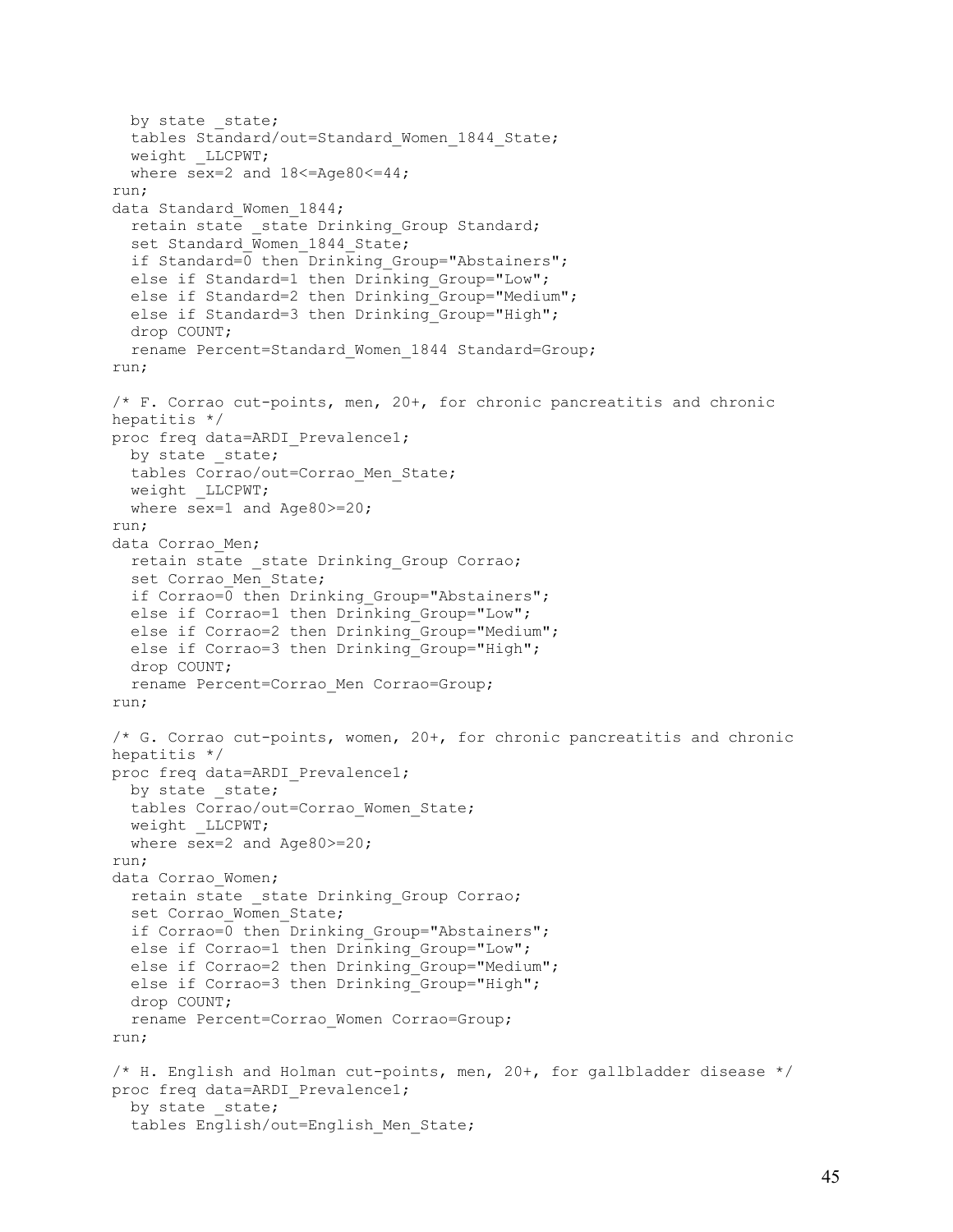```
weight LLCPWT;
  where sex=1 and Age80>=20;
run;
data English Men;
  retain state state Drinking Group English;
  set English Men State;
  if English=0 then Drinking Group="Abstainers";
  else if English=1 then Drinking Group="Low";
  else if English=2 then Drinking Group="Medium";
  else if English=3 then Drinking Group="High";
   drop COUNT;
  rename Percent=English Men English=Group;
run;
/* I. English and Holman cut-points, women, 20+, for gallbladder disease */
proc freq data=ARDI_Prevalence1;
 by state state;
  tables English/out=English_Women_State;
 weight LLCPWT;
  where sex=2 and Age80>=20;
run;
data English Women;
 retain state state Drinking Group English;
  set English Women State;
  if English=0 then Drinking Group="Abstainers";
  else if English=1 then Drinking Group="Low";
  else if English=2 then Drinking Group="Medium";
  else if English=3 then Drinking Group="High";
  drop COUNT;
  rename Percent=English Women English=Group;
run;
\frac{1}{x} J. Zhao cut-points, men, 20+, for coronary heart disease */
proc freq data=ARDI Prevalence1;
 by state state;
  tables Zhao/out=Zhao_Men_State;
 weight LLCPWT;
  where sex=1 and Age80>=20;
run;
data Zhao Men;
 retain state state Drinking Group Zhao;
  set Zhao Men State;
 if Zhao=0 then Drinking Group="Abstainers";
  else if Zhao=1 then Drinking Group="Low";
  else if Zhao=2 then Drinking Group="Medium";
  else if Zhao=3 then Drinking Group="High";
   drop COUNT;
  rename Percent=Zhao Men Zhao=Group;
run;
/* K. Zhao cut-points, women, 20+, for coronary heart disease */proc freq data=ARDI_Prevalence1;
 by state state;
  tables Zhao/out=Zhao_Women_State;
 weight LLCPWT;
  where sex=2 and Age80>=20;
run;
data Zhao Women;
```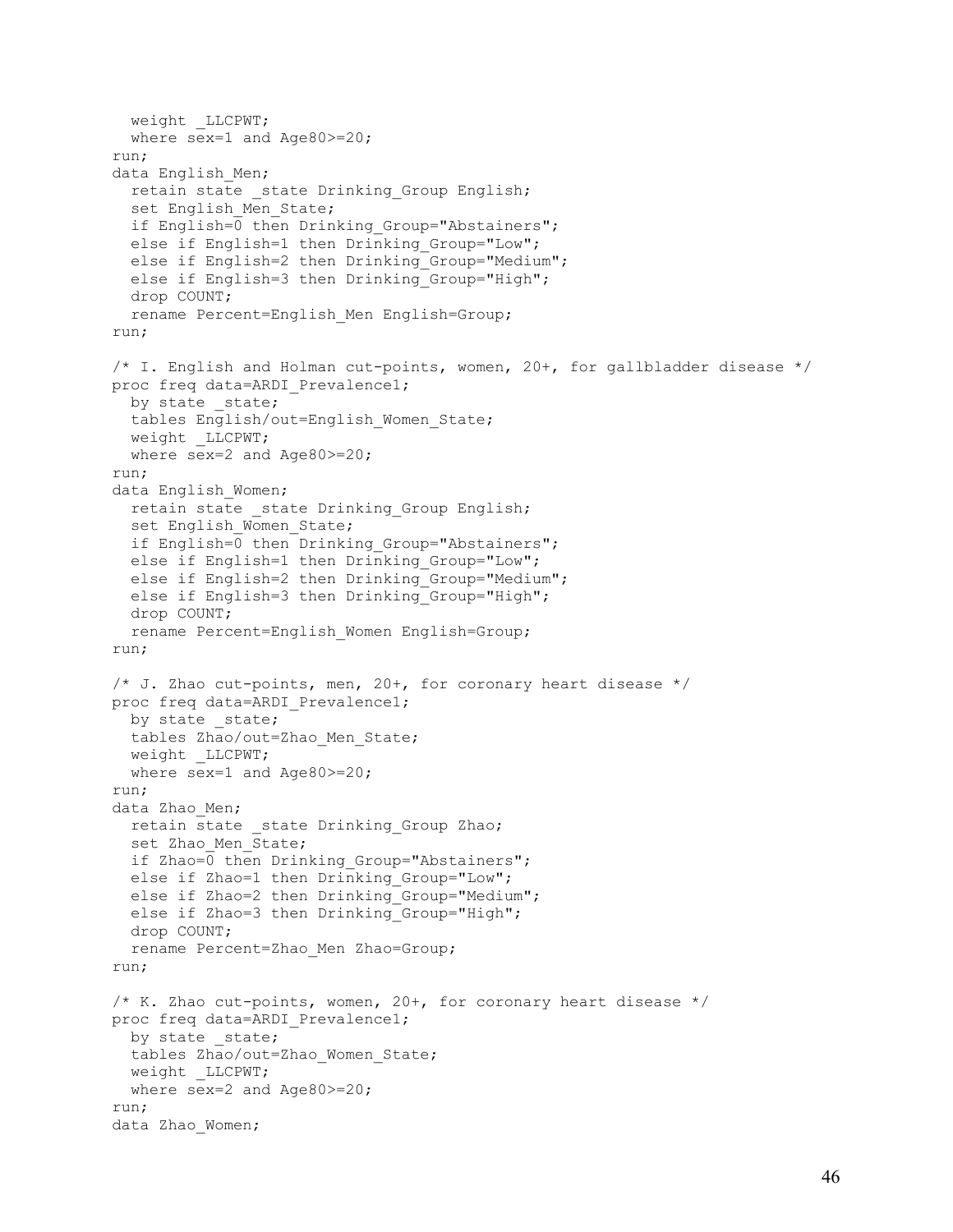```
retain state state Drinking Group Zhao;
  set Zhao Women State;
  if Zhao=0 then Drinking Group="Abstainers";
  else if Zhao=1 then Drinking Group="Low";
  else if Zhao=2 then Drinking Group="Medium";
  else if Zhao=3 then Drinking Group="High";
   drop COUNT;
   rename Percent=Zhao_Women Zhao=Group;
run;
/* Merge these 11 files into one master prevalence file and convert into 
prevalence estimates instead of percentages */
data ARDI prevalence;
   merge Standard_Men_20up Standard_Women_20up
         Standard Men<sup>2064</sup> Standard Women<sup>2064</sup>
             Standard_Women_1844
            Corrao_Men Corrao_Women
             English_Men English_Women
             Zhao Men Zhao Women;
  by state Group;
  Standard Men 20up=Standard Men 20up/100;
  Standard Women 20up=Standard Women 20up/100;
  Standard Men 2064=Standard Men 2064/100;
   Standard_Women_2064=Standard_Women_2064/100;
  Standard Women 1844=Standard Women 1844/100;
  Corrao Men=Corrao Men/100;
  Corrao Women=Corrao Women/100;
   English_Men=English_Men/100;
   English_Women=English_Women/100;
  Zhao Men=Zhao Men/100;
  Zhao Women=Zhao Women/100;
run;
*Reorient the file so all prevalences for one state are on the same line;
%macro Transpose Prevalences (PVarName, Gender, Cutpoint);
data Prev temp1;
  set ARDI prevalence;
  keep State State Drinking Group &PVarName.;
run;
proc sort data=Prev temp1; by State State Drinking Group; run;
proc transpose data=Prev temp1 out=Prev temp2(drop= NAME _ LABEL );
  by State State;
   var &PVarName.;
   id Drinking_Group;
run;
proc sql;
  create table P &Gender. &Cutpoint. as
select State, _2State,<br>
\frac{1}{x} \frac{1}{x} \frac{1}{x} \frac{1}{x} \frac{1}{x} \frac{1}{x} \frac{1}{x} \frac{1}{x} \frac{1}{x}/* "&Gender." as Gender, */
              Abstainers as P Abs &Gender. &Cutpoint.,
              Low as P Low &Gender. &Cutpoint.,
              Medium as P Med &Gender. & Cutpoint.,
              High as P_Hi_&Gender._&Cutpoint.
   from Prev_temp2
   group by _State
   order by _State
\ddot{i}quit;
```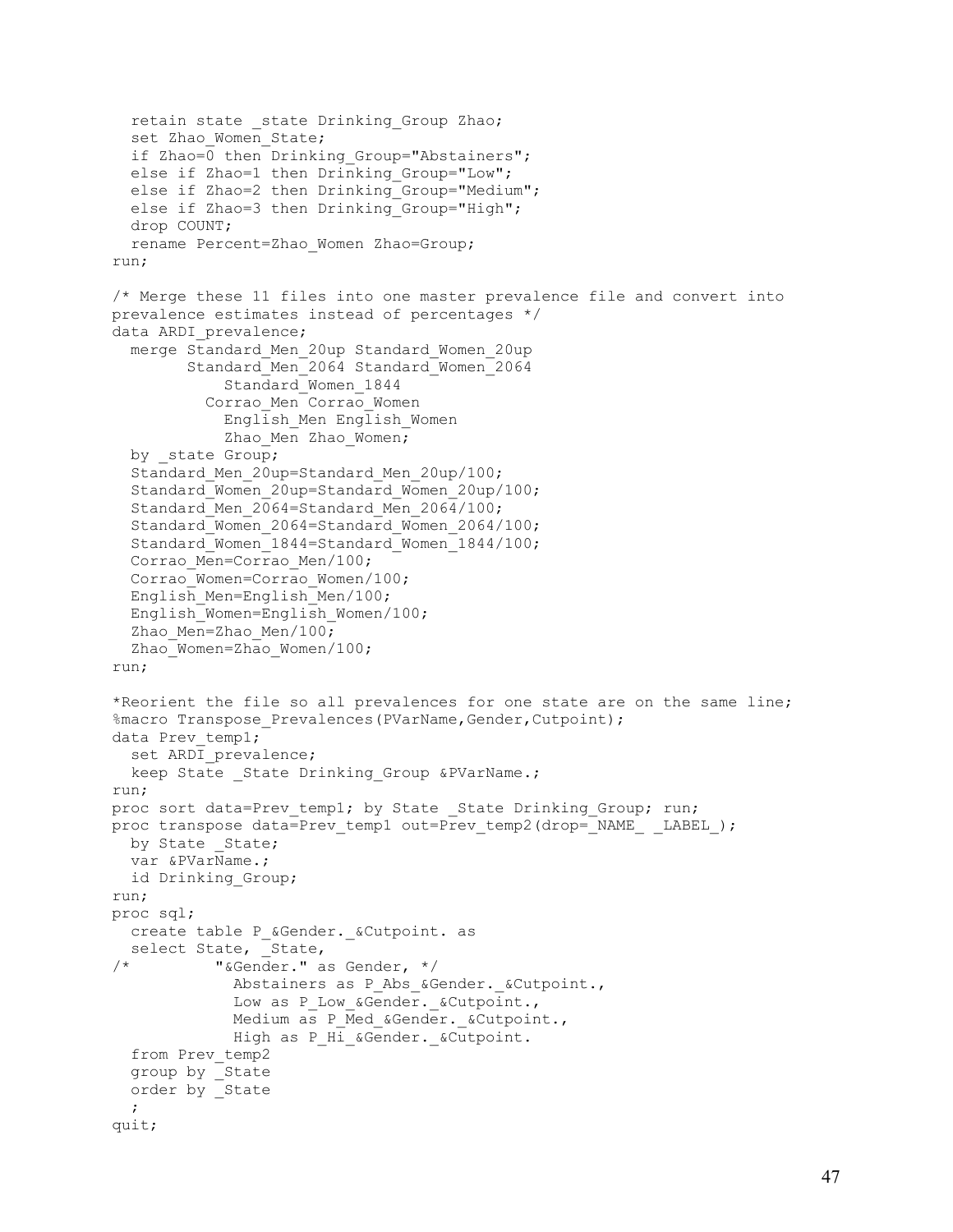```
proc datasets library=work; delete Prev temp:; run; quit;
%mend;
%Transpose Prevalences (Standard Men 20up, Men, St20p);
%Transpose<sup>Prevalences(Standard Women 20up, Women, St20p);</sup>
%Transpose<sup>Prevalences(Standard Men 2064, Men, St2064);</sup>
%Transpose Prevalences(Standard Women 2064, Women, St2064);
%Transpose Prevalences(Standard Women 1844, Women, St1844);
%Transpose Prevalences(Corrao Men, Men, Corrao);
%Transpose Prevalences (Corrao Women, Women, Corrao);
%Transpose Prevalences(English Men, Men, English);
%Transpose Prevalences(English Women, Women, English);
%Transpose Prevalences(Zhao Men, Men, Zhao);
%Transpose_Prevalences(Zhao_Women, Women, Zhao);
data Standardized;
  merge P_men_st20p P_women_st20p;
  by _state;
  Prevalence="Standardized";
 rename P Low Men St20p=P Low Men;
 rename P_Med_Men St20p=P_Med_Men;
 rename P Hi Men St20p=P Hi Men;
 rename P Low Women St20p = P Low Women;
  rename P_Med_Women_St20p=P_Med_Women;
  rename P_Hi_Women_St20p=P_Hi_Women;
run; 
data Standardized2064;
 merge P_men_st2064 P_women_st2064;
 by state;
  Prevalence="Standardized2064";
  rename P Low Men St2064=P Low Men;
  rename P_Med_Men_St2064=P_Med_Men;
  rename P Hi Men St2064=P Hi Men;
  rename P Low Women St2064=P Low Women;
   rename P_Med_Women_St2064=P_Med_Women;
  rename PHi Women St2064=P Hi Women;
data temp;
  set P women st1844;
data Corrao;
 merge P_men_corrao P_women_corrao;
 by state;
   Prevalence="Corrao";
  rename P Low Men Corrao=P Low Men;
  rename P_Med_Men Corrao=P_Med_Men;
  rename P Hi Men Corrao=P Hi Men;
  rename P Low Women Corrao=P Low Women;
  rename P_Med_Women_Corrao=P_Med_Women;
  rename P Hi Women Corrao=P Hi Women;
data English;
 merge P_men_english P_women_english;
  by state;
   Prevalence="English";
 rename P Low Men English=P Low Men;
  rename P_Med_Men_English=P_Med_Men;
  rename PHi Men English=P Hi Men;
```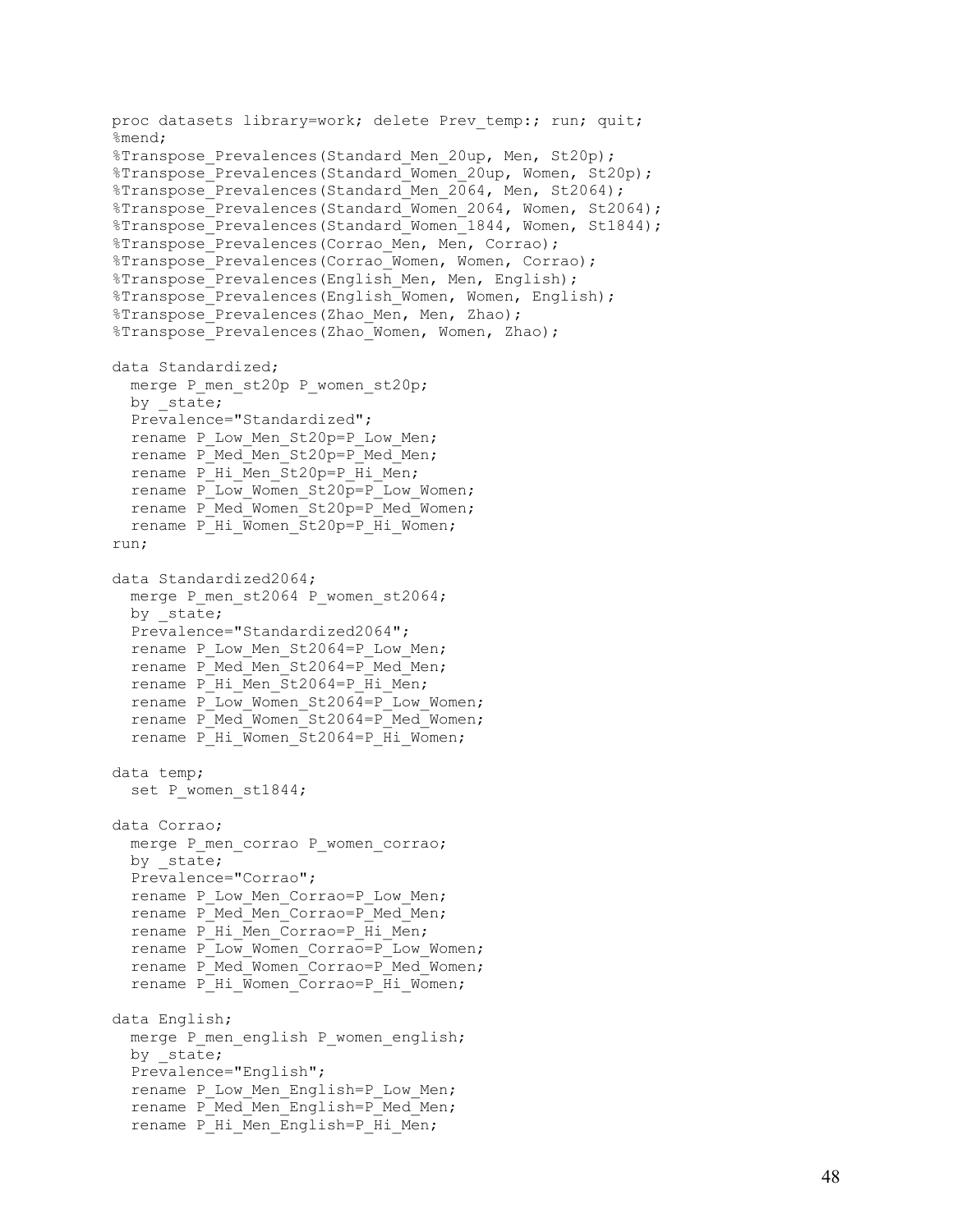```
 rename P_Low_Women_English=P_Low_Women;
   rename P_Med_Women_English=P_Med_Women;
  rename P Hi Women English=P Hi Women;
data Zhao;
 merge P men zhao P women zhao;
 by state;
   Prevalence="Zhao";
  rename P Low Men Zhao=P Low Men;
   rename P_Med_Men_Zhao=P_Med_Men;
  rename P<sup>Hi</sup>Men Zhao=P \overline{H}i Men;
  rename P Low Women Zhao=P Low Women;
  rename P_Med_Women_Zhao=P_Med_Women;
  rename P_Hi_Women_Zhao=P_Hi_Women;
run;
proc sql;
   create table Standardized1844 as
  select state, state, "Standardized1844" as Prevalence,
      P Low Women St1844 as P Low Men,
      P_Med_Women_St1844 as P_Med_Men,
      P_Hi_Women_St1844 as P_Hi_Men,
      P Low Women St1844 as P Low Women,
      P_Med_Women_St1844 as P_Med_Women,
      P_Hi_Women_St1844 as P_Hi_Women
   from temp;
quit;
data Prev_All;
  retain State State Prevalence P Low Men P Med Men P Hi Men P Low Women
P_Med_Women P_Hi_Women;
   set Standardized1844 Standardized Standardized2064 Corrao English Zhao;
 keep State State Prevalence P Low Men P Med Men P Hi Men P Low Women
P_Med_Women P_Hi_Women;
run;
proc sort data=Prev_All;
 by State Prevalence;
run;
proc sql;
   create table final_prevalence as
   select State,
          "2015-2019" as Year,
          Prevalence,
         P Low Men as P Low Men format 4.2,
         P_Med_Men as P_Med_Men format 4.2,
         P Hi Men as P Hi Men format 4.2,
         P Low Women as P Low Women format 4.2,
         P_Med_Women as P_Med_Women format 4.2,
         P_Hi_Women as P_Hi_Women format 4.2
  from Prev All;
quit;
/* Code to output the final state-specific prevalence file as either an CSV 
file or a TXT file */
/**/
```